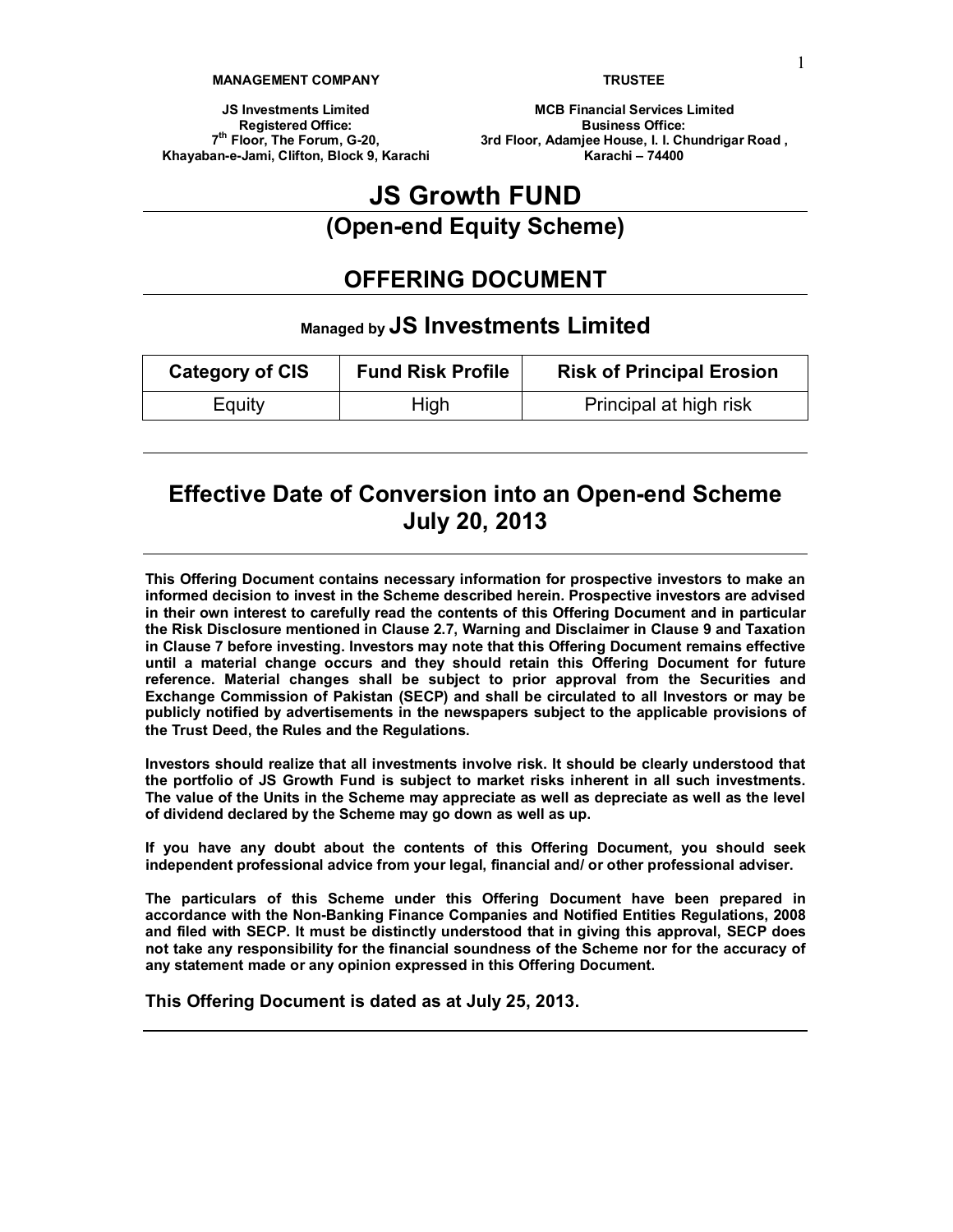# **MANAGEMENT COMPANY**

#### **JS Investments Limited**

Registered Office:

7<sup>th</sup> Floor, The Forum, G-20,

Khayaban-e-Jami, Clifton, Block 9, Karachi

# **TRUSTEE**

# **MCB Financial Services Limited**

Business Office: 3rd Floor, Adamjee House, I. I. Chundrigar Road, Karachi – 74400

# **REGISTRAR/TRANSFER AGENT**

**Technology Trade (Private) Limited** Registered Office: Dagia House, 241 C, Block 2, PECHS, Karachi.

# **AUDITORS TO THE SCHEME**

# **Ernst & Young Ford Rhodes Sidat Hyder.**

**(Chartered Accountants)** Registered Address: Progressive Plaza, Beaumont Road, Karachi 75530

# **LEGAL ADVISER Bawaney & Partners**

Registered Address: Room No. 404, 4th Floor, Beaumont Plaza, Beaumont Road, Civil Lines, Karachi.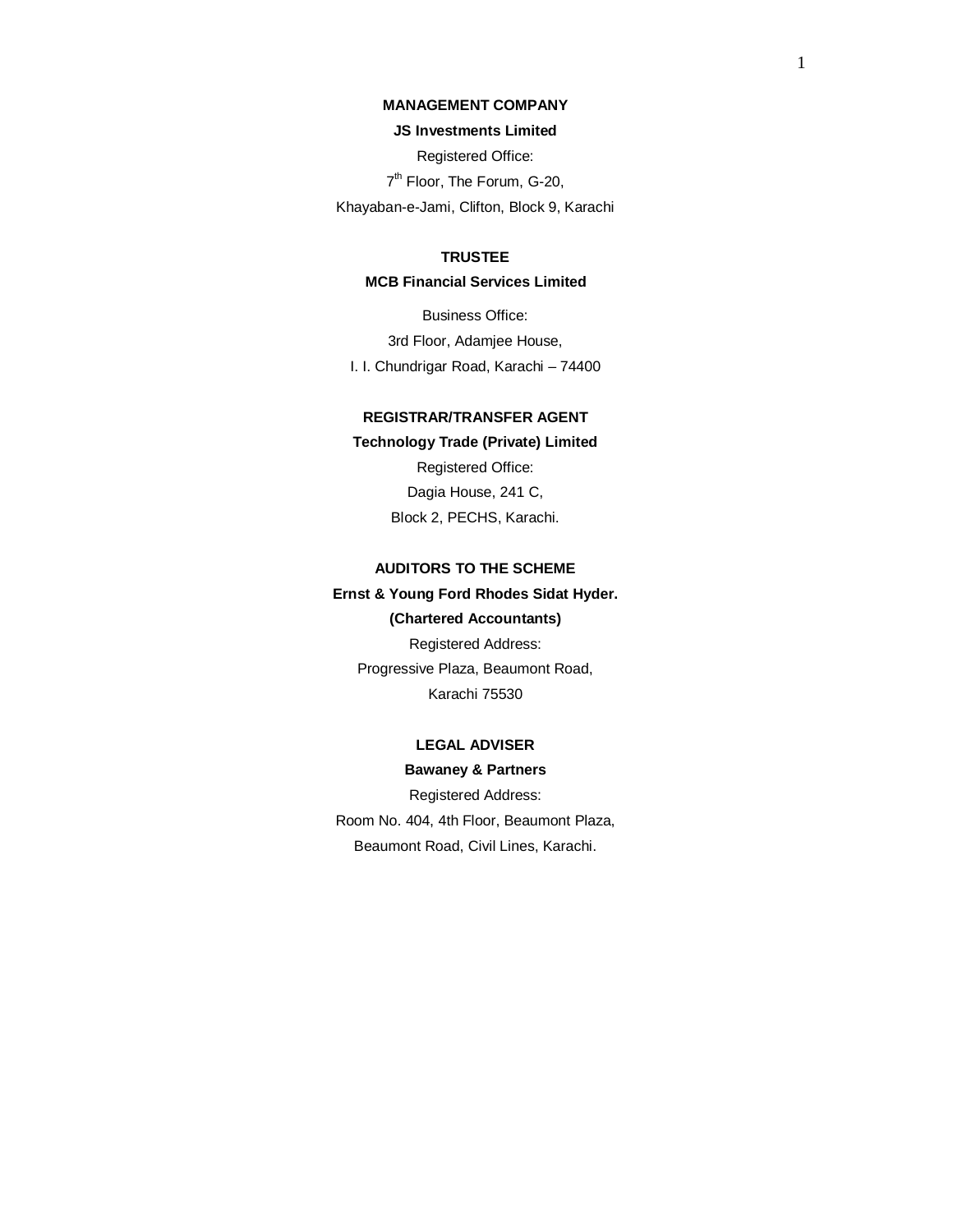| <b>CLAUSE</b> | <b>TABLE OF CONTENTS</b>                                                                            |                            | <b>PAGE</b><br>NO. |
|---------------|-----------------------------------------------------------------------------------------------------|----------------------------|--------------------|
|               | <b>FILLING OF OFFERING DOCUMENT</b>                                                                 | 5                          |                    |
| 1.            | <b>CONSTITUTION OF THE SCHEME</b>                                                                   | 6                          |                    |
| 1.1           | Constitution                                                                                        | 6                          |                    |
| 1.2           | Trust Deed (the "Deed")                                                                             | 6                          |                    |
| 1.3           | Modification of Trust Deed                                                                          | $\tau$                     |                    |
| 1.4<br>1.5    | Duration                                                                                            | $\tau$<br>$\boldsymbol{7}$ |                    |
| 1.6           | Effect of Conversion and status of Unit Holder(s)<br>Deposited Property                             | $\boldsymbol{7}$           |                    |
| 1.7           | <b>Effective Date of Conversion</b>                                                                 | $\,8\,$                    |                    |
| 1.8           | Transaction in Units from Effective Date                                                            | 8                          |                    |
| 1.9           | <b>Offering Document</b>                                                                            | 8                          |                    |
| 1.10          | Modification of Offering Document                                                                   | 8                          |                    |
| 1.11          | Responsibility of the Management Company for information given in this Document                     | 8                          |                    |
| 2.            | <b>INVESTMENT OBJECTIVES, INVESTMENT POLICY, RESTRICTIONS, RISK</b>                                 |                            |                    |
|               | <b>DISCLOSURE AND DISCLAIMER</b>                                                                    | 8                          |                    |
| 2.1           | Investment Objective                                                                                | 8                          |                    |
| 2.2<br>2.3    | <b>Investment Policy</b><br>Benchmark:                                                              | 9<br>9                     |                    |
| 2.4           | <b>Authorized Investments</b>                                                                       | 9                          |                    |
| 2.5           | Changes in Investment Policy                                                                        | 10                         |                    |
| 2.6           | <b>Investment Restrictions</b>                                                                      | 10                         |                    |
| 2.7           | <b>Risk Disclosure</b>                                                                              | 12                         |                    |
| 2.8           | Disclaimer                                                                                          | 13                         |                    |
| 3.            | <b>OPERATORS AND PRINCIPALS</b>                                                                     | 13                         |                    |
| 3.1           | <b>Management Company</b>                                                                           | 13                         |                    |
| 3.2           | Board of Directors of JS Investments - Synopsis                                                     | 15                         |                    |
| 3.3           | Senior Management of JS Investments - Particulars                                                   | 18                         |                    |
| 3.4           | Founding Institutional Investors                                                                    | 20                         |                    |
| 3.5           | Performance of the Listed Companies where Directors of JS Investments are holding similar<br>office | 21                         |                    |
| 3.6           | Performance of Schemes (Open and Closed-end) Under Management of JS Investments                     | 22                         |                    |
| 3.7           | Performance of Open-End and Closed-End Schemes of Existing Funds                                    | 23                         |                    |
| 3.8           | Role and Responsibilities of the Management Company                                                 | 24                         |                    |
| 3.9           | Maintenance of Unit Holders Register                                                                | 25                         |                    |
| 3.10          | Role of the Trustee                                                                                 | 26                         |                    |
| 3.11          | Registrar/Transfer Agent                                                                            | 27                         |                    |
| 3.12          | Custodian                                                                                           | 27                         |                    |
| 3.13          | Distributors                                                                                        | 28                         |                    |
| 3.14          | <b>Auditors</b>                                                                                     | 28                         |                    |
| 3.15<br>3.16  | <b>Legal Advisors</b><br><b>Bankers</b>                                                             | 28<br>29                   |                    |
| 3.17          | Rating of the Scheme                                                                                | 29                         |                    |
| 4.            | <b>CHARACTERISTICS OF UNITS</b>                                                                     | 30                         |                    |
| 4.1           | Units                                                                                               | 30                         |                    |
| 4.2           | Classes and Types of Units                                                                          | 30                         |                    |
| 4.3           | Purchase and Redemption of Units                                                                    | 31                         |                    |
| 4.4           | Procedure for Purchase of Units                                                                     | 31                         |                    |
| 4.5           | Procedure for Redemption of Units                                                                   | 36                         |                    |
| 4.6           | Purchase and Redemption of Units outside Pakistan                                                   | 37                         |                    |
| 4.7           | Determination of Redemption Price                                                                   | 38                         |                    |
| 4.8           | Procedure for Requesting Change in Unit Holder Particulars                                          | 38                         |                    |
| 4.9           | Procedure for Pledge / Lien / Charge of Units                                                       | 40                         |                    |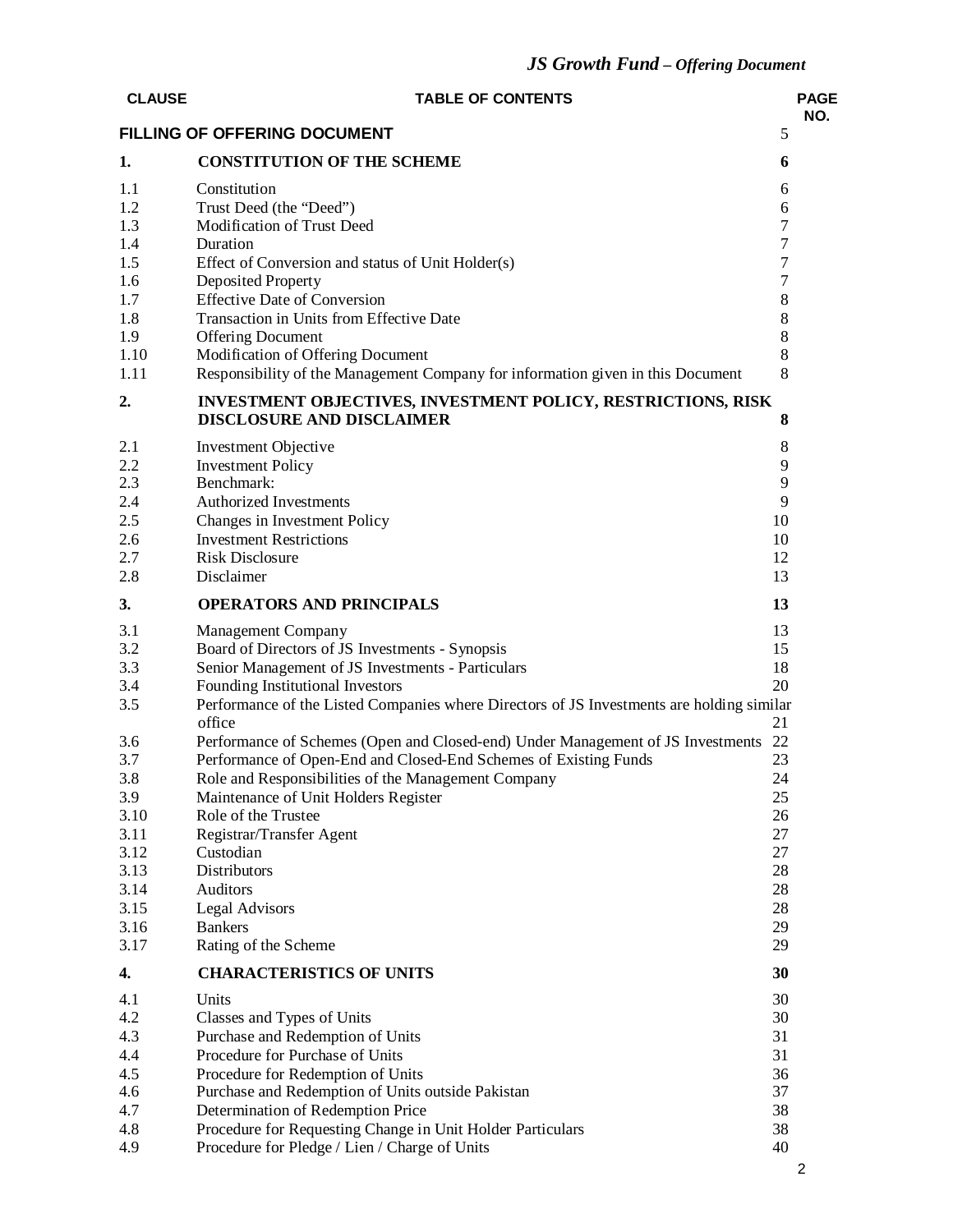# *JS Growth Fund – Offering Document*

|                                                                             | JƏ Growin Funa – Offering Documer                                                                                                                                                                                                                                                       |                                  |  |  |  |  |
|-----------------------------------------------------------------------------|-----------------------------------------------------------------------------------------------------------------------------------------------------------------------------------------------------------------------------------------------------------------------------------------|----------------------------------|--|--|--|--|
| 4.10                                                                        | Temporary Change in Method of Dealing, Suspension of Dealing and Queue System                                                                                                                                                                                                           | 41                               |  |  |  |  |
| 5.                                                                          | <b>DISTRIBUTION POLICY</b>                                                                                                                                                                                                                                                              | 42                               |  |  |  |  |
| 5.1<br>5.2<br>5.3<br>5.4<br>5.5<br>5.6                                      | Declaration of Dividend<br>Determination of Distributable Income<br>Payment of Dividend<br>Dispatch of Dividend Warrants/Advice<br><b>Bonus Units</b><br>Closure of Register                                                                                                            | 42<br>43<br>43<br>43<br>43<br>44 |  |  |  |  |
| 6.                                                                          | <b>FEE AND CHARGES</b>                                                                                                                                                                                                                                                                  | 44                               |  |  |  |  |
| 6.1<br>6.2<br>6.3<br>6.4                                                    | Fees and Charges Payable by an Investor<br>Fees and Charges Payable by the Scheme<br><b>Conversion Costs</b><br>Other costs and expenses                                                                                                                                                | 44<br>45<br>46<br>46             |  |  |  |  |
| 7.                                                                          | <b>TAXATION</b>                                                                                                                                                                                                                                                                         | 47                               |  |  |  |  |
| 7.1<br>7.2<br>7.3<br>7.4<br>7.5                                             | Taxation on the Income of the Scheme<br>Withholding tax<br>Zakat on Scheme<br>Taxation and Zakat on Unit Holders<br>Disclaimer                                                                                                                                                          | 47<br>47<br>47<br>48<br>48       |  |  |  |  |
| 8.                                                                          | <b>REPORTS TO UNIT HOLDERS</b>                                                                                                                                                                                                                                                          | 48                               |  |  |  |  |
| 8.1<br>8.2<br>8.3<br>8.4                                                    | <b>Account Statement</b><br><b>Financial Reporting</b><br><b>Trustee Report</b><br><b>Fund Manager Report</b>                                                                                                                                                                           | 48<br>49<br>49<br>49             |  |  |  |  |
| 9.                                                                          | <b>WARNING AND DISCLAIMER</b>                                                                                                                                                                                                                                                           | 49                               |  |  |  |  |
| 9.1<br>9.2                                                                  | Warning<br>Disclaimer                                                                                                                                                                                                                                                                   | 49<br>50                         |  |  |  |  |
| 10.                                                                         | <b>GENERAL INFORMATION</b>                                                                                                                                                                                                                                                              | 50                               |  |  |  |  |
| 10.1<br>10.2<br>10.3<br>10.4<br>10.5<br>10.6                                | Accounting Period / Financial Year of the Scheme<br><b>Inspection of Constitutive Documents</b><br>Transfer of Management Rights of the Scheme<br>Extinguishment/Revocation of the Scheme<br>Procedure and manner of Revocation of the Scheme<br>Distribution of proceeds on Revocation | 50<br>50<br>50<br>51<br>51<br>51 |  |  |  |  |
| 11.                                                                         | <b>GLOSSARY</b>                                                                                                                                                                                                                                                                         | 52                               |  |  |  |  |
|                                                                             | ANNEXURE A - CURRENT LEVEL OF FRONT-END LOAD AND BACK-END LOAD AND<br>THE MANAGEMENT FEE EFFECTIVE FOR THE SCHEME                                                                                                                                                                       | 58                               |  |  |  |  |
|                                                                             | ANNEXURE B - TARIFF STRUCTURE OF THE TRUSTEE                                                                                                                                                                                                                                            | 59                               |  |  |  |  |
|                                                                             | <b>ANNEXURE C - CUT-OFF TIMINGS</b>                                                                                                                                                                                                                                                     | 60                               |  |  |  |  |
| <b>ANNEXURE D - LIST OF AUTHORIZED BRANCHES OF THE DISTRIBUTOR(S)</b><br>61 |                                                                                                                                                                                                                                                                                         |                                  |  |  |  |  |
|                                                                             | <b>JS BANK LIMITED (SELECTED BRANCHES)</b><br>61                                                                                                                                                                                                                                        |                                  |  |  |  |  |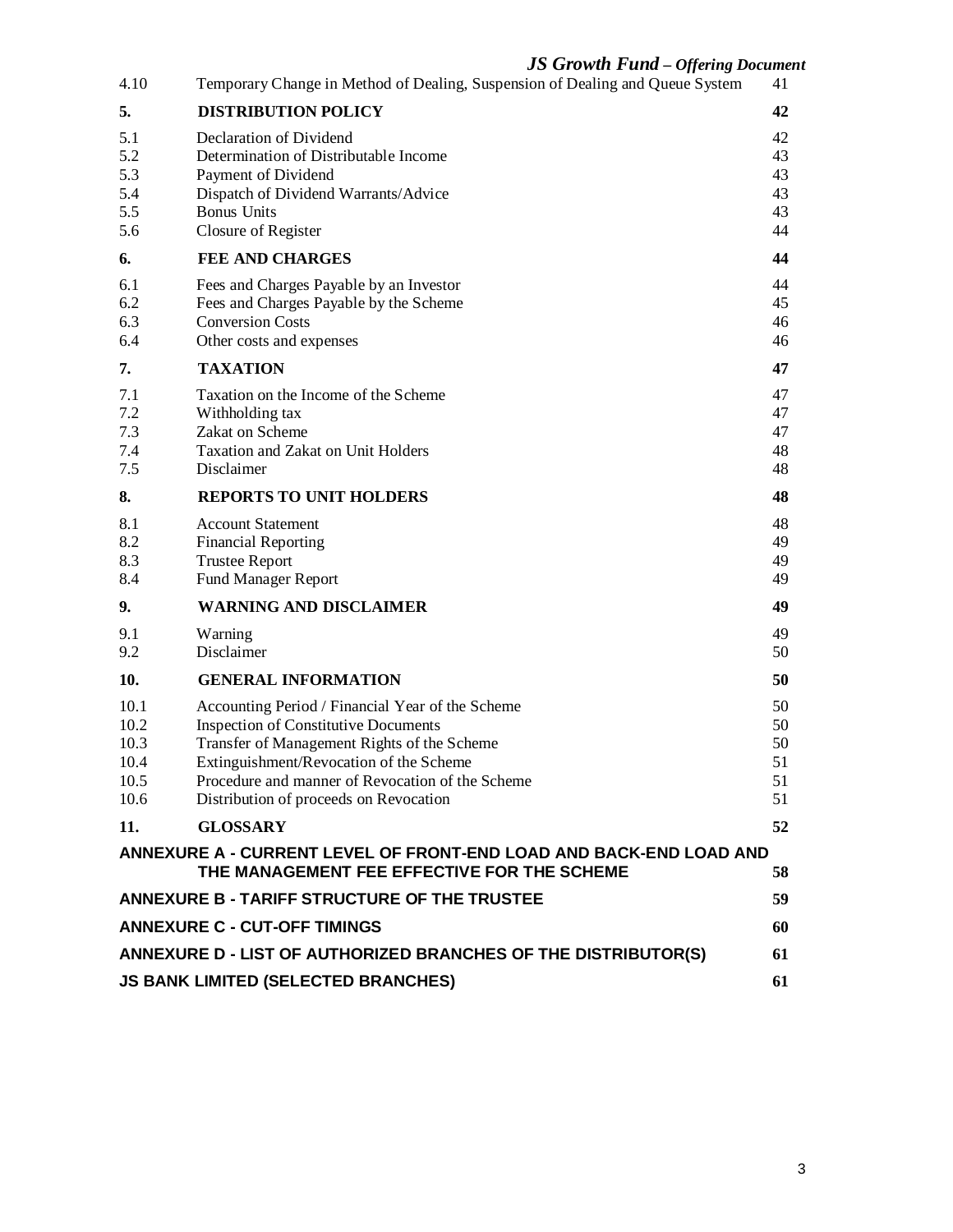# **OFFERING DOCUMENT**

**OF**

#### **JS GROWTH FUND**

#### **An Open-end Equity Scheme Converted from Closed-end Unit Trust Scheme**

#### **MANAGED BY JS Investments Limited**

#### **An Asset Management Company licensed to provide Asset Management and Investment Advisory Services by Securities and Exchange Commission of Pakistan under the Non-Banking Finance Companies (Establishment and Regulation) Rules, 2003**

#### **INTRODUCTION TO JS GROWTH FUND**

Established in Karachi, Pakistan as a Closed-end Scheme by an initial Trust Deed dated May 04, 2006 and converted into an open-end Unit Trust Scheme by a Modified and Restated Trust Deed (Third Supplemental Deed) (herein after referred to as the "Trust Deed"), dated July 18, 2013, registered under the Trust Act, 1882 signed by and between JS Investments Limited, as the Management Company and MCB Financial Services Limited, as the Trustee and registered as a notified entity under the Non-Banking Finance Companies and Notified Entities Regulations, 2008 (the 'Regulations').

JS Investments Limited, the Management Company, was authorized to manage a collective investment scheme constituted under the name of UTP – Growth Fund as a Closed-end Scheme vides its letter No. SEC/NBFC-JD/196/2006 dated April 05, 2006 and letter no. NBFC-II/JD(R )/Abamco-UTP-Growth/265 (the 'Closed-end Scheme'). The name of the Closed-end Scheme, subsequently, was changed to JS Growth Fund vide a First Supplemental Trust Deed dated February 1, 2008

Pursuant to the requirements of Regulation 65 of the Regulations, as amended by the Securities and Exchange Commission of Pakistan (the 'Commission') vide its S.R.O. 1492(1)/2012 dated December 26, 2012 (the 'Regulations'), the Board of Directors of the Management Company, in its 104th meeting held on January 10, 2013, resolved to obtain approval of the certificate holders of the Closedend Scheme as to whether to convert it into an open end scheme or to revoke it under the provisions of the Regulations.

Pursuant to the aforesaid resolution by the Board of Directors of the Management Company, an Extra Ordinary General Meeting (EOGM) of the certificate holders of the Closed-end Scheme was convened on January 30, 2013. However, on account of lack of voting majority, the EOGM remain inconclusive. On advice of SECP vide its letter No. dated February 21, 2013, the EOGM of the certificate holders of the Closed-end Scheme was reconvened on April 30, 2013 in Karachi, whereat a resolution was passed by the majority of the certificate holders present in the EOGM, in person or through proxies, thereby approving the conversion of the JS Growth Fund from a closed-end sheme into an open end scheme and the applicability of a Back-end Load of 20% of Net Asset Value per Initial Unit on redemption of Initial Units within twelve (12) months of the Effective Date.

For effectuating the conversion of the JS Growth from a Closed end Scheme into an open end scheme pursuant to the abovementioned certificate holders' resolution and the subsequent approval by SECP in respect of the same vide its letter No.SCD/AMCW/JSGF/541/2013 dated May 20, 2013, a Modified and Restated Trust Deed (Third Supplemental Trust Deed) was executed between JS Investments Limited (the 'Management Company') and MCB Financial Services Limited (the 'Trustee') dated July 18, 2013 which is registered with the Sub-Registrar. The provisions of the Trust Deed and the Regulations, 2008 govern this Offering Document.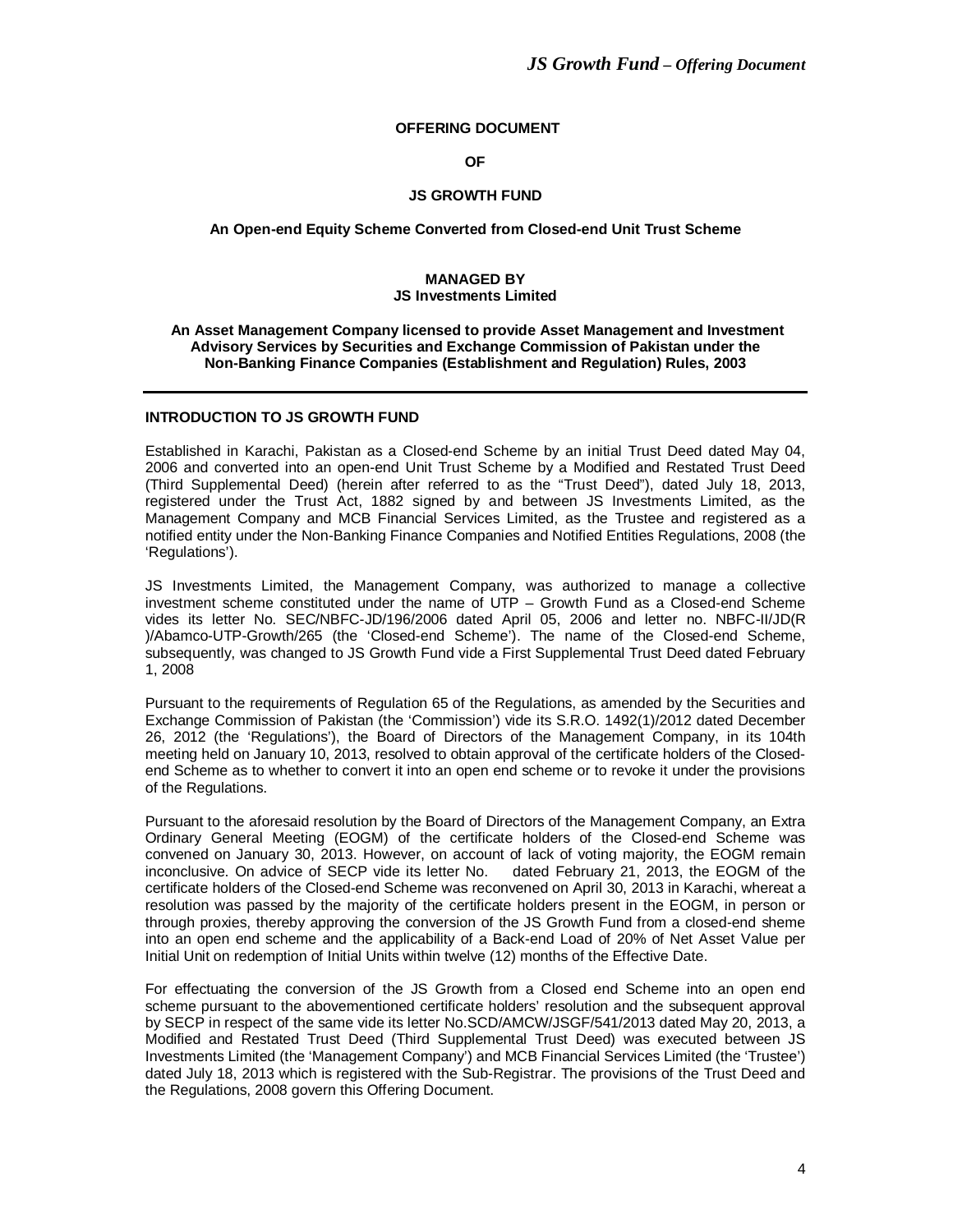# **REGULATORY APPROVAL AND CONSENT**

## **Approval of the Securities and Exchange Commission of Pakistan**

The Securities and Exchange Commission of Pakistan (SECP) has registered<sup>1</sup> JS Growth Fund (JS **GF)** under Regulation 44 of the Non-Banking Finance Companies and Notified Entities Regulations, 2008 vide letter No. SCD/AMCW/JSGF/648/2013 dated July 19, 2013. The SECP has approved this Offering Document under Regulation 54 of the Regulations vide its letter No. SCD/AMCW/JSGF/660/2013 dated July 25, 2013.

#### **It must be clearly understood that in giving these approvals, SECP does not take any responsibility for the financial soundness of the Scheme nor for the accuracy of any statement made or any opinion expressed in this Offering Document.**

This Document sets out the arrangements covering the basic structure of the JS Growth Fund ("the Scheme" or "the Trust" or "the Unit Trust" or "Unit Trust Scheme" or "JS GF" or the Fund"). It sets forth information about the Scheme that a prospective investor should know before investing in any class of Units of the Scheme. The provisions of the Trust Deed, the Non-Banking Finance Companies (Establishment and Regulation) Rules, 2003 (the "Rules"), the Regulations and the SECP's circulars, directives etc. as specified hereafter govern this Offering Document.

If prospective investor has any doubt about the contents of this Offering Document, he/she/it should consult one or more from amongst their investment advisers, legal advisers, bank managers, stockbrokers, or financial advisers to seek independent professional advice**.**

**Investors must recognize that the investments involve varying levels of risk. The portfolio of the Scheme consists of investments, listed as well as unlisted (other than equity funds) that are subject to market fluctuations and risks inherent in all such investments. Neither the value of the Units in the Scheme nor the dividend declared by the Scheme is, or can be, assured. Investors are requested to read the Risk Disclosures and Warning & Disclaimer statements contained in Clause 2.7 and Clause 9 respectively in this Offering Document.**

# **GOVERNING LAW**

-

The Trust Deed and this Offering Document of the Scheme shall be subject to and be governed by the laws of Pakistan including the Ordinance, the Rules, the Regulations and all other applicable rules, regulations, circulars, directives and guidelines as amended or substituted from time to time and it shall be deemed for all purposes whatsoever that all the provisions required to be contained in a trust deed by the Rules, Regulations, circulars, directives are incorporated in the Trust Deed of the Scheme as a part and parcel thereof and in the event of any conflict between the Trust Deed of the Scheme and the Regulations/circulars/directives, the latter shall supersede and prevail over the provisions contained in the Trust Deed of the Scheme. In case the Rules or Regulations are amended or any directives/circulars are issued or any relaxations or exemptions are allowed thereunder, such amendments, directives, circulars, relaxations and exemptions shall deem to have been included in the Trust Deed and this Offering Documents. In the event of any conflict between this Offering Document and the Trust Deed of the Scheme, the latter shall supersede and prevail over the provisions contained in the Offering Document. The Management Company, Trustee and the Scheme shall be subject to full compliance of the Rules, the Regulations, the Trust Deed and this Offering Document.

# **FILLING OF OFFERING DOCUMENT**

The Management Company has filed a copy of this Offering Document signed by the Chief Executive along with the Trust Deed [document (1) below] with SECP. Copy of these documents along with documents (2) to (8) below can be inspected at the registered office of the Management Company or the place of business of the Trustee, at their addresses provided in this Offering Document.

<sup>&</sup>lt;sup>1</sup> Earlier registered as a Closed-end Scheme u/r 44(2) of the NBFC& NE Regulations, 2008 vide SECP letter NBFC/MF-RS/JD-VS/JSIL/138/2009 dated January 22, 2009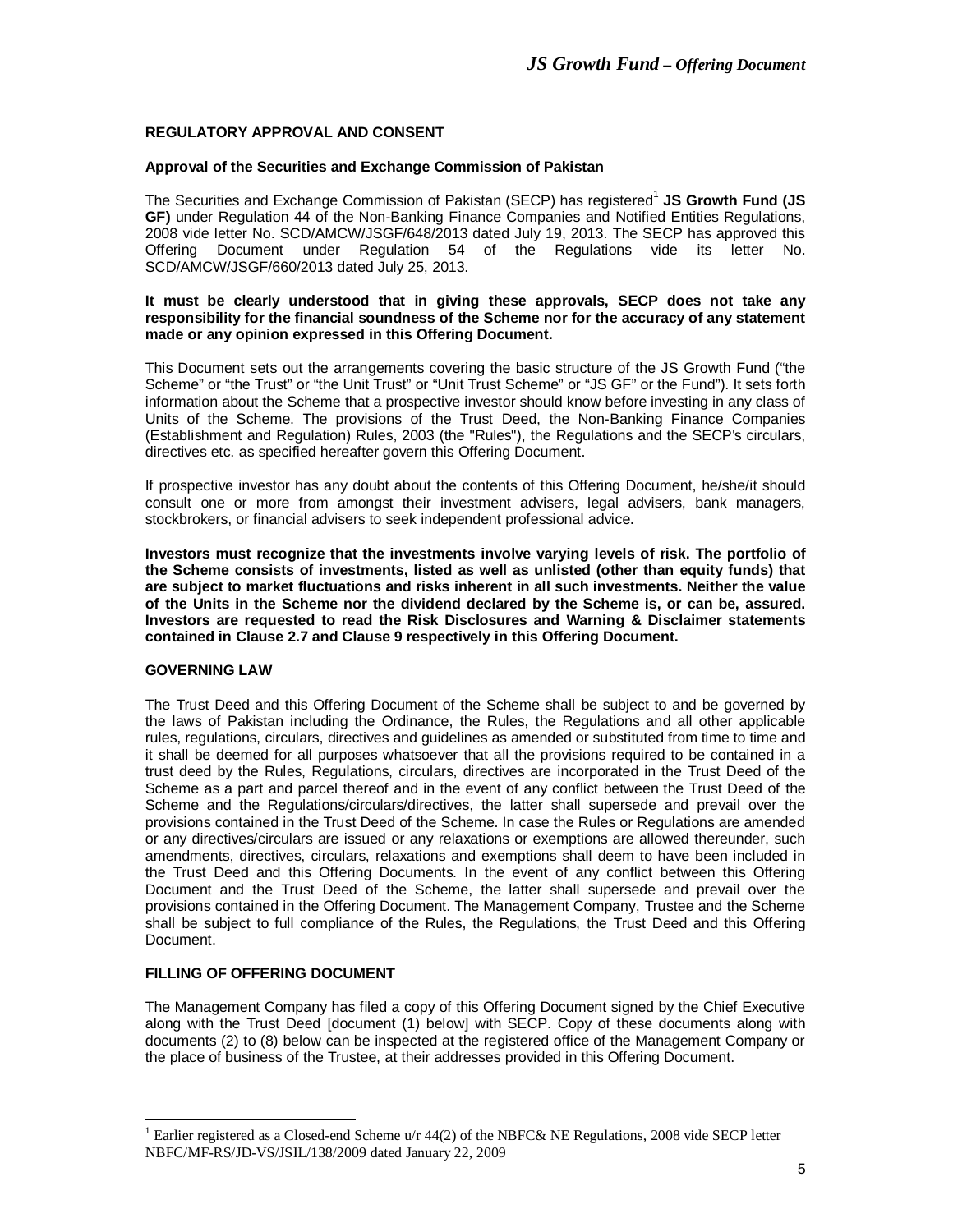- 1. Trust Deed of JS Growth Fund (formerly UTP Growth Fund) dated May 04, 2006 between JS Investments Limited as the establisher and the Central Depository Company of Pakistan, as the Turstee, as amended vide First Supplemental Deed dated February 01, 2008 And Second Supplemental Deed dated May 21, 2009 and Modified and Restated vide Modified and Restated Trust Deed (Third Supplemental Trust Deed) dated July 18, 2013
- 2. Certified true copy of the resolution passed by the certificate holders of the Closed-end Scheme in the Extra Ordinary General Meeting held on April 30, 2013, approving the conversion of the Closed-end Scheme into an Open-end Scheme.
- 3. SECP's letter No. SCD/AMCW/JSGF/541/2013, dated May 20, 2013 approving the conversion of the Closed-end Scheme into an Open-end Scheme;
- 4. Modified and Restated Trust Deed (Third Supplemental Trust Deed) of the Scheme dated July 18, 2013 between JS Investments Limited, as the establisher and the Management Company, and MCB Financial Services Limited, as the Trustee;
- 5. SECP's letter No. AMCW /13/JSIL/AMS/05/2013, dated May 16, 2013 renewing the license of JS Investments Limited, to undertake asset management services;
- 6. SECP's letter No. SCD/AMCW/JSGF/648/2013 dated July 19, 2013 registering the Scheme;
- 7. SECP's letter No. SCD/AMCW/JSGF/660/2013 dated July 25, 2013, approving this Offering Document; and
- 8. Letter of consent by the Registrar, M/s. Technology Trade (Private) Limited dated July 09, 2013, via letter No. TTPL\PRO\2013\116 to act as the Registrar/Transfer Agent for the Scheme.

## **1. CONSTITUTION OF THE SCHEME**

#### **1.1 Constitution**

JS Growth Fund (formerly a Closed-end Scheme) is constituted by a Trust Deed entered into at Karachi on May 04, 2006, as amended vide First Supplemental Deed dated February 01, 2008 and Second Supplemental Deed dated May 21, 2009 and Modified and Restated vide Modified and Restated Trust Deed (Third Supplemental Trust Deed) dated July 18, 2013 between:

**JS INVESTMENTS LIMITED (JSIL)**, a listed public limited company incorporated in Pakistan under the Companies Ordinance 1984, with its registered office at 7th Floor, The Forum, Block-9, G-20, Khayaban-e-Jami, Clifton, Karachi (hereinafter called the "Management Company" which expression where the context so permits shall include its successors in interest and assigns) of the one part; and

**MCB Financial Services Limited**, an unlisted public limited company incorporated in Pakistan under the Companies Ordinance, 1984, having its business office at 3rd Floor, Adamjee House, I. I. Chundrigar Road, Karachi – 74400 (hereinafter called the "Trustee" which expression where the context so permits shall include its successors in interest and assigns) of the other part.

# **1.2 Trust Deed (the "Deed")**

The Deed is subject to and governed by the Non-Banking Finance Companies (Establishment and Regulations) Rules, 2003 and Non-Banking Finance Companies and Notified Entities Regulations, 2008, Securities and Exchange Ordinance 1969, Companies Ordinance 1984 and all other applicable laws and regulations. The terms and conditions in the Deed and any supplemental deed(s) shall be binding on each Unit Holder. In the event of any conflict between the Offering Document and the Deed the latter shall supersede and prevail over the provisions contained in this Offering Document. In the event of any conflict between the Deed and the Rules or the Regulations and/or Circulars issued by SECP, the latter shall supersede and prevail over the provisions contained in the Deed.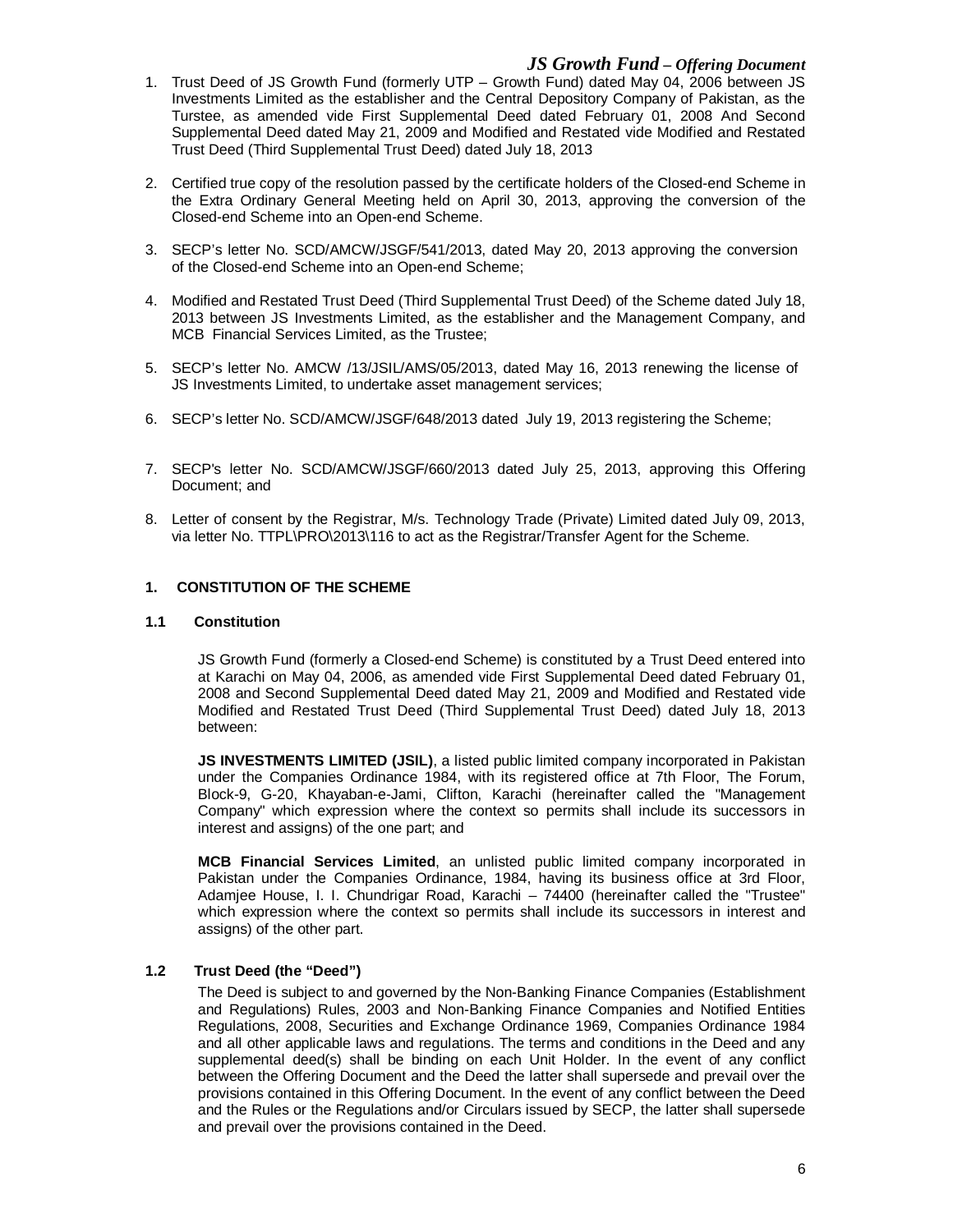# **1.3 Modification of Trust Deed**

The Trustee and the Management Company, acting together and with the approval of SECP, shall be entitled by supplemental deed(s) to modify, alter or add to the provisions of the Deed to such extent as may be required to ensure compliance with any applicable laws, Rules and Regulations.

Where the Deed has been altered or supplemented, the Management Company shall duly notify to the Unit Holders and posted on their official website.

# **1.4 Duration**

The duration of the Scheme is perpetual**.** However, SECP or the Management Company may wind it up or extinguished or revoke, on the occurrence of certain events as specified in the Regulations or in clause 10.4 of this Offering Document.

## **1.5 Effect of Conversion and status of Unit Holder(s)**

From the Effective Date of the conversion of the JS GF from a *Closed-end Scheme* to an *open end scheme*,

- a) The status of certificate holders of the Closed-End Scheme shall automatically stand changed to Initial Unit Holders of the open-end Scheme and all existing certificates issued under the Closed-end Scheme, either in the electronic form or in the form of physical certificates, shall stand automatically converted into Initial Units (i.e., Class B Units) in the ratio of 10:1 – i.e., each Initial Unit Holder (formerly certificate holders of the JS GF) shall be issued one (01) Initial Unit of the open-end Scheme of the Par Value of PKR:100/- for ten (10) certificates of the Closed-end Scheme of Par Value of PKR:10/each that were held by him at the date of the book closure announced for the purpose of conversion without any further payment.
- b) All Initial Units shall be issued in the electronic form at the close of the first Business Day of the open-end Scheme, (i.e., the Effective Date) and an Account Statement shall be issued by the Registrar to the Initial Unit Holders as to their entitlement to the number of Initial Units, which shall be credited to their respective accounts within fifteen (15) working days of the Effective Date. The Initial Unit Holders may, upon request and payment of such fee as may be determined by the Management Company, be issued physical Certificates representing the Initial Units in lieu of the certificates of the Closed-end Scheme held by him.
- c) Redemption of Initial Units before the expiry of twelve (12) months from the Effective Date of conversion shall be subject to a Back End Load of 20%. The Back End Load shall be treated as part of the Deposited Property.
- d) From the Effective Date, the Management Company shall only offer Class 'A' Units to investors on a continuing basis. All Units shall be offered and redeemed based on Offer and Redemption Prices, as mentioned in Clauses 4.4 and 4.7 respectively of this Offering Document.

# **1.6 Deposited Property**

From the Effective Date, the Deposited Property of the open-end Scheme shall consist of assets and liabilities of the Closed-end Scheme, subject to levies and Duties and Charges, if any. The aggregate proceeds of all Units issued from time to time (other than the Initial Units which shall be issued without any further payment by the Initial Unit Holders) after deducting Duties and Charges, Transactions Costs and any applicable Sales Load, shall constitute part of the Deposited Property and includes the Investment and all income, profit and other benefits arising therefrom and all cash, bank balances and other assets and property of every description for the time being held or deemed to be held upon trust by the Trustee for the benefit of the Unit Holder(s) pursuant to the Deed but does not include any amount payable to the Unit Holders as distribution. Provided that any profit earned in the Distribution Account on the amounts payable to the Unit Holders as distribution, including those accruing on the unclaimed dividends, shall also become part of the Deposited Property. Provided further that the Back-end Load charged to the Initial Unit Holders on redemption of Initial Units within twelve (12) months of the Effective Date shall also constitute part of the Deposited Property.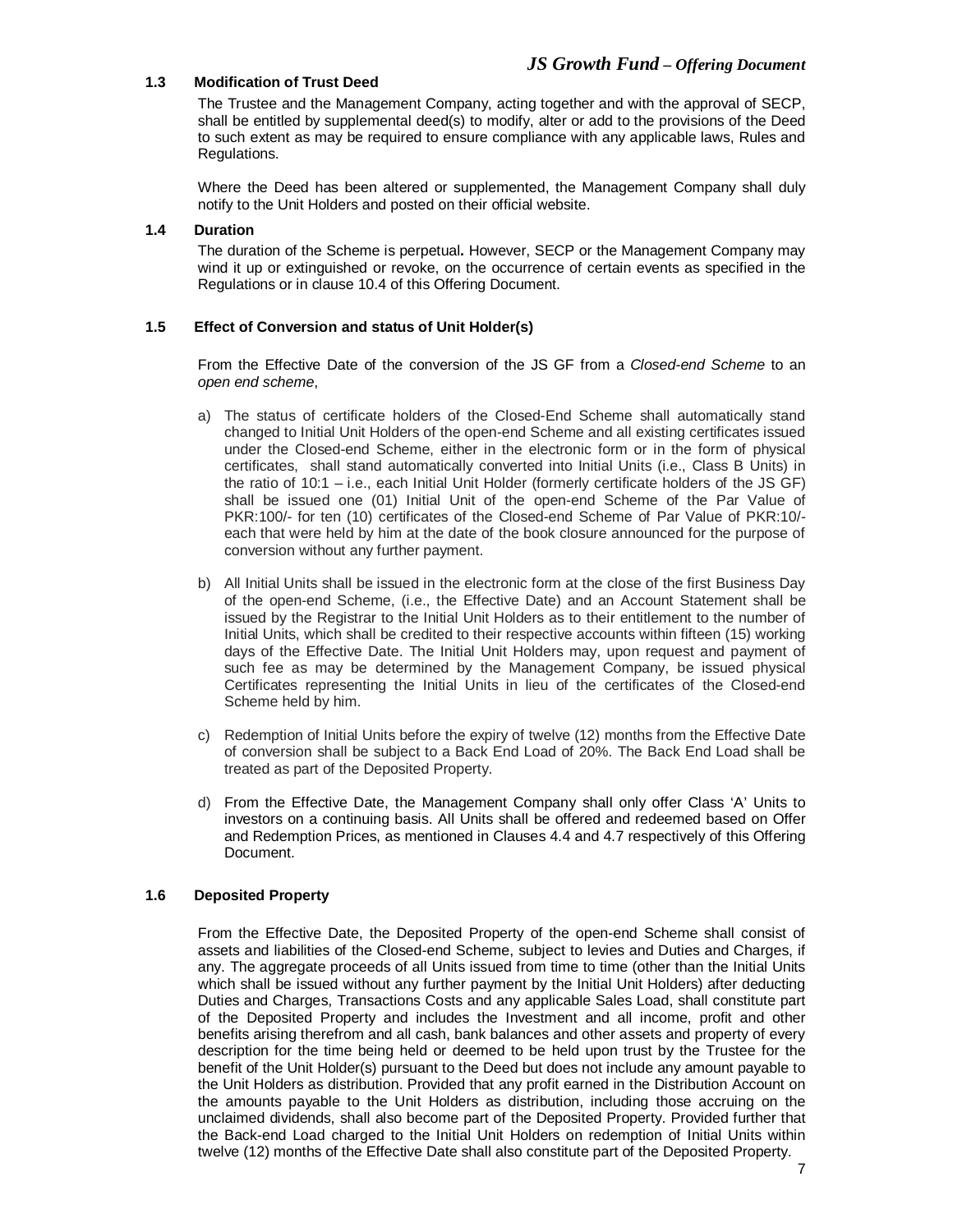# **1.7 Effective Date of Conversion**

The effective date for conversion of the Investment Closed-end Scheme into an Open-end Scheme is July 20<sup>th</sup>, 2013 (the 'Effective Date') i.e. the commencement of first Business Day of the open-end Scheme.

# **1.8 Transaction in Units from Effective Date**

From the Effective Date, all transactions in the Units of the Scheme shall be at the Offer/Redemption Price. The Management Company will fix the Offer and Redemption Prices for every Business Day on the basis of the Net Asset Value (NAV). The NAV based prices shall be fixed after adjusting the Sales Load as the case may be and any Transaction Costs that may be applicable. Except circumstances as elaborated in Clause 4.10.5 and 10.4 of this Offering Document; such prices shall be applicable to Purchase and Redemption requests, complete in all respects, received before the Cut-Off time on the Subscription/Business Day.

# **1.9 Offering Document**

The provisions of the Trust Deed, the Rules, the Regulations, circulars and the directives issued by the Commission govern this Offering Document, as replacement offering document. It sets forth information about the Scheme that a prospective investor should know before investing in any Unit. Prospective investors in their own interest are advised to carefully read this Offering Document to understand the Investment Policy, Risk Factors, Warning and Disclaimer and should also consult their legal, financial and/or other professional adviser before investing.

# **1.10 Modification of Offering Document**

This Offering Document will be updated to take account of any relevant material changes relating to the Scheme. Such changes shall be subject to prior consent of the Trustee and approval from the SECP and shall be circulated to all Unit Holders and/ or publicly notified by advertisements in the newspapers subject to the provisions of the Rules and the Regulations and duly posted on official website of the Management Company.

# **1.11 Responsibility of the Management Company for information given in this Document**

Management Company accepts the responsibility for the information contained in this Offering Document as being accurate at the date of its publication.

## **2. INVESTMENT OBJECTIVES, INVESTMENT POLICY, RESTRICTIONS, RISK DISCLOSURE AND DISCLAIMER**

# **2.1 Investment Objective**

.

The objective of the Fund is to enable its investors to participate in a diversified portfolio of high quality equity securities aiming at maximizing the investment return by prudent investment management.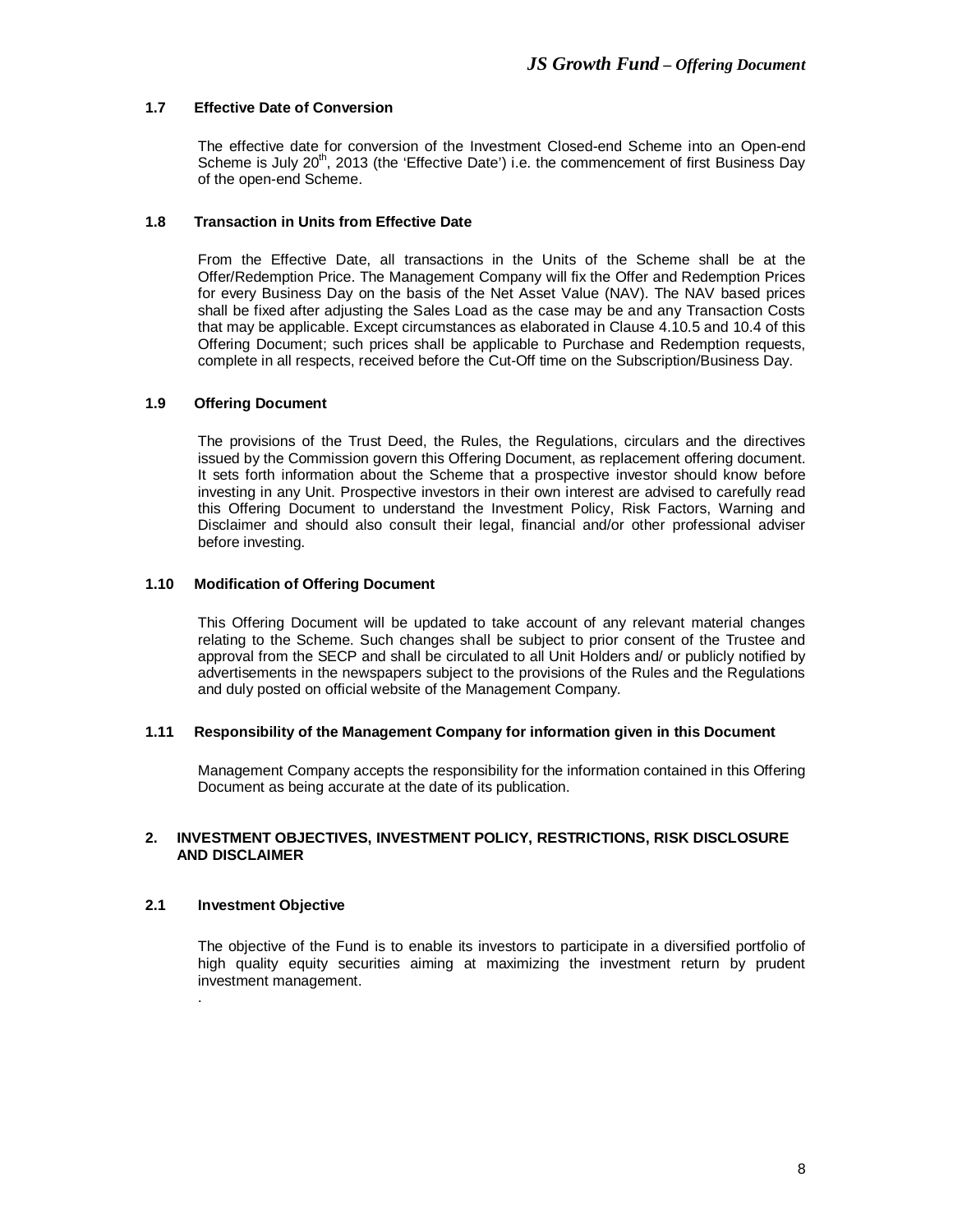# **2.2 Investment Policy**

- 2.2.1 Consistent with its Objective, the Scheme shall predominantly invest in high quality equity securities which have potential of higher expected growth rates. The Scheme aims to provide a combination of strong capital appreciation and income by deploying stock selection techniques which offer high risk-adjusted returns to the investors. While the remaining assets shall be invested in cash and/or near cash instruments, including bank deposits (excluding TDRs) and Treasury Bills of maturities not exceeding 90 days.
- 2.2.2 The Scheme shall be subject to such exposure limits as are specified in the Regulations and SECP's directives. Currently, the limits are as follows:
	- a) At least 70% of its Net Assets shall remain invested in listed equity securities during the year based on quarterly average investment calculated on daily basis;
	- b) The remaining Net Assets shall be invested in cash and / or near cash instruments. Cash and near cash instruments which include cash in bank accounts (excluding TDRs) and treasury bills not exceeding 90 days remaining maturity; and
	- c) The Scheme shall not take exposure to Margin Trading System (MTS)
- 2.2.3 Any Investment may at any time be disinvested at the sole discretion of the Management Company either in order to invest the proceeds of sale in other Authorized Investments or to provide funds required for the purpose of any provision of Trust Deed or may retain the proceeds of sale in cash deposit as aforesaid or any combination of the aforesaid. Any Investment, which ceases to be an Authorized Investment, would be disinvested within the prescribed period in the best interest of the Unit Holders.
- 2.2.4 In case the rating of a Bank is reduced or institution is placed on watch list, the Investment shall be realized to reasonably protect the interest of the Unit Holders.

# **2.3 Benchmark:**

- 2.3.1 The benchmark of the Scheme for any period of return shall be the **"KSE-30 Index"**.
- 2.3.2 The Management Company may, if deemed appropriate, determine another performance benchmark for the Scheme under prior approval of SECP and intimation to the Unit Holders, the Trustee by amending this Offering Document.

#### **2.4 Authorized Investments**

#### 2.4.1 **Asset Allocation**

In line with Investment Objective, the Scheme will seek to make investments in the Authorized Investments as list below:

| S.No | <b>Authorized</b><br><b>Investment</b>              |               | <b>Minimum Rating of</b> | <b>Exposure Limits (% of Net Assets)</b> |                              |  |
|------|-----------------------------------------------------|---------------|--------------------------|------------------------------------------|------------------------------|--|
|      |                                                     | <b>Entity</b> | <b>Instrument</b>        | <b>Minimum</b><br><b>Investment</b>      | <b>Maximum</b><br>Investment |  |
|      | Listed Equity<br><b>Securities</b>                  | N/A           | N/A                      | 70%                                      | 100%                         |  |
| 2    | Cash in Bank<br>Accounts (excluding<br>TDRs )       | <b>BBB</b>    | N/A                      | $0\%$                                    | 30%                          |  |
| 3    | Treasury Bills not<br>exceeding 90 days<br>maturity | N/A           | N/A                      | $0\%$                                    | 30%                          |  |

<sup>\*</sup> Quarterly average calculated on daily basis in line with SECP circular on Categorization of Open-end Schemes

<sup>\*\*</sup> Means remaining amount allowed under respective circulars, Rules and Regulations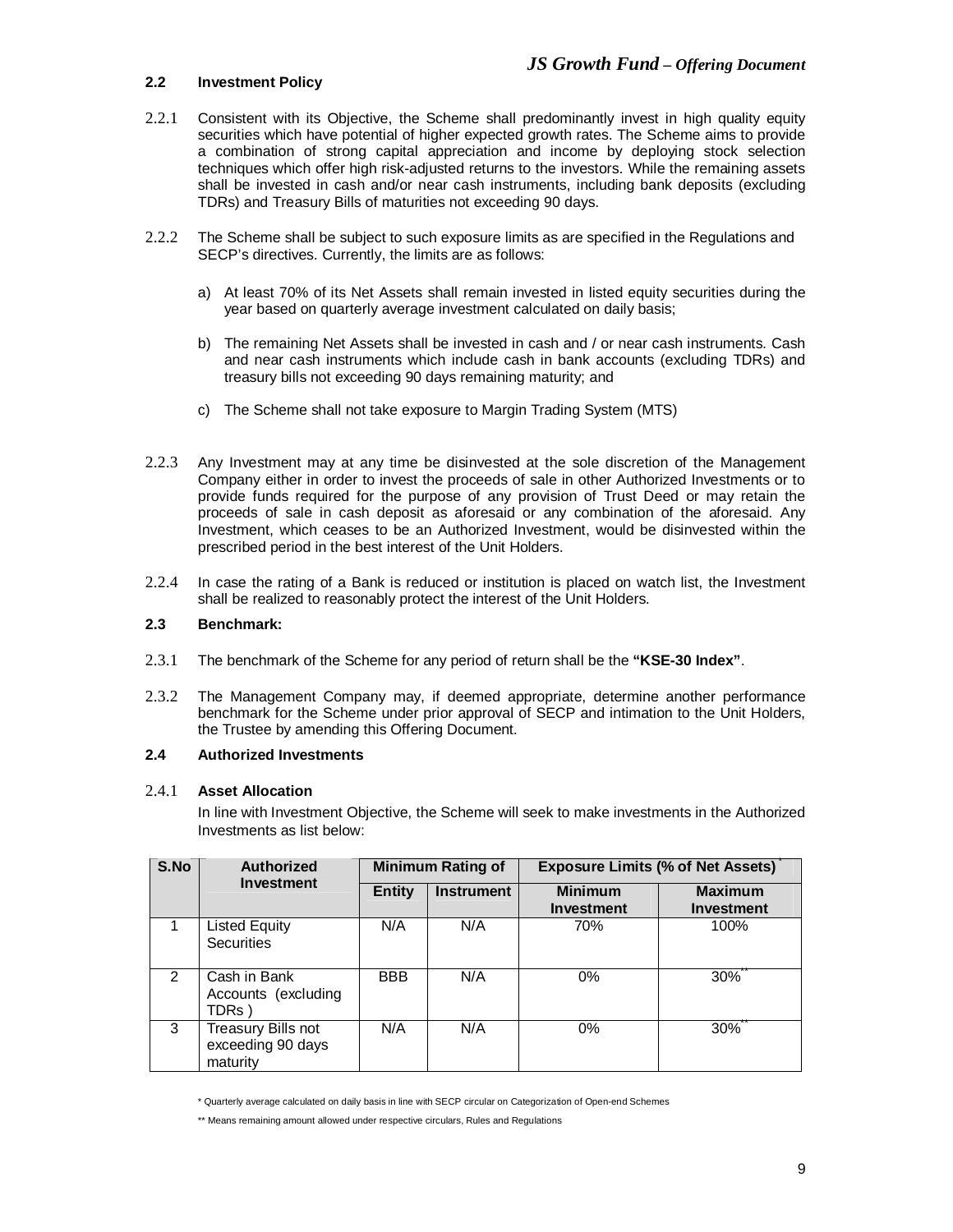The Investment in asset classes mentioned above will be subject to such Exposure limits and minimum ratings as specified herein and/or otherwise as specified in the Regulations/ directives/ circulars or by SECP from time to time.

# 2.4.2 **Risk Control in the Investment Process**

Consistent with the investment objective of the Scheme, the Investment Committee shall aim to identify investment opportunities which offer superior returns at lower level of risk. The Investment Committee will continuously monitor the macro-economic environment, including the political and economic factors, money supply in the system, among others affecting the liquidity and interest rates.

Investment process would also require disciplined risk management. The Management Company has adequate controls to safeguard against risks in the portfolio construction process. The investment restrictions defined in clause 2.6 will reduce risk and result in portfolio diversification.

## 2.4.3 **Management Company Can Alter Investment Mix**

The Management Company can from time to time alter the weightings, subject to the specified limits as per Clause 2.4.1 above, between the various types of Investments if it is of the view that market conditions so warrant. The assets not invested in the foregoing avenues shall be placed as deposit with scheduled banks.

## **2.5 Changes in Investment Policy**

The investment policy will be governed by the Regulations and/or SECP directives. Any Fundamental change in the Investment Policy will be implemented only after obtaining prior approval from SECP and giving 90 days prior notice to the Unit Holders as specified in the Regulations.

#### **2.6 Investment Restrictions**

- (a) The Deposited Property shall be subject to such exposure limits or other prohibitions as are provided in the Regulations, Trust Deed, this Offering Document of the Scheme, circulars and directives and shall also be subject to any exemptions that may be specifically given to the Scheme by SECP and are explicitly mentioned under the heading Exceptions to Investment Restriction in this Offering Document or subsequently in writing. If and so long as the value of the holding in a particular company or sector shall exceed the limit imposed by the Regulations, the Management Company shall not purchase any further Investments in such company or sector. In the event Exposure limits are exceeded due to corporate actions including taking up rights or bonus issue and/or owing to appreciation or depreciation in value of any Investment, disposal of any Investment or Redemption of Units, the excess exposure shall be regularized in such manner and within such time as specified in the Regulations, circular or notification issued by SECP from time to time.
- (b) The Management Company, on behalf of the Scheme, shall not enter into transactions with any broker that exceeds the limit provided in the Regulations and or circulars and notifications issued by the Commission from time to time.

*Transactions relating to money market instruments and debt securities do not fall under this clause.*

- (c) The Management Company on behalf of the Scheme shall not:
	- i. Purchase or sell
		- a. Bearer securities;
		- b. Securities on margin;
		- c. Real estate, commodities or commodity contracts;
		- d. Securities which result in assumption of unlimited liability (actual or contingent);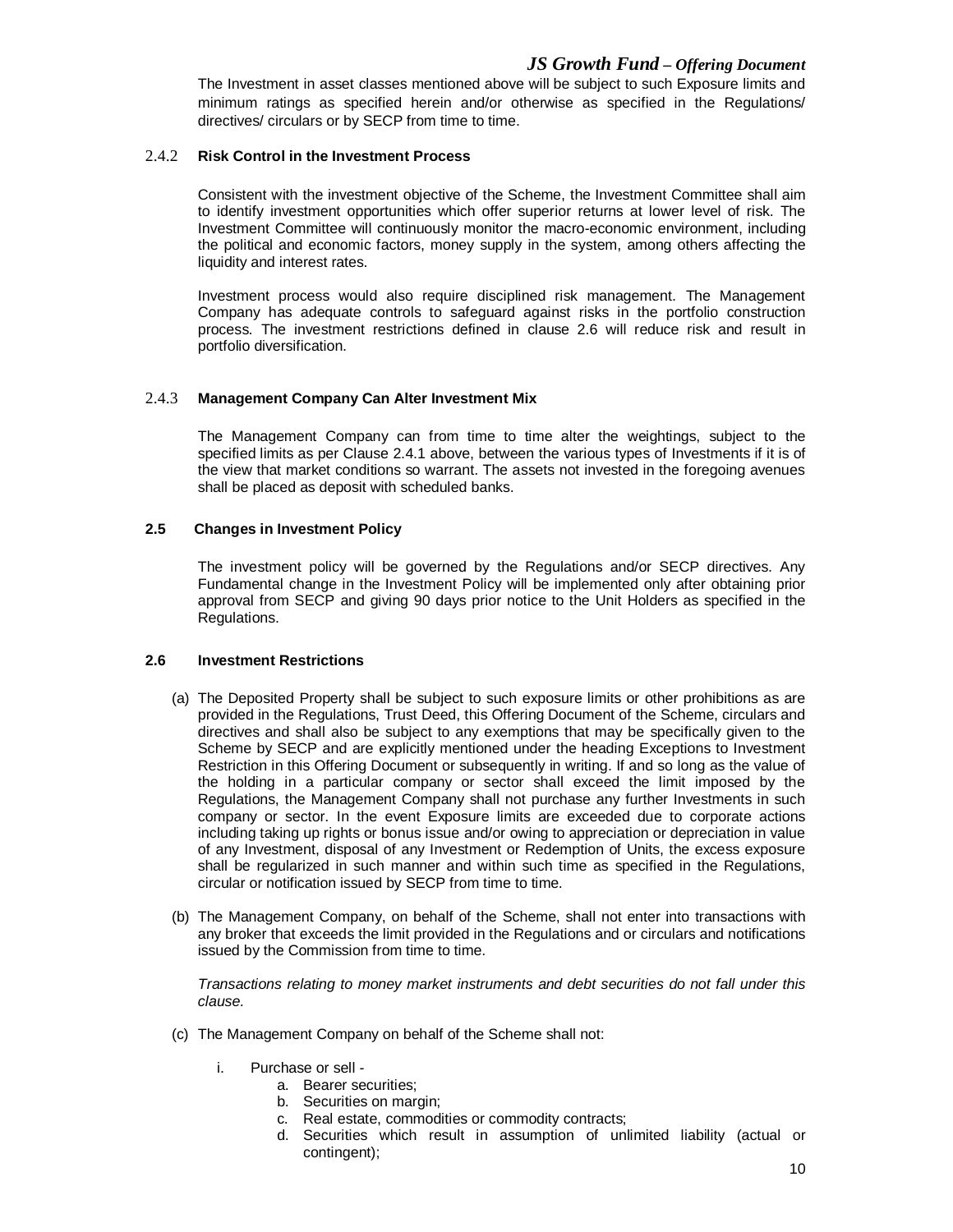- e. Anything other than Authorized Investments as defined herein;
- ii. Participate in a joint account with others in any transaction;
- iii. Affect a short sale in a security whether listed or unlisted;
- iv. Purchase any security in a forward contract;
- v. Take exposure in any other Collective Investment Scheme.
- vi. Lend, assume, guarantee, endorse or otherwise become directly or contingently liable for or in connection with any obligation or indebtedness of any person as specified in the Regulation;
- vii. Make any investment which will vest with the Management Company or its group the management or control of the affairs of the investee company.
- viii. invest in securities of the Management Company
- ix. issue a senior security which is either stock or represents indebtedness, without the prior written approval of the Commission
- x. apply for de-listing from stock exchange, unless it has obtained prior written approval of the Commission.
- xi. sell or issue Units for consideration other than cash unless permitted by the Commission on the basis of structure and investment policy of the Scheme.
- xii. merge with, acquire or take over any scheme, unless it has obtained the prior approval of the SECP in writing to the scheme of such merger, acquisition or take over.
- xiii. enter on behalf of the Scheme, into underwriting or sub-underwriting contracts.
- xiv. subscribe to an issue underwritten, co-underwritten or sub-underwritten by group companies of the Management Company.
- xv. pledge any of the securities held or beneficially owned by the Scheme except as allowed under the Regulations.
- xvi. accept deposits.
- xvii. make a loan or advance money to any person from the assets of the Scheme.
- xviii. take exposure of more than thirty five percent of its Net Assets in any single group and more than ten percent of its Net Assets in listed group companies of the Management Company and such exposure shall only be taken through secondary market.
- xix. take exposure to any single entity that exceeds an amount equal to twenty per cent of total Net Assets of the Scheme; or exposure to equity securities of a company in excess of ten percent of the issued capital of that company.
- xx. take exposure in Margin Trading System.
- xxi. place funds with any bank which is rated lower than BBB
- (d) In case of redemptions requests are pending due to constraint of liquidity in the Scheme, for more than the period as stipulated in the Regulations, the Management Company on behalf of the Scheme shall not make any fresh investment.

#### **Exemption to Investment Restrictions**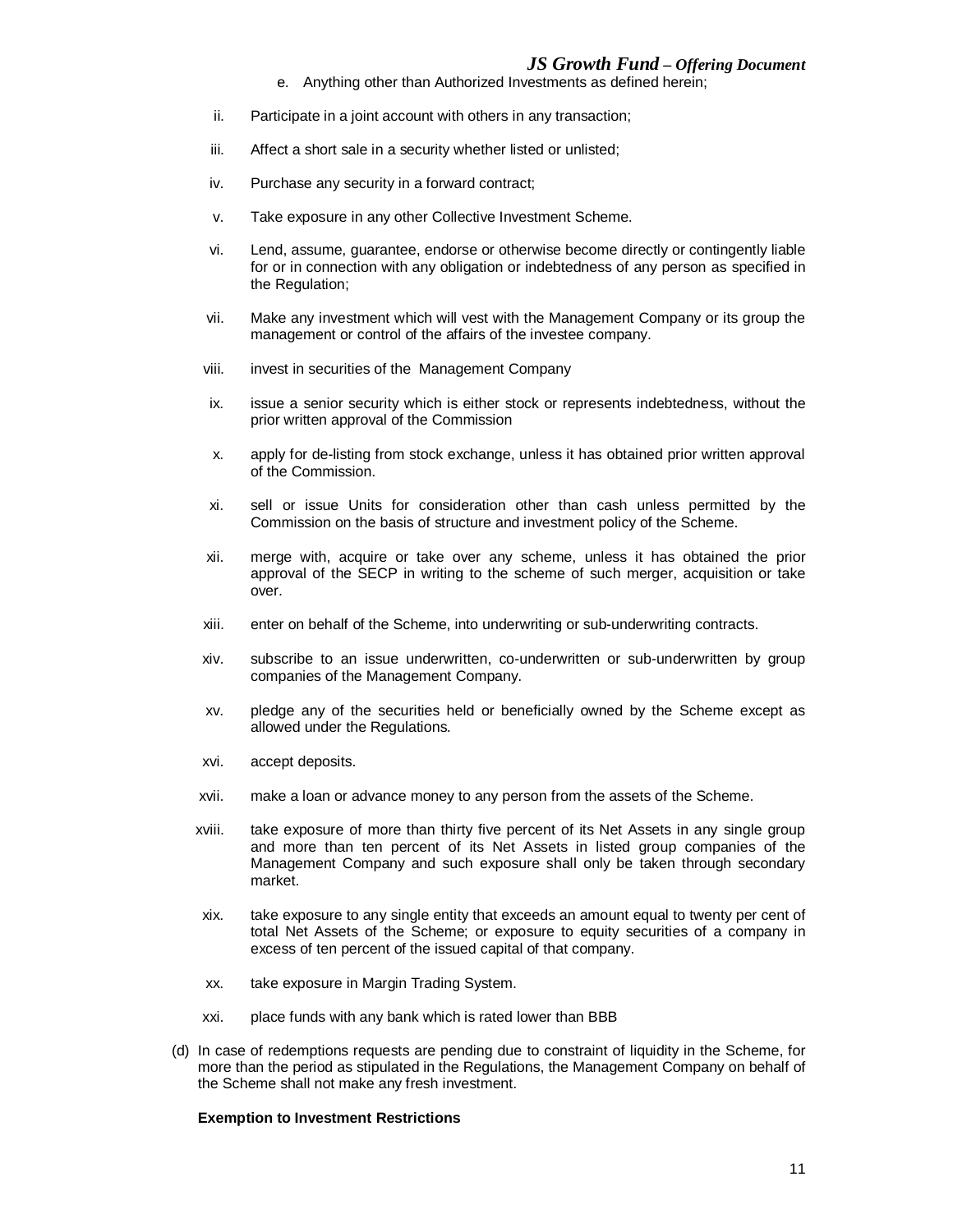*In order to protect the rights of the Unit Holders, the Management Company may take an Exposure in any unauthorized investment for recovery of any defaulted amounts from any counter party of any Authorized Investment with the approval of the Commission.* 

## 2.6.1 **Financing Arrangements**

(a) Subject to any statutory requirements for the time being in force and to the terms and conditions herein contained, the Management Company may arrange borrowing for account of the Scheme, with the approval of the Trustee, from Banks or Financial Institutions, or such other companies as specified by the Commission from time to time. The borrowing, however, shall not be resorted to, except for meeting the redemption requests and shall be repayable within a period of ninety days and such borrowing shall not exceed fifteen (15) percent of the Net Assets or such other limit as specified by the Commission of the scheme at the time of borrowing.

If subsequent to such borrowing, the Net Assets are reduced as a result of depreciation in the market value of the Deposited Property or redemption of Units, the Management Company shall not be under any obligation to reduce such borrowing.

- (b) Neither the Trustee, nor the Management Company shall be required to issue any guarantee or provide security over their own assets for securing such financings from banks, financial institutions and non banking finance companies specified by the Commission. The Trustee or the Management Company shall not in any manner be liable in their personal capacities for repayment of such financings.
- (c) For the purposes of securing any such borrowing, the Trustee may on the instruction of the Management Company mortgage, charge or pledge in any manner all or any part of the Deposited Property provided that the aggregate amount secured by such mortgage, charge or pledge shall not exceed the limits provided under the Regulations and/or any law for the time being in force.
- (d) Neither the Trustee nor the Management Company shall incur any liability by reason of any loss to the Trust or any loss that a Unit Holder(s) may suffer by reason of any depletion in the Net Asset Value that may result from any financing arrangement made hereunder in good faith.

# 2.6.2 **Restriction on Transactions with Connected Persons**

- (a) The Management Company in relation to the Scheme shall not invest in any security of a company if any director or officer of the Management Company owns more than five per cent of the total amount of securities issued, or, the directors and officers of the Management Company own more than ten per cent of those securities collectively subject to exemption provided in the Regulations.
- (b) The Management Company on behalf of the Scheme shall not without the approval of its Board of Directors in writing and consent of the Trustee, purchase or sell any security from or to any Connected Person or employee of the Management Company.
- (c) Provided that above shall not be applicable on sale or redemptions of Units of the Scheme.
- (d) For the purpose of sub-paragraphs (a) and (b) above the term director, officer and employee shall include spouse, lineal ascendants and descendants, brothers and sisters.
- (e) All transactions carried out by or on behalf of the Scheme with connected person(s) shall be made as provided in the Constitutive Documents, and shall be disclosed in the Scheme's annual reports.

# **2.7 Risk Disclosure**

Investors must realize that all investments in mutual funds and securities are subject to market risks. Our target return / dividend range cannot be guaranteed and it should be clearly understood that the portfolio of the Scheme is subject to market price fluctuations and other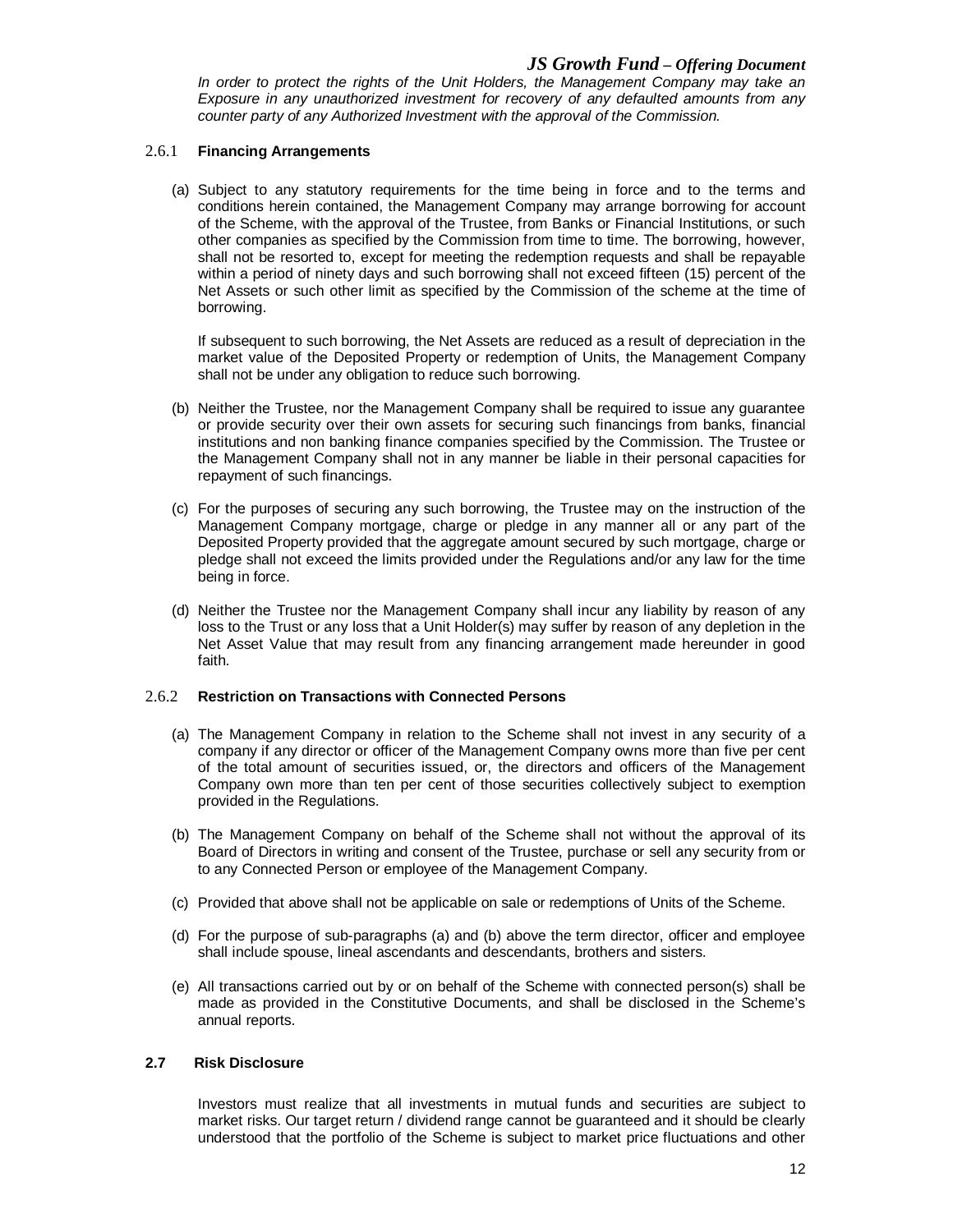risks inherent in all such investments. The risks emanate from various factors that include, but are not limited to:

- **(1) Equity Risk -** Companies issue equities, or stocks, to help finance their operations and future growth. The Company's performance outlook, market activity and the larger economic picture influence the price of a stock. Usually when the economy is expanding, the outlook for many companies is good and the stock prices may rise and vice versa.
- **(2) Government Regulation Risk**  Government policies or regulations are more prevalent in some securities and financial instruments than in others. The schemes that invest in such securities may be affected due to change in these regulations or policies, which directly or indirectly affect the structure of the security and/or in extreme cases a governmental or court order could restrain payment of capital, principal or income.
- **(3) Credit Risk**  Credit Risk arises from the inability of the issuers of the instruments or counterparties, to fulfill their obligations. The risk is generally limited to principal amount and accrued interest there on, if any.
- **(4) Price Risk**  Changing value of a security or a fund can be mostly due to stock/fund price fluctuations. Price Risk is the biggest risk faced by all investors and price risk can be minimized through diversification and efficient fund management.
- **(5) Liquidity Risk**  Liquidity risk arises when a transaction cannot be conducted at prevailing market prices due to insufficient market activity.
- **(6) Settlement Risk**  The risk that counterparty will not deliver the security or cash for a trade it has entered into, on time.
- **(7) Events Risk -** There may be adjustments to the performance of the Scheme due to events including but not limited to, natural calamities, market disruptions, mergers, nationalization, insolvency and changes in tax law.
- **(8) Redemption Risk** There may be special circumstances in which the redemption of Units may be suspended or the redemption payment may not occur within six working days of receiving a request for redemption from the investor.
- 2.7.1 There may be times when a portion of the investment portfolio of the Scheme is not compliant either with the investment policy or the minimum investment criteria of the assigned 'category'. This non-compliance may be due to various reasons including, adverse market conditions, liquidity constraints or investment – specific issues. Investors are advised to study the latest Fund Manager Report of the Scheme, especially portfolio composition and Financial Statements of the Scheme to determine what percentage of the assets of the Scheme, if any, is not in compliance with the minimum investment criteria of the assigned category. The latest monthly Fund Manager Report as per the format prescribed by Mutual Funds Association of Pakistan (MUFAP) and financial statements of the Scheme are available on the website of the Management Company and can be obtained by calling / writing to the Management Company.

# **2.8 Disclaimer**

The Units of the Trust are not bank deposits and are neither issued by, insured by, obligations of, nor otherwise supported by SECP, any Government agency, the Trustee (except to the extent specifically stated in this document and the Deed) or any of the shareholders of the Management Company or any other bank or financial institution.

# **3. OPERATORS AND PRINCIPALS**

#### **3.1 Management Company**

The Management Company is engaged, inter alia, in the business of providing asset management services and has been licensed by the Securities and Exchange Commission of Pakistan (SECP)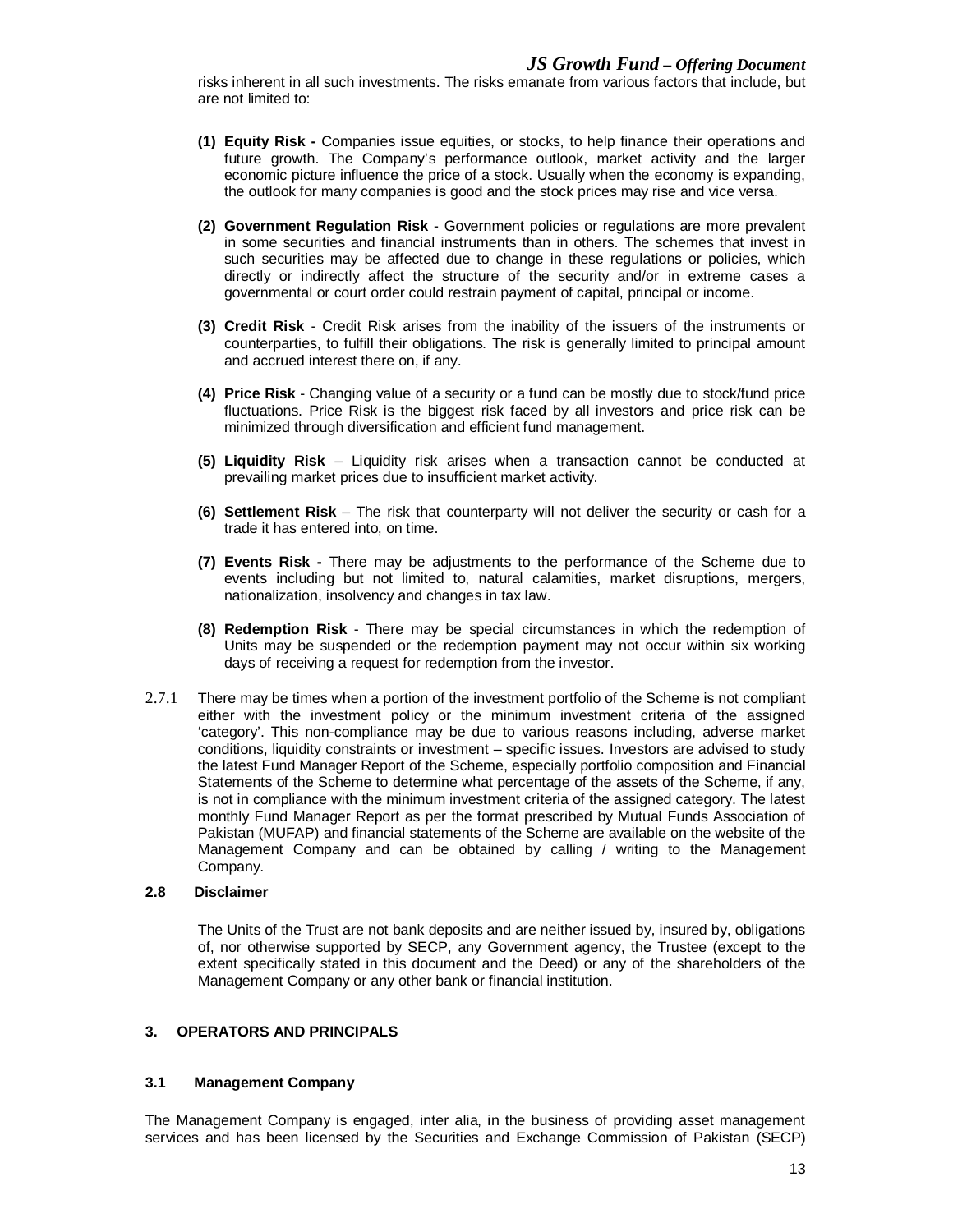# *JS Growth Fund – Offering Document*

under then applicable Rule 5 (2) of the Non-Banking Finance Companies (Establishment and Regulation) Rules, 2003 which has been renewed under letter No. NBFC-II/26/JSIL/AMS/14/2010, dated May 17, 2010, JS Investments Limited is a public limited company listed on the Karachi Stock Exchange with a paid up capital of PKR 1,000 million.

Founded in 1995, JS Investments Limited (JSIL) is the oldest and one of the largest private sector asset management companies in Pakistan with assets under management spread across eleven (11) mutual funds, two (2) pension schemes and various separately managed accounts.

JSIL's successful track record, creative and diverse thinking and product offering has helped set the asset management industry standards in Pakistan by always endeavoring to innovate and be the first to bring new financial products to Pakistan, providing investors the opportunity to better manage their wealth. JSIL has successfully done this by being the first to offer Balanced, Islamic, Fund of Funds, Asset Allocation, Free-Float Based Index, Capital Protected and Aggressive Income open-end funds.

JSIL is listed on the Karachi Stock Exchange and is associated with the Jahangir Siddiqui (JS) Group, which is one of the leading financial services groups of Pakistan maintaining a strong presence in the nation's banking, corporate finance, equity market operations and insurance sectors.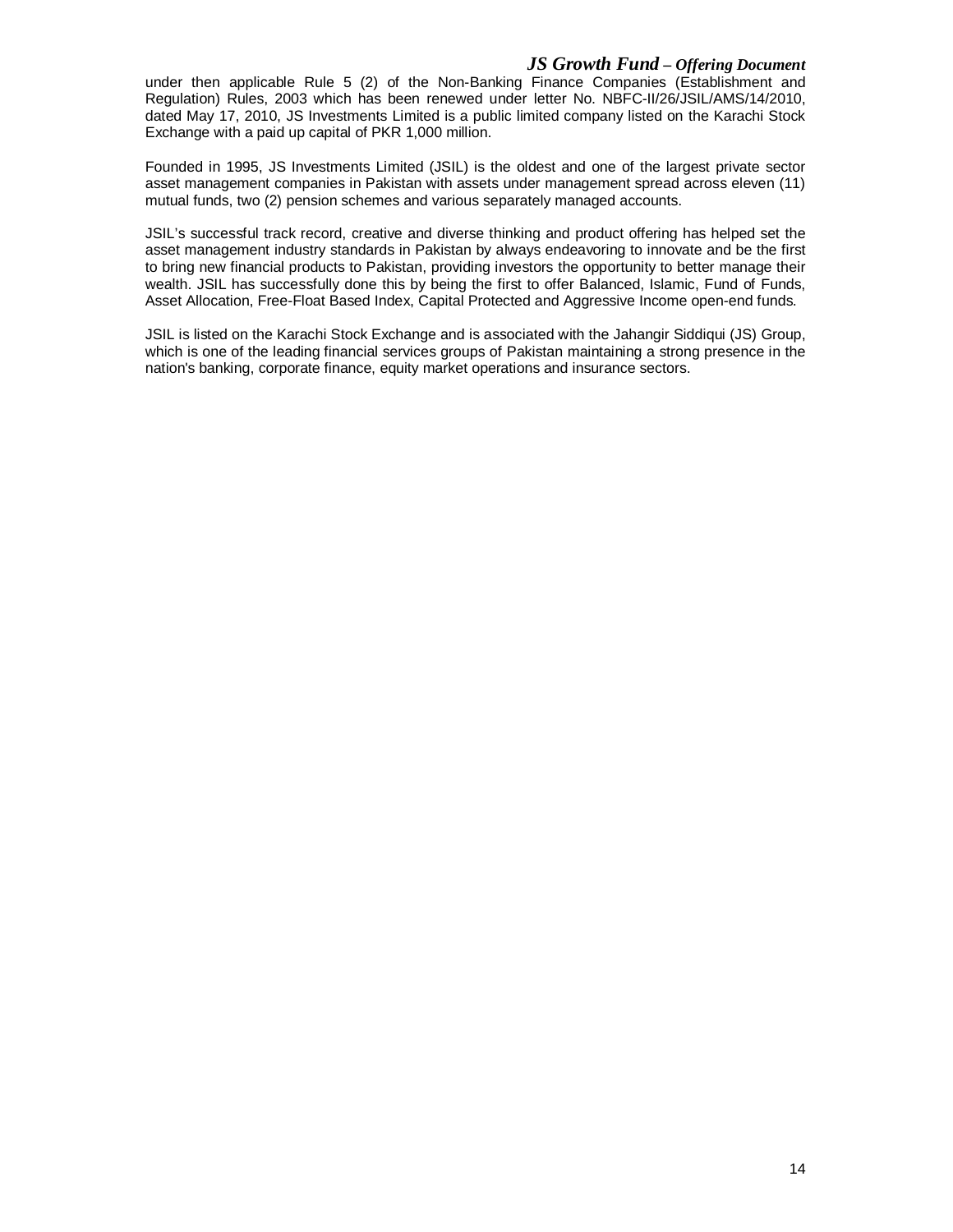# **3.2 Board of Directors of JS Investments - Synopsis**

| <b>Name, Occupation and Address</b>              | <b>Other Directorships</b>                                    |  |  |  |
|--------------------------------------------------|---------------------------------------------------------------|--|--|--|
| 1. Mr. Munawar Alam Siddiqui, Chairman           | <b>Director</b>                                               |  |  |  |
|                                                  |                                                               |  |  |  |
| <b>Business Executive</b>                        | Jahangir Siddiqui & Co. Limited<br><b>HUM Network Limited</b> |  |  |  |
| House No. 113,                                   |                                                               |  |  |  |
| Khayaban-e- Muhafiz, Phase VI,                   |                                                               |  |  |  |
| DHA, Karachi                                     |                                                               |  |  |  |
|                                                  |                                                               |  |  |  |
|                                                  |                                                               |  |  |  |
| 2. Mr. Rashid Mansur, Chief Executive            |                                                               |  |  |  |
| <b>Business Executive,</b>                       | None                                                          |  |  |  |
|                                                  |                                                               |  |  |  |
| House # D-185, Block -5, Shahrah-e-Firdousi,     |                                                               |  |  |  |
| Clifton, Karachi                                 |                                                               |  |  |  |
|                                                  |                                                               |  |  |  |
| 3. Mr. Suleman Lalani, Director                  | <b>Director</b>                                               |  |  |  |
| <b>Business Executive</b>                        | Jahangir Siddiqui & Co. Limited                               |  |  |  |
|                                                  | Al-Abbas Sugar Mills Limited                                  |  |  |  |
| B-601, Clifton Belle View Apartments,            |                                                               |  |  |  |
| Block 5, Clifton,                                |                                                               |  |  |  |
| Karachi                                          |                                                               |  |  |  |
|                                                  |                                                               |  |  |  |
| 4. Mr. Nazar Mohammad Shaikh, Director           |                                                               |  |  |  |
|                                                  |                                                               |  |  |  |
| <b>Business Executive</b>                        | None                                                          |  |  |  |
| H# 51A/4, Street 14-A,                           |                                                               |  |  |  |
| Gulshan-e-Faisal,                                |                                                               |  |  |  |
| Bath Island, Karachi                             |                                                               |  |  |  |
|                                                  |                                                               |  |  |  |
| 5. Lt. General (Retd.) Masood Parwaiz, Director  |                                                               |  |  |  |
|                                                  |                                                               |  |  |  |
| <b>Business Executive</b>                        | None                                                          |  |  |  |
| House No. 14, Askari VIII, Airport Road,         |                                                               |  |  |  |
| Near Islamabad International Airport, Rawalpindi |                                                               |  |  |  |
|                                                  |                                                               |  |  |  |
| 6. Mr. Mazhar ul Haq Siddiqui, Director          | <b>Director</b>                                               |  |  |  |
| <b>Business Executive</b>                        | Jahangir Siddiqui & Co. Limited, Chairman                     |  |  |  |
|                                                  | <b>JS Bank Limited</b>                                        |  |  |  |
| H-46/II, Main Khayaban-e-Shamsheer, Phase V,     | <b>HUM Network Limited</b>                                    |  |  |  |
| DHA, Karachi                                     |                                                               |  |  |  |
| Mr. Ahsen Ahmed, Director<br>7.                  |                                                               |  |  |  |
|                                                  |                                                               |  |  |  |
| <b>Business Executive</b>                        | <b>None</b>                                                   |  |  |  |
| House No #44, Street #7, Khayaban-e-Momin,       |                                                               |  |  |  |
| Phase V, DHA Karachi                             |                                                               |  |  |  |
|                                                  |                                                               |  |  |  |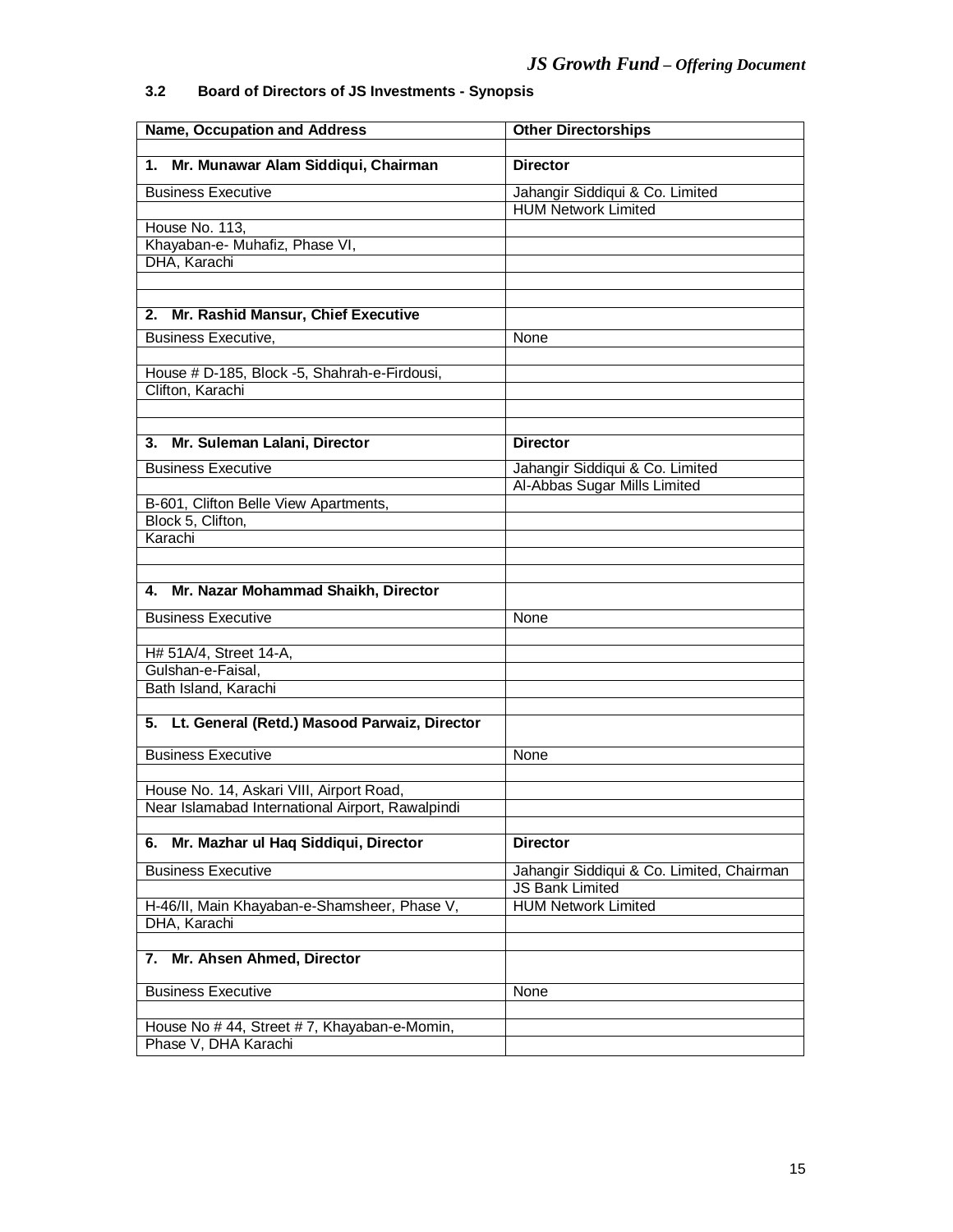# **Board of Directors of JS Investments - Particulars**

## **Air Commodore (R) Munawar Alam Siddiqui, TI (M), SI (M) – Chairman**

Mr. Munawar Alam Siddiqui retired as an Air Commodore from the Pakistan Air Force in 2003. His last post was Assistant Chief of Air Staff (Administration) at Pakistan Air Force Headquarters. For his meritorious services to the PAF, he was awarded Tamgha-e-Imtiaz (Military) and Sitara-e-Imtiaz (Military).

He was commissioned in the GD(P) Branch of the Pakistan Air Force in 1974. He is a qualified flying instructor and has flown over 8000 hours on different aircraft including C-130, Boeing-707 and Dassault Falcon 20. He has served as a VVIP and Presidential pilot during his tenure of service and has held various key Command and Staff appointments in the PAF. He served as Director of Air Transport at Air Headquarters from 1996 to 1998 and commanded an operational air force base with over 8,500 personnel from 2000 to 2002.

Mr. Siddiqui holds an M. Sc. in Defence and Strategic Studies from Quaid-e-Azam University, an M. Sc. in Strategic Studies from Karachi University, a B. Sc. (Honours) in War Studies from Karachi University and B. Sc. Avionics from Peshawar University. He is also an alumna of the National Defence College.

He is Chairman JS Investments Limited and Peregrine Aviation (Private) Limited (Formerly JS Air (Pvt) Limited) and serves as Director on the boards of Jahangir Siddiqui & Co. Limited, JS Value Fund Limited, JS ABAMCO Commodities Limited, Hum Network Limited, Mahvash & Jahangir Siddiqui Foundation, Karachi Education Initiative and Karigar Training Institute.

#### **Mr. Rashid Mansur – Chief Executive**

Mr. Rashid Mansur joined JS Investments Limited on April 3, 2010 as Chief Executive Officer. Prior to joining JSIL he was President and CEO of Escorts Investment Bank Limited and also served as the Chairman of the 'Investment Banks Association of Pakistan'. He is a qualified Associate of the Chartered Institute of Bankers London with specialization in 'International Banking Operations', 'Practice & Law of International Banking' and 'International Finance & Investment'.

He is a Fellow of the Institute of Bankers in Pakistan with over 26 years of Domestic and International Banking experience. He started his career with Habib Bank Limited in 1974 and served for 18 years on various management positions including 10 years in Turkey. In Pakistan, he has held various Board-level positions in both Private and Public Sector, such as President and CEO, 'Fidelity Investment Bank Limited', CEO 'Fidelity Leasing Modaraba', Director 'Security General Insurance Company Limited' and Chairman and CEO 'Board of Investment and Trade Punjab'.

During his tenure as Chairman and CEO of 'The Board of Investment and Trade', Government of Punjab and as Secretary General of Turkey 'Pakistan Business Council (Lahore Chapter)', he is credited with hosting and organizing various investment conferences abroad and rendered valuable services for the promotion of economic relations between Turkey and Pakistan.

Besides English and Urdu, he speaks French and Turkish fluently.

#### **Mr. Suleman Lalani - Director**

Mr. Lalani is the Chief Executive Officer of Jahangir Siddiqui & Company Limited (JSCL). Prior to joining JSCL, he was the CFO and Company Secretary of JS Investments Limited from January 2005 to February 2012. A fellow member of the Institute of Chartered Accountants of Pakistan with over 19 years of experience in the financial services sector. Previously, he has also served as CFO and Company Secretary of a regulated microfinance institution for 3 years. Earlier he worked as Chief Operating Officer for Jahangir Siddiqui Investment Bank Limited and as Vice President - Finance and Legal with JSCL.

Also passed the Board Development Certificate Program conducted by Pakistan Institute of Corporate Governance.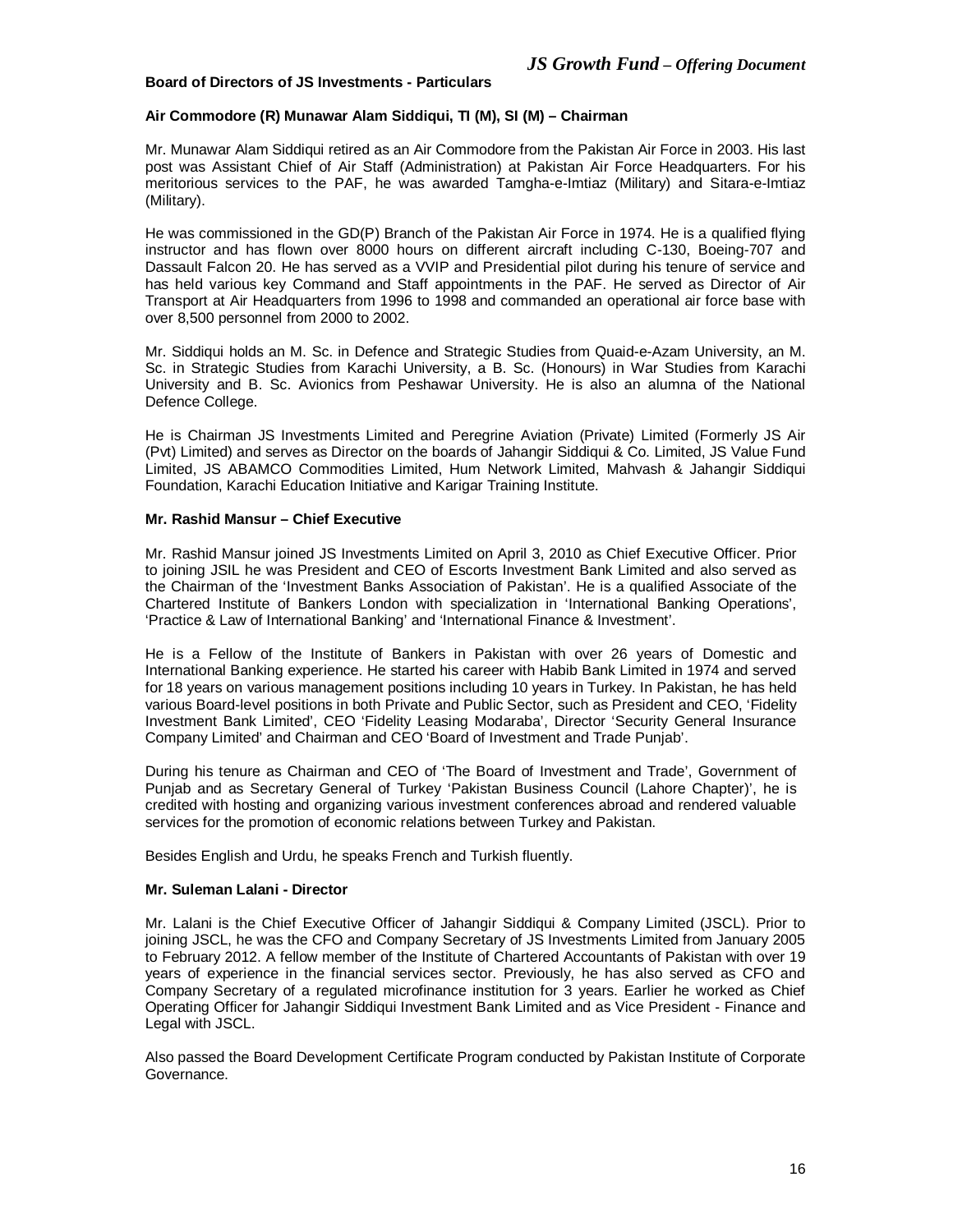#### **Mr. Nazar Mohammad Shaikh – Director**

Mr. Sheikh is a former senior civil servant and has held many senior positions in the Government of Pakistan. He joined the Pakistan Audit Department in 1966 and served in various capacities. He served the Provincial Governments at various levels and also served as the Secretary of Finance Department, Secretary of Education Department, Secretary of Housing & Town Planning Department and Secretary of Communication & Works Department. He has also held the position of Additional Secretary of the Social Sector Wing, Prime Minister's Secretariat.

He was the Vice Chairman of PNSC from January 1992 till August 1993 and was later the chairman of Port Qasim Trust from October 1998 till July 2000. Mr. Sheikh has also held the position of secretary of Communications Division, Ministry of Communications & Railways from July 2000 to March 2001.

## **Lt. General (Retd) Masood Parwaiz – Director**

Mr. Masood Parwaiz joined the Pakistan Army in 1968 and retired as a Lieutenant General in 2001. He held the most coveted staff, instructional and command assignments in the Army. He was awarded the Hilal-e-Imtiaz in the military and was appointed the Managing Director of the Army Welfare Trust (AWT) in September 2001 which he continued till December 2005.

As the Managing Director of AWT, he successfully managed the affairs and served as Vice Chairman and Director on AWT Board of Directors, Chairman Executive Committee and Director on ACBL Board of Directors, Chairman BOD of Askari Leasing Company, Askari General Insurance Company, Askari Investment Management Company and all fully owned AWT Projects.

His major achievements include the Financial and Corporate restructuring of AWT, erection of Second line at Nizampir Cement Project.

Mr. Masood Parwaiz holds an M.Sc degree in Strategic Studies from the Quaid-e-Azam University, Islamabad and a B.Sc (Hons) degree in War Studies from the University of Balochistan, Quetta.

## **Mr. Mazhar ul Haq Siddiqui – Director**

Mr. Siddiqui is one of Pakistan's senior most civil servants and an eminent educationist. He has held many senior positions with the Government of Pakistan. He joined Income Tax Department in 1957 and served in various capacities including the Commissioner of Income Tax. He served the Provincial Governments as Secretary Education, Finance and Service and General Administration Departments. He has served the Federal Government as Secretary Establishment, Economic Affairs, Education, Management Services, Economic Affairs Statistics and Youth Affairs Divisions. He also served as Vice Chancellor of Sindh University during 1984-88 and 2001-2008. He also held the positions of Chairman, National Insurance Corporation and Member, Federal Public Services Commission.

#### **Mr. Ahsen Ahmed – Director**

Mr. Ahsen Ahmed is serving on the Boards of Abid Industries and Sind Industries since 2003. He had contributed significantly towards expansion of these industries and supported their research and technical development. With his efforts and commitment the companies took an international perspective to their growth with increased exports and improved their supply chains. He also served for seven years on the Board of JS Global Capital Limited as a Non Executive Board Member.

Mr. Ahsen holds degree in Bachelor of Arts and Economics from Denison University, Granville, Ohio.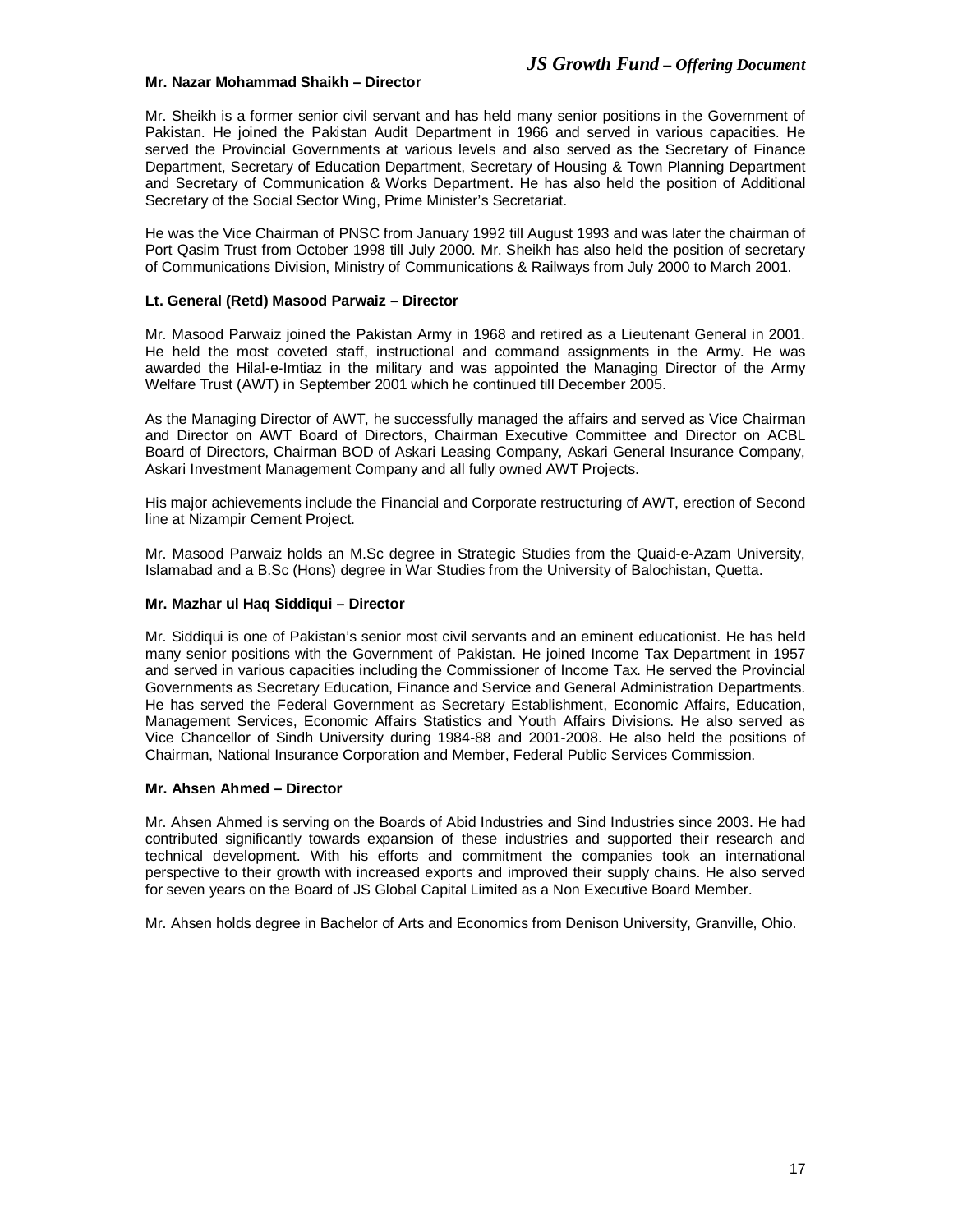# **3.3 Senior Management of JS Investments - Particulars**

#### **Mr. Rashid Mansur – Chief Executive**

[As detailed in the section above.]

#### **Ms. Maleeha Mimi Bangash - Head of Product Development, Channel Distribution and Financial Institutions**

Ms. Maleeha Mimi Bangash, brings with her around 15 years of rich and varied international network and experience based in Pakistan, Singapore and Turkey, in the areas of Investment Management and Finance. She has obtained her MBA degree from LUMS and MBA Honors (Investment Management and Finance) from University of Chicago, Booth School of Business. In her career, she has demonstrated a result oriented approach by exploring and developing new ideas and concepts. Ms. Bangash has assumed leadership roles and has been instrumental in the success of key projects. She obtained an International Franchise, formulated the roll out strategy and was involved in its implementation. In addition, she has devised the positioning strategy and assisted in the establishment a financial advisory firm's Singapore Office. As a core team member, she launched a leading local Asset Management Company, MCB AMC and was entrusted with envisioning and setting up the key functions of retail sales, institutional sales and marketing. As Commissioner/Member Competition Commission of Pakistan, she looked after the areas of Advocacy, Mergers & Acquisitions & Research. She joined UBL Funds thereafter as Chief Strategy Officer and was responsible for all new initiatives including product structuring, business development & strategic planning. Ms. Bangash upon joining us on 6 February 2012 has taken up the mantle of Product Development, Channel Distribution and FIs.

#### **Mr. Muhammad Khawar Iqbal - CFO & Company Secretary**

Mr. Muhammad Khawar Iqbal joined JS Investments Limited in May 2005

In March 2012, he was promoted as Company Secretary and Chief Financial Officer. Previously he was managing financial reporting and fund accounting matters of various funds under management. He has contributed a lot towards automation of Fund Accounting Management and has been key resource in designing and implementing Fund Accounting Management module in ERP system.

Prior to joining JSIL, he has a rich and diversified experience of managing financial accounting of twenty six closed end funds under management of Investment Corporation of Pakistan. ICP was established by the Government of Pakistan with objectives to encourage and broaden the base of investments, development of capital market and to promote industrial development in the country. Where, Mr. Khawar had also contributed significantly in the development and implementation of an investment scheme. The settlement scheme in the scheme scheme in the scheme.

Mr. Khawar holds masters degrees in Business Administration and Economics.

#### **Mr. Assad Hameed Khan - Country Head Business Development**

Mr. Assad Khan joined JSIL in January 2007 as part of the Business Planning and Development team leading Product Development activities. In July 2008 he was also entrusted with the responsibility of all aspects of JSIL's international business endeavors as Head of Products and International Business Development. Since February 2011 he has been entrusted with the responsibility to also lead the marketing and sales initiatives of JSIL as the Head of Strategy and Business Development Department.

Prior to joining JSIL, he has over four years of rich and diversified experience with the Securities and Exchange Commission of Pakistan (SECP) in various capacities including authorization, supervision, enforcement, research and policy setting for Non-Banking Financial sector - driving key policy initiatives including REITs and Private Equity.

Prior to the SECP, he worked at A. F. Ferguson and Co., Chartered Accountants Pakistan (member of PwC International) for five years in Business Assurance and Advisory, specializing in audit and management consultancy. He is a CA Finalist from the Institute of Chartered Accountants of Pakistan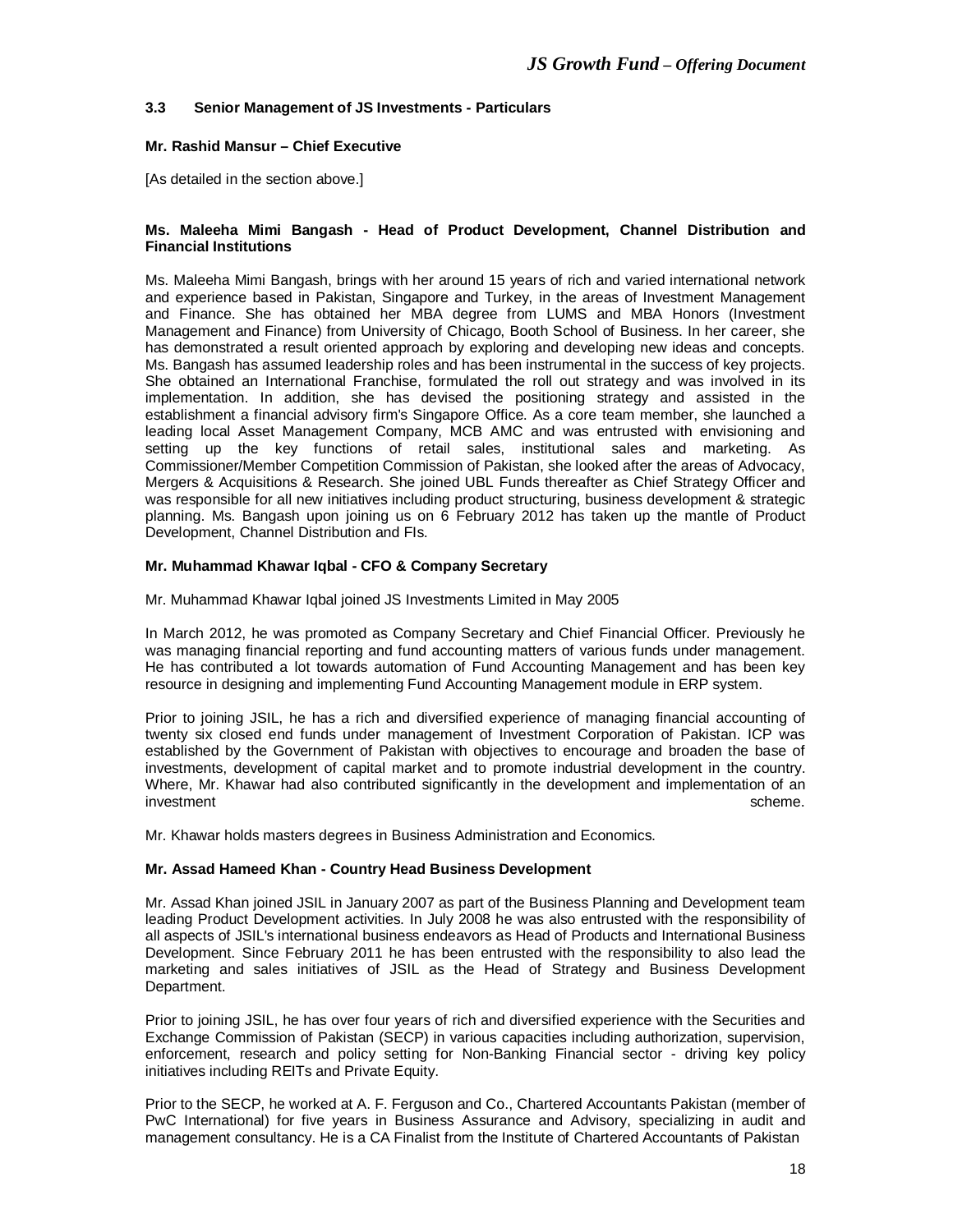# **Dr. Ali Akhtar Ali - Chief Investment Officer**

Dr. Ali Akhtar Ali joined JS Investments as Senior Vice President (fund manager) in November 2009. He earned his MBBS from Baqai Medical College in 1998-99 and MBA with majors in Finance from PAF-KIET in Jan-2006.

Before joining JS Investments Limited he remained associated with KASB Capital Ltd. for around a year and a half (2008-2009) initially as Chief Dealer in the Treasury Department and then moved on to Head of Money Market , Forex and financial Advisory. Prior to KASB Capital he worked with JS Investments Limited from 2006 till 2008 in the capacity of Assistant Vice President, Investments Department. He also worked for 3 years (2000-2004) with BMA Capital Management as a Senior Dealer on the Fixed Income Desk and two and a half years (2004-2006) at Jahangir Siddiqui Capital Markets as Senior Dealer Fixed Income Desk was later promoted to the position of Head of Fixed Income.

Currently, he is looking after the JS Growth Fund, JS Pension Savings Fund, JS Fund of Funds and JS Aggressive Income Fund.

## **Mr. Zohaib Pervez - Head of Research & Risk Management**

Mr. Zohaib has over seven years of experience in the field of research and investment banking. He joined JSIL in July 2012 as the Head of Research and Risk Management. Prior to joining JSIL, he has worked with Qatar National Bank Financial Services as a research analyst covering the GCC banking sector.

He had four years association with Samba Capital and Investment Management Ltd (Saudi Arabia) in their asset management division as a research analyst. He also worked as a financial analyst in the investment banking division of Samba Bank Pakistan.

He holds an MBA from Karachi University Business School and is a Chartered Financial Analyst (CFA).

#### **Mr. Malik Zafar Javaid - Head of Operations**

Malik Zafar Javaid joined JSIL in January 2006 as Regional Head of Operations to look after the operations of Northern region. He was promoted to the position of Head of Operations in January 2008. He is responsible for operations of Units Management system and settlements of the transactions carried out for investments on behalf of the open-end mutual funds being managed by our company.

Prior to joining JSIL, Mr. Zafar Javaid has 13 years' extensive experience of working with Lahore Stock Exchange. He was managing Company Affairs Department of the Exchange. As a front end regulator, he was involved in granting approvals of listings of the securities, monitoring compliance and enforcement of Corporate Laws on the listed securities. Initially at LSE, he was also involved in preparing and evaluating the Trading Rules and Design Review Documents for the development of first automated trading system of Pakistan.

Malik Zafar Javaid holds a masters degree in Public Administration with major in Finance from University of the Punjab.

# **Mr. Salman Shakoor - Head of Compliance**

Mr. Salman Shakoor, an Associate member of the Chartered Institute of Management Accountants (CIMA), joined JSIL in March 2007 as part of Compliance and Risk Management team. Since December 2011 he has been entrusted the responsibility of compliance as Head of Compliance Department. During his five years affiliation with JSIL, he has been part of Internal Audit, Compliance and Risk Management functions.

Prior to joining JSIL, he was working as Financial Consultant in Ernst & Young Ford Rhodes Sidat Hyder (Chartered Accountants).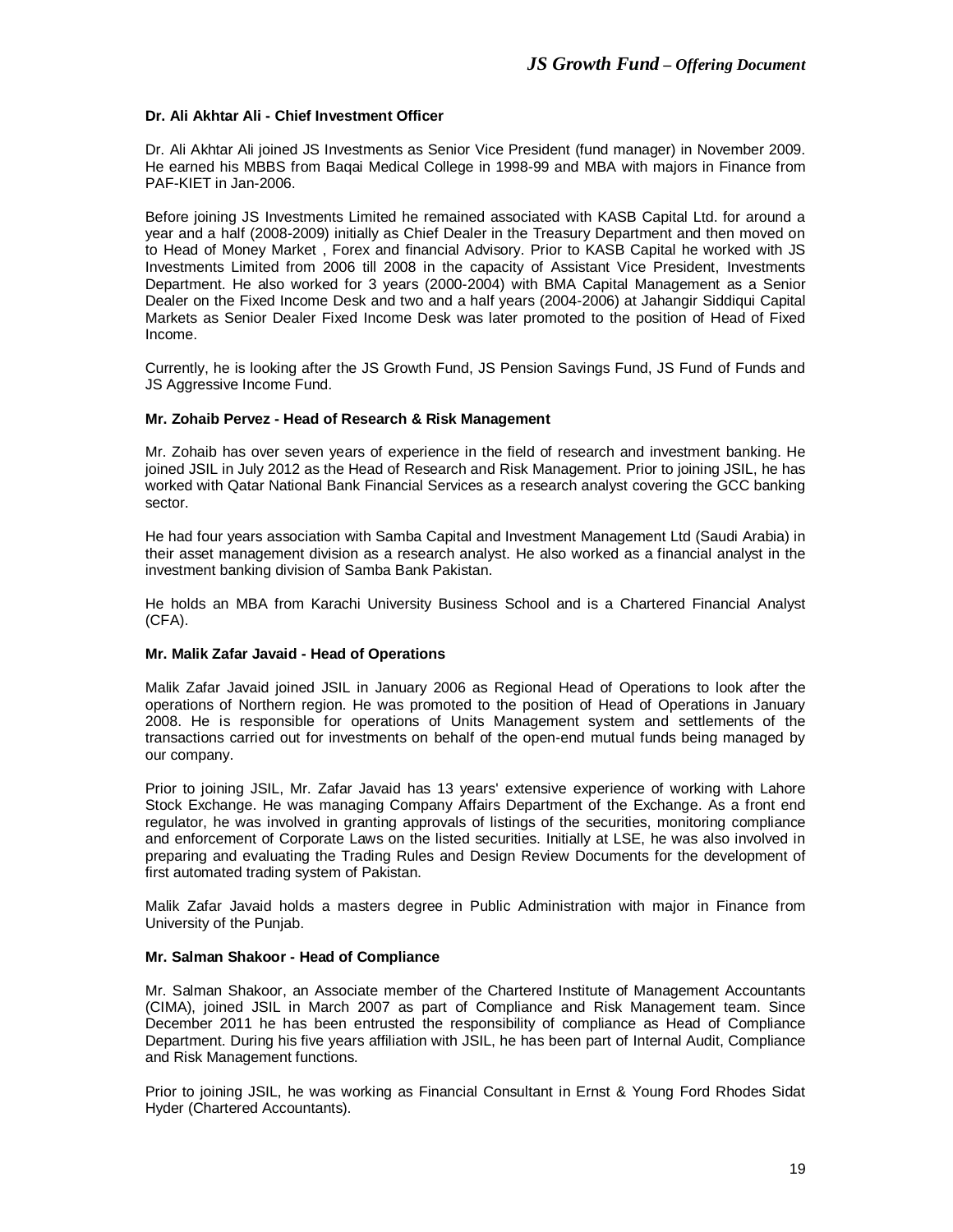## **Ms. Huma Hasan Javaid**

Ms. Huma joined JSIL in May 2013 as Head of Human Resources and Administration. She brings with her over 7 years of diverse industry experience in human resource development expertise and strong understanding of HR function. She is committed to promoting and strengthening organizational culture to be a great place to work.

Prior to joining JSIL, she was working with Learning Minds! Group as People Practice Consultant, where she was responsible for recruitment and HR Business Process Outsourcing. She has also worked in Adamjee Insurance Company Limited for 3 years and National Industrial Parks Development Management Company for more then 3 Years in various functions of HR.

Ms. Huma holds a MBA degree from Iqra University in Karachi.

# **3.4 Founding Institutional Investors**

The founding institutional investors included Jehangir Siddiqui & Co Limited, INVESCO Plc. and the International Finance Corporation. Currently, the sponsor of JS Investments Limited is JS Bank Limited.

## **JS Bank Limited (www.jsbl.com)**

JS Bank Limited is the holding company of JS Investments Limited. Formed as a result of the merger and amalgamation of Jahangir Siddiqui Investment Bank Limited and commercial operations of Amercian Express Bank Limited Pakistan, JS Bank commenced operations in Pakistan as a fully scheduled bank in December 2006. It is currently one of the fastest growing commercial banks in Pakistan with over 185 branches spreading over more than a 100 cities. JS Bank is rated A+ ("A plus") long-term and A1 ("A one") short-term by the PACRA and has been declared by State Bank of Pakistan as number one 'Primary Dealer of Government Securities' for two consecutive years.

JSBL is backed by Jehangir Siddiqui & Co Limited, which was the first Pakistani financial services company to boast a Wall Street pedigree as it was previously a joint venture with Bear Stearns and Co. (JSCL was previously known as Bear Stearns Jahangir Siddiqui Ltd.).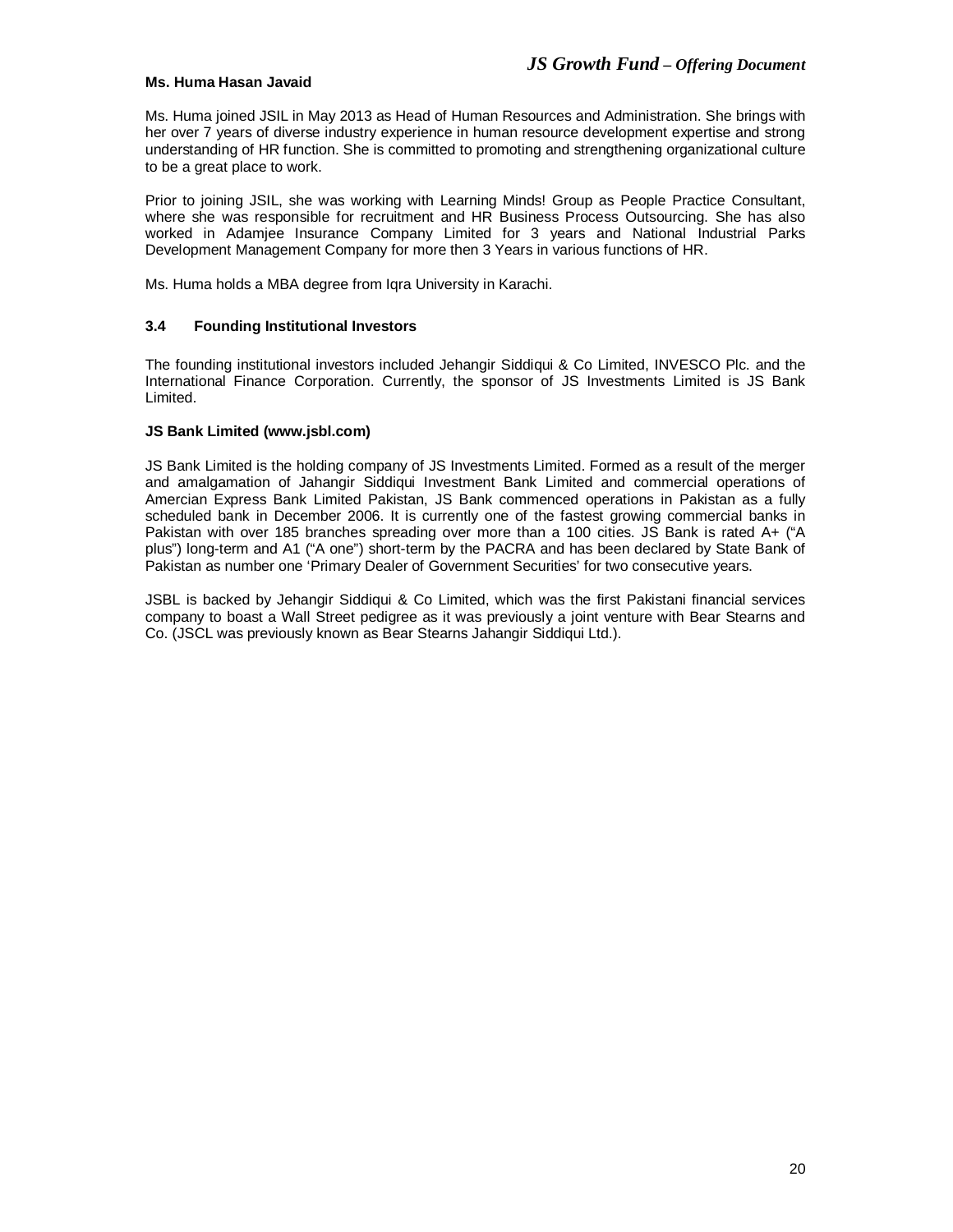# **3.5 Performance of the Listed Companies where Directors of JS Investments are holding similar office**

| Jahangir Siddiqui & Co.<br>Limited | 2008   | 2009    | 2010            | 2011   | 2012   |
|------------------------------------|--------|---------|-----------------|--------|--------|
| EPS (Rs.)                          | 22.96  | (18.88) | (11.77)         | (1.67) | 3.10   |
| Shareholders Equity (Rs.<br>mn)    | 31,028 | 19.279  | 10.128          | 9.141  | 13.622 |
| Total Assets (Rs. Mn)              | 37,494 | 23.184  | 15,384          | 12,188 | 16,419 |
| Distribution (%)                   | 159B   | 244B    | 10 <sub>c</sub> |        | 7.5c   |

| <b>JS Bank Limited</b>          | 2008   | 2009                     | 2010   | 2011   | 2012   |
|---------------------------------|--------|--------------------------|--------|--------|--------|
| EPS (Rs.)                       | 0.11   | (1.05)                   | (0.66) | 0.42   | 0.70   |
| Shareholders Equity (Rs.<br>mn) | 5,785  | 5.622                    | 5.822  | 7,505  | 8.774  |
| Total Assets (Rs. Mn)           | 21.628 | 32.895                   | 39.384 | 53.921 | 81.570 |
| Distribution (%)                |        | $\overline{\phantom{0}}$ |        |        |        |

| <b>HUM Network Limited</b>      | 2008  | 2009  | 2010  | 2011  | 2012  |
|---------------------------------|-------|-------|-------|-------|-------|
| EPS (Rs.)                       | 4.51  | 4.82  | 4.11  | 3.78  | 3.92  |
| Shareholders Equity (Rs.<br>mn) | 732   | 726   | 834   | 1.023 | 1.119 |
| Total Assets (Rs. Mn)           | 1.025 | 1,199 | 1.487 | 1.594 | 1.657 |
| Distribution (%)                |       | 53    | 16    | 10    | 20    |

| <b>AL Abbas Sugar Mills</b><br>Limited | 2008  | 2009  | 2010  | 2011  | 2012  |
|----------------------------------------|-------|-------|-------|-------|-------|
| EPS (Rs.)                              | 4.32  | 16.27 | 11.80 | 13.07 | 28.25 |
| Shareholders Equity (Rs.<br>mn)        | 870   | 1.126 | 1.247 | 1,382 | 1.728 |
| Total Assets (Rs. Mn)                  | 3,769 | 3,733 | 4,045 | 5.329 | 4,753 |
| Distribution (%)                       | 15    | 40    | 50    | 50    | 80    |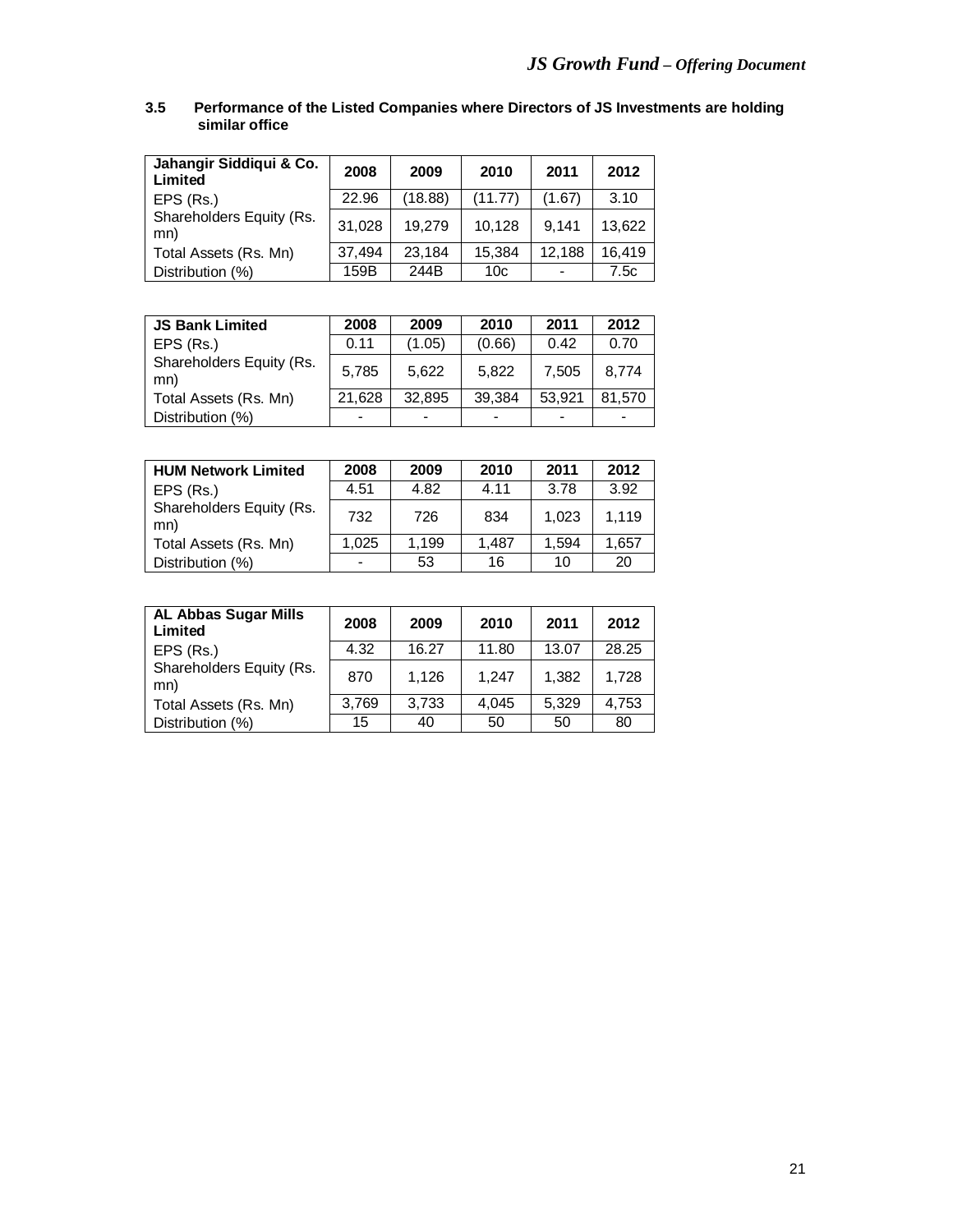# **3.6 Performance of Schemes (Open and Closed-end) Under Management of JS Investments**

# **Open-End Schemes**

|                                                  |            | <b>UTP</b>                       | <b>JS IF</b>                        | <b>JS ISF</b>                    | <b>JS AAA</b>                | <b>JS FoF</b>                    | <b>JS KSE30</b>                  | <b>JS LCF</b>                    | <b>JS CF</b>                 | <b>JS VF</b>                    | <b>JS GF</b>                 |
|--------------------------------------------------|------------|----------------------------------|-------------------------------------|----------------------------------|------------------------------|----------------------------------|----------------------------------|----------------------------------|------------------------------|---------------------------------|------------------------------|
| Scheme Launch Date                               |            | 27 Oct 97                        | 26 Aug 02                           | 27 Dec 02                        | 28 Jun 05                    | 31 Oct 05                        | 29 May 06                        | 14 May 04 $1$                    | 29 Mar 10                    | 14 Jan $96^2$                   | 06 June $063$                |
| <b>Investment Strategy</b>                       |            | <b>Balanced</b>                  | Income                              | Shariah<br>Compliant<br>Equity   | Asset<br>Allocation          | Fund of Funds                    | Index                            | Equity                           | Money Market                 | Equity                          | Equity                       |
| Listing                                          |            | LSE                              | <b>LSE</b>                          | <b>LSE</b>                       | <b>LSE</b>                   | <b>LSE</b>                       | <b>LSE</b>                       | <b>LSE</b>                       | <b>LSE</b>                   | <b>LSE</b>                      | <b>LSE</b>                   |
| Trustee                                          |            | <b>CDC</b>                       | <b>MCB FSL</b>                      | <b>CDC</b>                       | <b>CDC</b>                   | <b>CDC</b>                       | <b>MCB FSL</b>                   | <b>CDC</b>                       | <b>MCB FSL</b>               | <b>MCB FSL</b>                  | <b>MCB FSL</b>               |
| Auditors                                         |            | <b>KPMG Taseer</b><br>Hadi & Co. | Ernst & Young<br><b>Ford Rhodes</b> | <b>KPMG Taseer</b><br>Hadi & Co. | Ernst & Young<br>Ford Rhodes | <b>KPMG Taseer</b><br>Hadi & Co. | <b>KPMG Taseer</b><br>Hadi & Co. | <b>KPMG Taseer</b><br>Hadi & Co. | Ernst & Young<br>Ford Rhodes | <b>KPMG Taseer</b><br>Hadi & Co | Ernst & Young<br>Ford Rhodes |
| <b>Risk Profile</b>                              |            | Medium                           | Low to Medium                       | High                             | High                         | Medium                           | High                             | High                             | <b>Extremely Low</b>         | High                            | High                         |
| Net Assets (PKR in mn) <sup>4</sup>              |            | 1,270.46                         | 820.74                              | 362.47                           | 175.75                       | 83.69                            | 42.01                            | 1731.52                          | 1716.76                      | .735.63                         | 4245.766                     |
| Par Value (PKR)                                  |            | 100                              | 100                                 | 100                              | 100                          | 100                              | 100                              | 100                              | 100                          | 100                             | 100                          |
| Net Assets Value (PKR)                           |            | 145.46                           | 89.86                               | 72.70                            | 13.62                        | 100.62                           | 23.77                            | 93.10                            | 103.38                       | 146.37                          | 14.85                        |
| Average Annualized Returns<br>$(%)$ <sup>5</sup> |            | 16.70                            | 12.22                               | 13.82                            | 4.01                         | 10.93                            | 6.27                             | 12.90                            | 12.20                        | N/a                             | N/a                          |
| Distributions (% of                              | Max        | 40.21                            | 12.10                               | 42.00                            | 26.72                        | 20.25                            | 44.40                            | 35.00                            | 11.00                        | N/a                             | N/a                          |
| Par Value)                                       | <b>Min</b> | $\overline{\phantom{a}}$         | 3.75                                | $\overline{\phantom{0}}$         | $\overline{\phantom{a}}$     | $\overline{\phantom{0}}$         | $\overline{\phantom{a}}$         | $\overline{\phantom{a}}$         | 2.30                         | N/a                             | N/a                          |

 $\frac{1}{1}$  JS LCF was converted into open-end scheme on September 10, 2010

 $^2$  JS VF was converted into open-end scheme on June 28, 2013

 $^3$  JS GF was converted into open-end scheme on July 20, 2013<br><sup>4</sup> As at June 30, 2013<br><sup>5</sup> Since inception of the Fund as at June 30<sup>th</sup>, 2013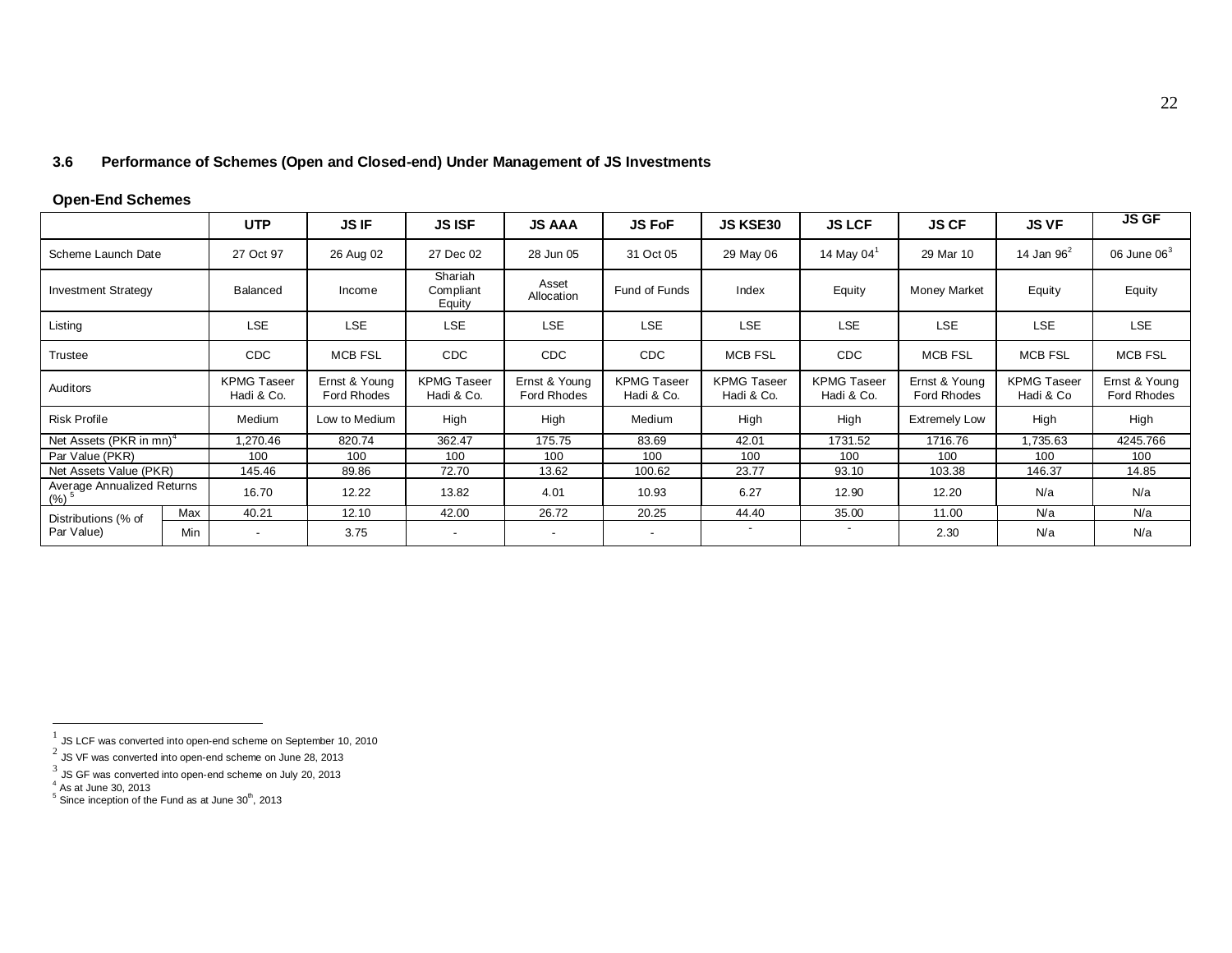# **3.7 Performance of Open-End and Closed-End Schemes of Existing Funds**

# **Open-End Schemes**

| <b>UTP</b>                              | 2012                              | 2011             | 2010              | 2009                                | 2008           |
|-----------------------------------------|-----------------------------------|------------------|-------------------|-------------------------------------|----------------|
| Net Assets (Rs) - Mn                    | 1,296                             | 1,735            | 2,406             | 2,929                               | 6,024          |
| Net Asset Value (Rs)                    | 115.03                            | 103.15           | 103.40            | 90.66                               | 151.82         |
| Yearly Return %                         | 16.6                              | 13.23            | 14.05             | (31.94)                             | 3.07           |
| Payout %                                | 12.6                              | 4.5              | 12.3              | 0.00                                | 18.6           |
|                                         |                                   |                  |                   |                                     |                |
| <b>JS IF</b>                            | 2012                              | 2011             | 2010              | 2009                                | 2008           |
| Net Assets (Rs) - Mn                    | 731                               | $\overline{721}$ | 996               | 5,015                               | 11,254         |
| Net Asset Value (Rs)                    | 88.12                             | 85.38            | 87.77             | 104.87                              | 104.07         |
| Yearly Return %                         | 13.07                             | 3.93             | 8.34              | 11.79                               | 9.84           |
| Payout %                                | 10.25c                            | 6.00c            | 4.75 <sub>b</sub> | 12.05b                              | 9.72b          |
|                                         |                                   |                  |                   |                                     |                |
| <b>JS ISF</b>                           | 2012                              | 2011             | 2010              | 2009                                | 2008           |
| Net Assets (Rs) - Mn                    | 257                               | 236              | 382               | 346                                 | 793            |
| Net Asset Value (Rs)                    | 49.97                             | 81.81            | 69.24             | 59.53                               | 104.52         |
| Yearly Return %                         | 25.84                             | 40.23            | 16.31             | (43.05)                             | (10.03)        |
| Payout %                                | $\overline{\phantom{a}}$          | 42.10            | 10.90c            | $\overline{\phantom{a}}$            | $\blacksquare$ |
|                                         |                                   |                  |                   |                                     |                |
| <b>JS AAA</b>                           | 2012                              | 2011             | 2010              | 2009                                | 2008           |
| Net Assets (Rs) - Mn                    | 117                               | 122              | 153               | 183                                 | 622            |
| Net Asset Value (Rs)                    | 25.15                             | 22.52            | 42.66             | 38.02                               | 104.29         |
| Yearly Return %                         | 11.68                             | 16.62            | 12.21             | (62.60)                             | (6.56)         |
| Payout %                                | 14                                | 0                | 23.35             | $\mathbf 0$                         | 2.50           |
|                                         |                                   |                  |                   |                                     |                |
| <b>JS FOF</b>                           | 2012                              | 2011             | 2010              | 2009                                | 2008           |
| Net Assets (Rs) - Mn                    | 454                               | 789              | 837               | 717                                 | 1,241          |
| Net Asset Value (Rs)                    | 103.8                             | 102.5            | 87.03             | 76.35                               | 113.13         |
| Yearly Return %                         | 20.00                             | 31.70            | 13.99             | (25.69)                             | 10.82          |
| Payout %                                | 20.25                             | 16.00            | 9.20              | $\blacksquare$                      | 10.24          |
|                                         |                                   |                  |                   |                                     |                |
| $JS$ KSE $-30$                          | 2012                              | 2011             | 2010              | 2009                                | 2008           |
| Net Assets (Rs) - Mn                    | 54                                | 61               | 70                | 102                                 | 190            |
| Net Asset Value (Rs)                    | 32.68                             | 30.33            | 68.26             | 53.12                               | 94.24          |
| Yearly Return %                         | 7.75                              | 27.12            | 28.51             | (43.64)                             | (16.49)        |
| Payout %                                | 14.5                              |                  | 44.4              | $\overline{\phantom{a}}$            |                |
|                                         |                                   |                  |                   |                                     |                |
| <b>JS AIF</b>                           | 2012                              | 2011             | 2010              | 2009                                | 2008           |
| Net Assets (Rs) - Mn                    | $\overline{72}$                   | 57               | $\overline{78}$   | 250                                 | 924            |
| Net Asset Value (Rs)                    | 104.91                            | 94.71            | 96.63             | 103.61                              | 102.83         |
| Yearly Return %                         | 26.16                             | (1.99)           | 2.73              | 7.82                                | 9.59           |
| Payout %                                | 6.60                              | 11.60            | 2.25 <sub>b</sub> | 6.25 <sub>b</sub>                   | 5.00b          |
|                                         |                                   |                  |                   |                                     |                |
| <b>JS LCF</b>                           | 2012                              | 2011             | 2010              | 2009                                | 2008           |
| Net Assets (Rs) - Mn                    | 1,191                             | 1,475            | 2,153             | 2.058                               | 3,920          |
| Net Asset Value (Rs)                    | 60.24                             | 87.44            | 65.33             | 62.44                               | 118.94         |
| Yearly Return %<br>Payout %             | 14.87<br>$\overline{\phantom{a}}$ | 38.38<br>35.00   | 4.65<br>2.10      | (47.56)<br>$\overline{\phantom{a}}$ | 7.59<br>10.00  |
|                                         |                                   |                  |                   |                                     |                |
| <b>JS CF</b>                            | 2012                              | 2011             | 2010              | 2009                                | 2008           |
|                                         |                                   |                  |                   |                                     |                |
| Net Assets (Rs) - Mn                    | 1.816                             | 1,444            | 1,420             | n/a                                 | n/a            |
| Net Asset Value (Rs)<br>Yearly Return % | 104.15<br>11.62                   | 105.34<br>12.05  | 102.46<br>2.50    | n/a<br>n/a                          | n/a<br>n/a     |
| Payout %                                | 10.50                             | 11.00            | 2.30              | n/a                                 | n/a            |
|                                         |                                   |                  |                   |                                     |                |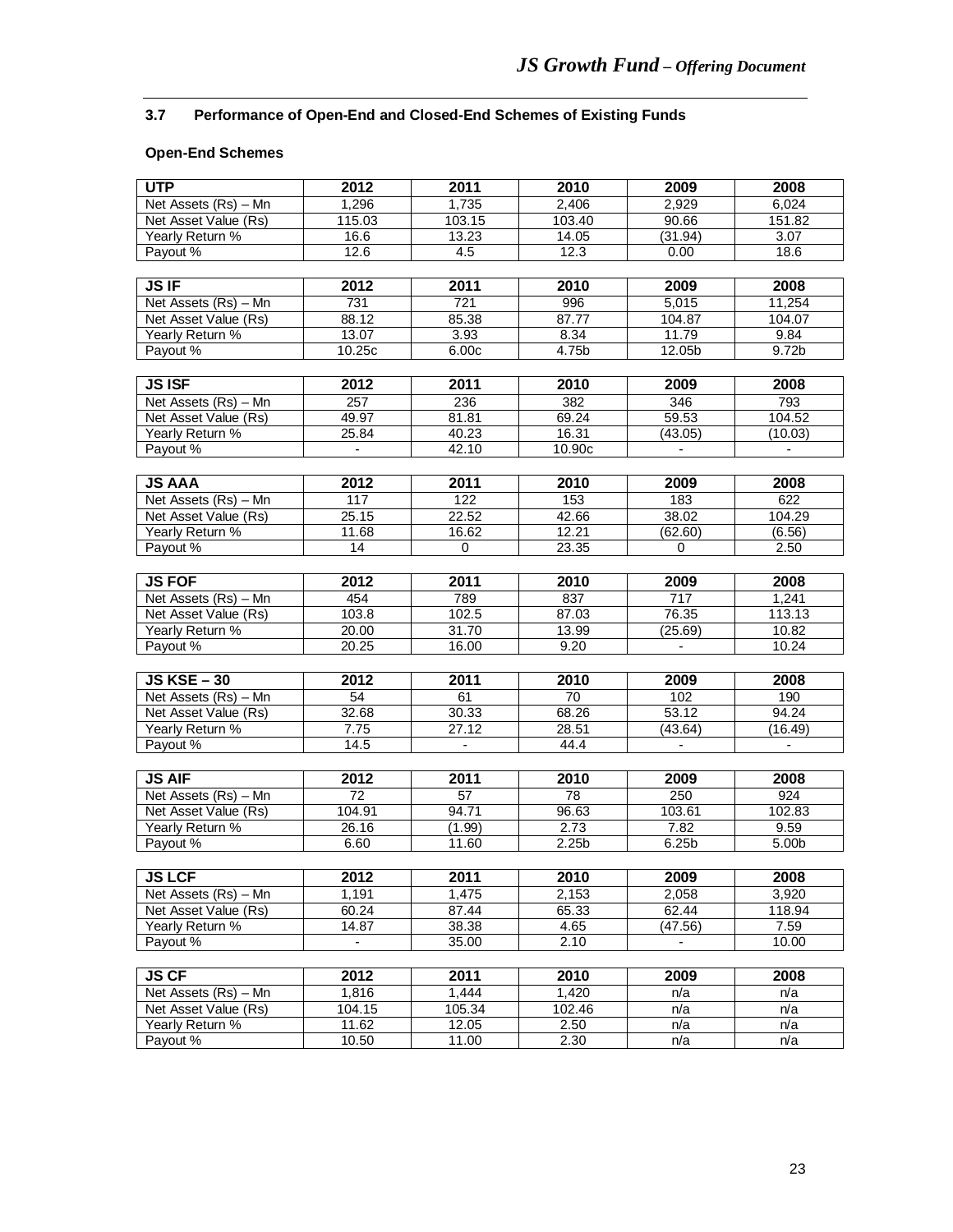#### **Closed -End Schemes**

| <b>JS GF</b>         | 2012                     | 2011  | 2010    | 2009    | 2008   |
|----------------------|--------------------------|-------|---------|---------|--------|
| Net Assets (Rs) - Mn | 3,235                    | 3,035 | 2,896   | 2892    | 5,262  |
| Net Asset Value (Rs) | 11.32                    | 10.62 | 9.27    | 9.10    | 16.55  |
| <b>Market Price</b>  | 7.40                     | 5.9   | 3.34    | 3.82    | 12.17  |
| Discount (%)         | 34.6                     | 44.4  | 63.96   | 58.02   | 26.46  |
| Yearly Return %      | 17.92                    | 22.56 | 6.61    | (45.02) | (5.95) |
| Payout %             | 11.5                     | 17.5  | 5       |         | 10     |
|                      |                          |       |         |         |        |
| <b>JS VFL</b>        | 2012                     | 2011  | 2010    | 2009    | 2008   |
| Net Assets (Rs) - Mn | 1,363                    | 1,206 | 1.004   | 1,237   | 2,655  |
| Net Asset Value (Rs) | 11.49                    | 10.17 | 8.47    | 10.44   | 22.39  |
| <b>Market Price</b>  | 7.38                     | 5.50  | 3.6     | 4.45    | 19.33  |
| Discount (%)         | 35.77                    | 45.9  | 57.5    | 57.4    | 13.67  |
| Yearly Return %      | 15.25                    | 25.89 | (11.43) | (50.45) | 39.13  |
| Payout %             | $\overline{\phantom{0}}$ |       | 10      | 10      | 30     |

#### **3.8 Role and Responsibilities of the Management Company**

The Management Company shall manage, operate and administer the Scheme in accordance with the Rules, Regulations directives, circulars and guidelines issued by SECP and the Deed and this Offering Document.

## 3.8.1 **Administration of the Scheme**

The Management Company shall administer the Scheme in accordance with the Rules, the Regulations, the Deed and this Offering Document and the conditions (if any), which may be imposed by the Commission from time to time.

## 3.8.2 **Management of Deposited Property**

The Management Company shall manage the Deposited Property in the interest of the Unit Holders in good faith, to the best of its ability and without gaining any undue advantage for itself or any of its Connected Persons and group companies or its officers, and subject to the restrictions and limitations as provided in the Deed, the Rules and the Regulations. Any purchase or sale of investments made under any of the provisions of the Deed shall be made by the Trustee according to the instructions of the Management Company in this respect, unless such instructions are in conflict with the provisions of the Deed or the Rules and Regulations. The Management Company shall not be liable for any loss caused to the Trust or to the value of the Deposited Property due to elements or circumstances beyond its reasonable control.

The Management Company shall comply with the provisions of the Regulations, the Deed and this Offering Document of the Scheme for any act or matter to be done by it in the performance of its duties and such acts or matters may also be performed on behalf of the Management Company by any officer(s) or responsible official(s) of the Management Company or by any nominee or agent appointed by the Management Company and any act or matter so performed shall be deemed for all the purposes of the Deed to be the act of the Management Company. The Management Company shall be responsible for the acts and omissions of all persons to whom it may delegate any of its functions, as if these were its own acts and omissions and shall account to the Trustee for any loss in value of the Deposited Property where such loss has been caused by willful act and / or omission or of its officers, officials or agents.

#### 3.8.3 **Appointment of Distributors**

The Management Company, shall from time to time under intimation to the Trustee appoint, remove or replace one or more suitable persons, entities or parties as Distributor(s) for carrying on Distribution Function(s) at one or more location(s) locally or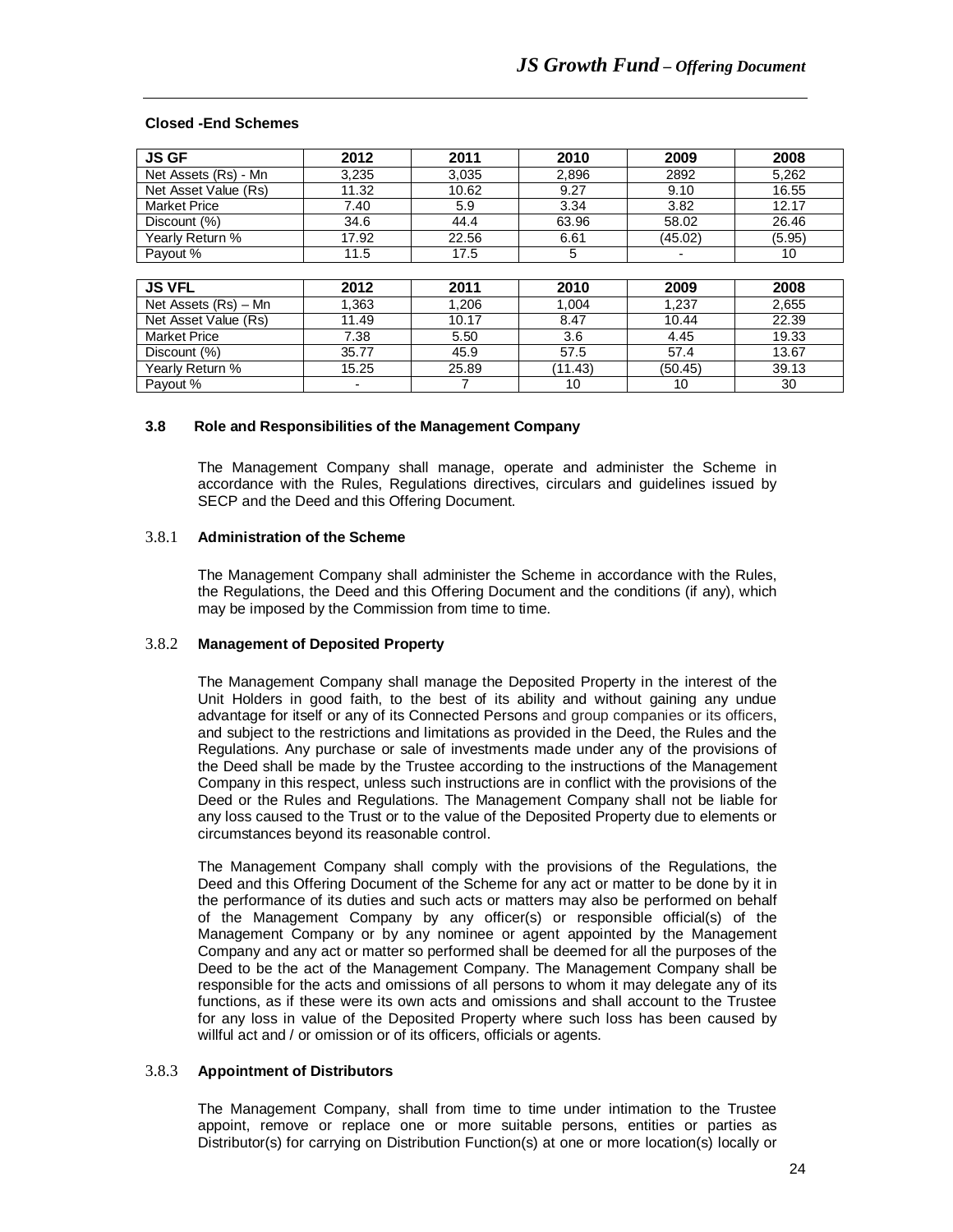internationally. The Management Company shall also itself act as a Distributor for carrying on Distribution Functions and updated list of distributors would be available on official website of the Management Company.

The Management Company shall ensure, where it delegates the Distribution Function, that:

- (a) the Distributor(s) have acquired registration with the Mutual Funds Association of Pakistan (MUFAP) as registered service providers and are abiding by the code of conduct prescribed by the Association;
- (b) the Distributor(s) are equipped with the necessary support staff, computer hardware and software to provide service to the investors and have established an efficient communication link with the Management Company; and
- (c) the written agreement with the Distributor(s) clearly states the terms and conditions for avoidance of frauds and sales based upon misleading information.

## 3.8.4 **Maintenance of Accounts and Records**

The Management Company shall maintain at its principal office, complete and proper accounts and records to enable a complete and accurate view to be formed of the assets and liabilities and the income and expenditure of the Scheme, all transactions for the account of the Scheme, amounts received by the Scheme in respect of issue of Units, payments made from the Scheme on redemption of the Units and by way of distributions and payments made at the termination of the Scheme. The Management Company shall maintain the books of accounts and other records of the Scheme for a period of not less than ten years.

The Management Company has specified Cut-Off Timings (for acceptance of applications of issuance, redemption, and conversion of Units of the Scheme) in Annexure "C" of this Offering Document, on its website and at designated points. Such Cut-Off Timing shall uniformly apply on all Unit Holders.

The Management Company shall ensure all valid redemption request are paid based on ranking of the request in a queue.

# **3.9 Maintenance of Unit Holders Register**

- 3.9.1 A Register of Unit Holders may be maintained by the Management Company itself or such other company, as the Management Company may appoint after giving prior notice to the Unit Holders.
- 3.9.2 The Management Company has appointed M/s. Technology Trade (Pvt.) Limited as the Registrar.
- 3.9.3 Every Unit Holder will have a separate Registration or Folio Number. The Management Company shall use such Registration Number for recording Units held by the Unit Holder. Unit Holder's account identified by the registration number will reflect all the transactions in that account held by such Unit Holder.

#### 3.9.4 **Disclaimer**

The Management Company shall not be under any liability except such liability as may be expressly assumed by it under the Rules, Regulations, Trust Deed and this Offering Document, nor shall the Management Company (save as herein otherwise provided) be liable for any act or omission of the Trustee nor for anything except for its own gross negligence or willful breach of duty and the acts and omissions of all persons to whom it may delegate any of its functions as manager as if they were its own acts and omissions. If for any reason it becomes impossible or impracticable to carry out the provisions of the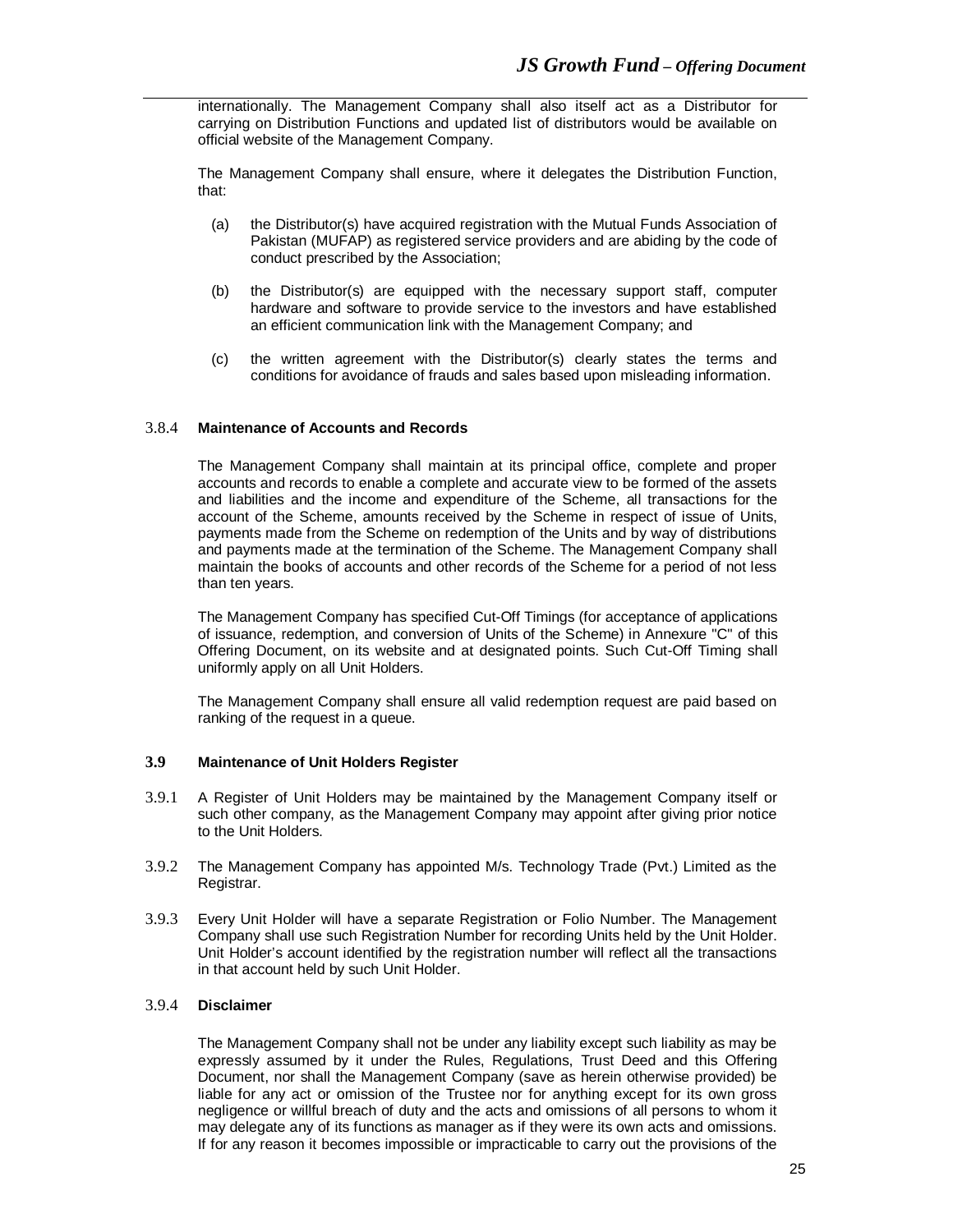Constitutive Documents, the Management Company shall not be under any liability therefore or thereby and it shall not incur any liability by reason of any error of law or any matter or thing done or suffered or omitted to be done in good faith hereunder.

#### **3.10 Role of the Trustee**

- 3.10.1 The Trustee shall perform its role as specified in the Rules, the Regulation and directives issued there under, this Deed and the Offering Document.
- 3.10.2 The Trustee shall exercise all due diligence and vigilance in carrying out its duties and in protecting the interests of the Unit Holder(s). The Trustee shall not be under any liability on account of anything done or suffered by the Trust, if the Trustee had acted in good faith in performance of its duties under this Trust Deed or in accordance with or pursuant to any request of the Management Company provided it is not in conflict with the provisions of this Trust Deed, this Offering Document or the Rules and the Regulations. Whenever pursuant to any provision of the Trust Deed, any instruction, certificate, notice, direction or other communication is required to be given by the Management Company, the Trustee may accept as sufficient evidence thereof:
	- a document signed or purporting to be signed on behalf of the Management Company by any authorized representative(s) whose signature the Trustee is for the time being authorized in writing by the Management Company to accept; and
	- any Instructions received online through the software solution adopted by the Management Company/Trustee in consultation with each other shall be deemed to be instructions from the authorized representative(s)
- 3.10.3 The Trustee shall not be liable for any loss caused to the Scheme or to the value of the Deposited Property due to any elements or circumstances of Force Majeure
- 3.10.4 In the event of any loss caused due to any gross negligence or willful act and/or omission, the Trustee shall have an obligation to replace the lost investment forthwith with similar investment of the same class and issue together with all rights and privileges pertaining thereto or compensate the Trust to the extent of such loss. However the trustee shall not be under any liability thereof or thereby and it shall not incur any liability by reason of any error of law or any matter or thing done or suffered or omitted to be done in good faith hereunder.

#### 3.10.5 **Obligations under Regulations and Constitutive Document**

The Trustee shall perform all the obligations entrusted to it under the Regulations, circulars, directives, the Deed and this Offering Document and discharge all its duties in accordance with the Rules, Regulations, the Trust Deed and this Offering Document. Such duties may also be performed on behalf of the Trustee by any officer or responsible official of the Trustee or by any nominee or agent appointed by the Trustee under intimation to the Management Company. Provided that the Trustee shall be responsible for the willful acts and omissions of all persons to whom it may delegate any of its duties, as if these were its own acts and omissions and shall account to the Trust for any loss in value of the Scheme's Property where such loss has been caused by negligence or any reckless willful act or omission of the Trustee or any of its attorney (ies), or agents.

## 3.10.6 **Custody of Assets**

The Trustee has the responsibility for being the nominal owner and for the safe custody of the assets of the Scheme on behalf of the beneficial owners (the Unit Holders), within the framework of the Regulations, the Trust Deed and this Offering Document issued for the Scheme.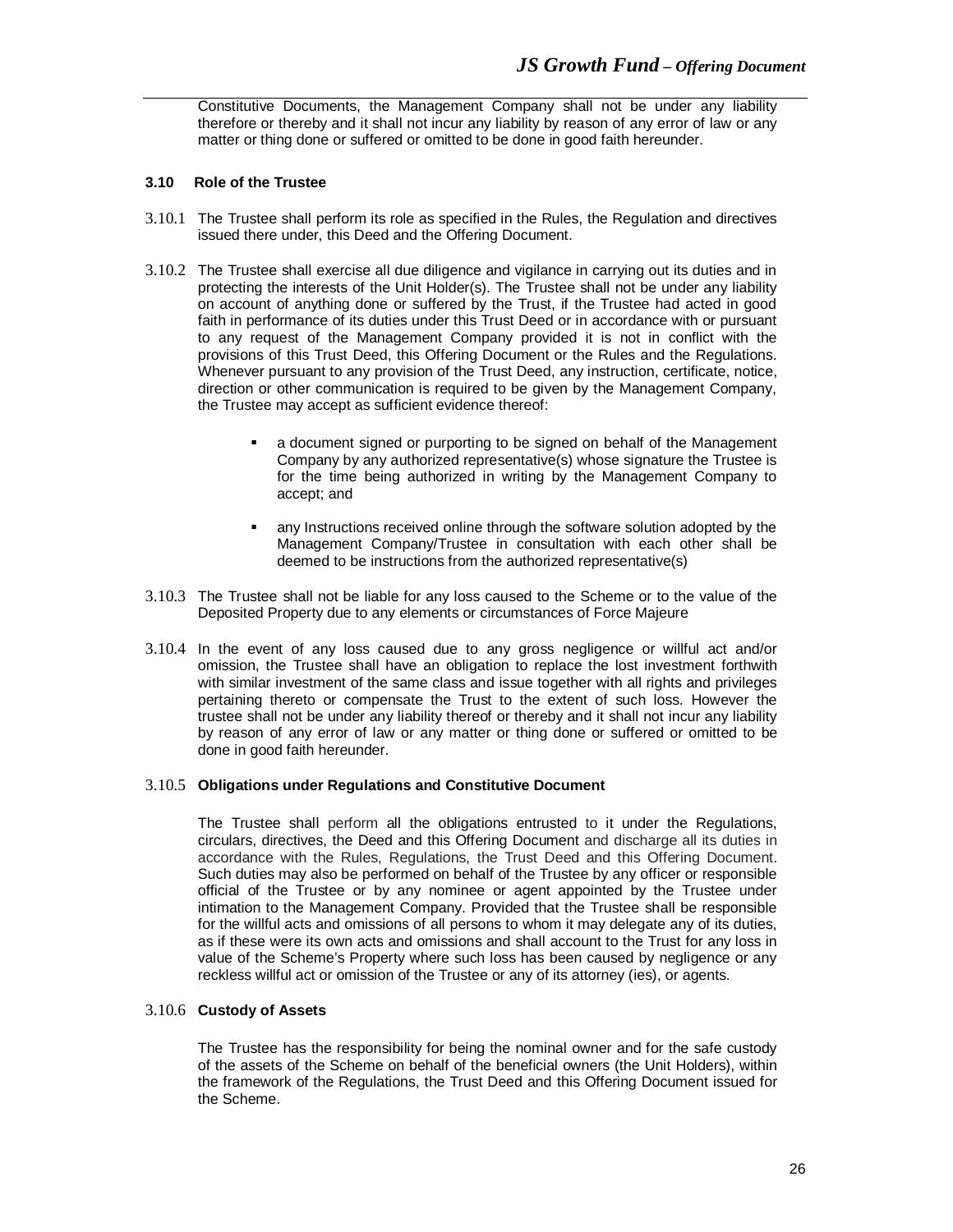# 3.10.7 **Investment of Scheme Property at direction of Management Company**

The Trustee shall invest the Deposited Property from time to time at the sole direction of the Management Company strictly in terms of the provisions contained and the conditions stipulated in the Deed, this Offering Document, the Regulations, circulars, directives and the conditions (if any) which may be imposed by the Commission from time to time.

# 3.10.8 **Carrying out instructions of the Management Company**

The Trustee shall carry out the instructions of the Management Company in all matters including investment and disposition of the Deposited Property unless such instructions are in conflict with the provisions of the Deed, this Offering Document, the Regulations, the Circulars and Directives of SECP or any other applicable law.

# 3.10.9 **Liabilities of the Trustee**

The Trustee shall not be under any liability except such liability as may be expressly assumed by it under the Rules, the Regulations and/or the Deed, nor shall the Trustee (save as herein otherwise provided) be liable for any act or omission of the Management Company or for anything except for loss caused due to its willful acts or omissions or that of its agents in relation to any custody of assets of investments forming part of the Deposited Property.

If for any reason it becomes impossible or impracticable to carry out the provisions of the Deed, the Trustee shall not be under any liability therefore or thereby and it shall not incur any liability by reason of any error of law or any matter or thing done or suffered or omitted, to be done in good faith hereunder.

The Trustee shall not be liable for any loss caused to the Trust or to the value of the Deposited Property due to any elements or circumstances beyond its reasonable control.

# **3.11 Registrar/Transfer Agent**

The Management Company has appointed **M/s Technology Trade (Private) Limited**  having its office at **Dagia House, 241 C, Block 2, PECHS, Karachi** as Registrar/Transfer Agent of the Scheme until any further notice and intimation to the Trustee. The Registrar will be responsible for maintaining the Unit Holder's Register, preparing and issuing Account Statements, Unit Certificates and dividend warrants/advice and providing related services to the Unit Holders.

# **3.12 Custodian**

The Trustee shall, from time to time, appoint any bank or depository company as the Custodian which shall hold the assets (cash and/or securities) of the Scheme according to securities law and perform other functions of the custodian of the Deposited Property. The salient features of the custodial function are:

- (a) Segregating all property of the Scheme from Custodian's own property and that of its other clients.
- (b) Assuring the smooth inflow/outflow of dematerialized securities and such other instruments as required.
- (c) Ensuring that the benefits due on investments are received and credited to the Scheme's account.

The Trustee may, in consultation with the Management Company, from time to time, appoint, remove or replace one or more Custodian(s) for performing the Custodian Function at one or more locations, on terms and conditions to be agreed between the Custodian and the Trustee and agreed by the Management Company for the safe keeping of any portion of the Deposited Property.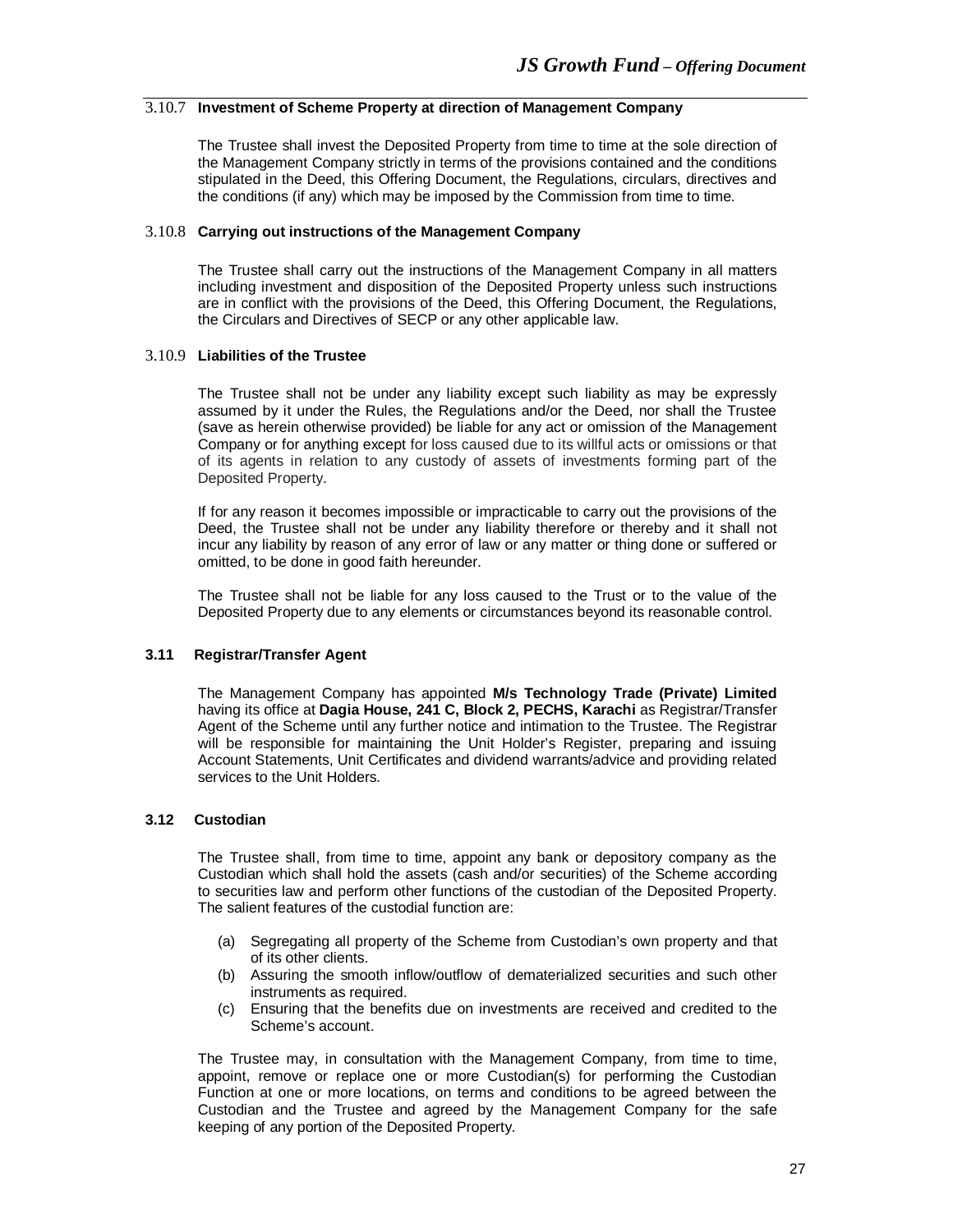# **3.13 Distributors**

- 3.13.1 Parties detailed in Annexure 'D' of this Offering Document have each been appointed as Distributors to perform the Distribution Functions at their Authorized Branches. The addresses of these branches are given in Annexure 'D' of this Offering Document; these branches may be increased or decreased by the Management Company from time to time. The Management Company may, from time to time, appoint additional Distributors (if they fulfill the requirement of regulations) or terminate the arrangement with any Distributor and intimate the Trustee and Commission accordingly. The Management Company may itself perform the functions of a Distributor either directly or through subdistributors.
- 3.13.2 The Distributors will be responsible for receiving applications for Purchase, Redemption, Conversion or Transfer of Units etc. They will be interfacing with and providing services to Unit Holders, including receiving applications for change of address or other particulars or applications for issuance of duplicate certificates, requests for income tax exemption or Zakat exemption, etc. for immediate transmission to the Management Company or Transfer Agent as appropriate for further action. The Management Company shall remunerate the Distributors out of its resources and/or from Front-end Load.

# **3.14 Auditors**

3.14.1 The first independent Auditors of the Scheme are:

**Ernst & Young Ford Rhodes Sidat Hyder.** Chartered Accountants Progressive Plaza, Beaumont Road, Karachi 75530.

- 3.14.2 They shall hold office until the transmission of the reports and accounts, which will cover the period from the Effective Date up to the end of the Accounting Period and will, afterwards, be eligible for reappointment by the Management Company as provided in the Regulations. However, an auditor may be reappointed for such terms as stipulated by the Regulations and/or the Ordinance, as amended from time to time. The appointment of Auditor and contents of the Auditor's report shall be in accordance with the provisions of the Rules and the Regulations.
- 3.14.3 The Auditors shall have access to the books, papers, accounts and vouchers of the Trust, whether kept at the office of the Management Company, Trustee, Custodian, Transfer Agent or elsewhere and shall be entitled to require from the Management Company, Trustee and their Directors, Officers and Agents such information and explanations as considered necessary for the performance of audit.
- 3.14.4 The Trustee shall be entitled to require the Auditors to provide such further reports as may be agreed between the Trustee and the Management Company as may be considered necessary to facilitate the Trustee in issuing the certification required under the Regulations.
- 3.14.5 The Auditors shall prepare a written report to the Unit Holders on the accounts and books of accounts of the Trust and the balance sheet, profit and loss account, cash flow statement and statement of movement in Unit Holders' funds and on every other document forming part of the balance sheet and profit and loss account, including notes, statements or schedules appended thereto.
- 3.14.6 The contents of the Auditors report shall be as mentioned in the Regulations.

# **3.15 Legal Advisors**

**Bawaney & Partners** 404, 4th Floor, Beaumont Plaza Beaumont Road, Karachi, Pakistan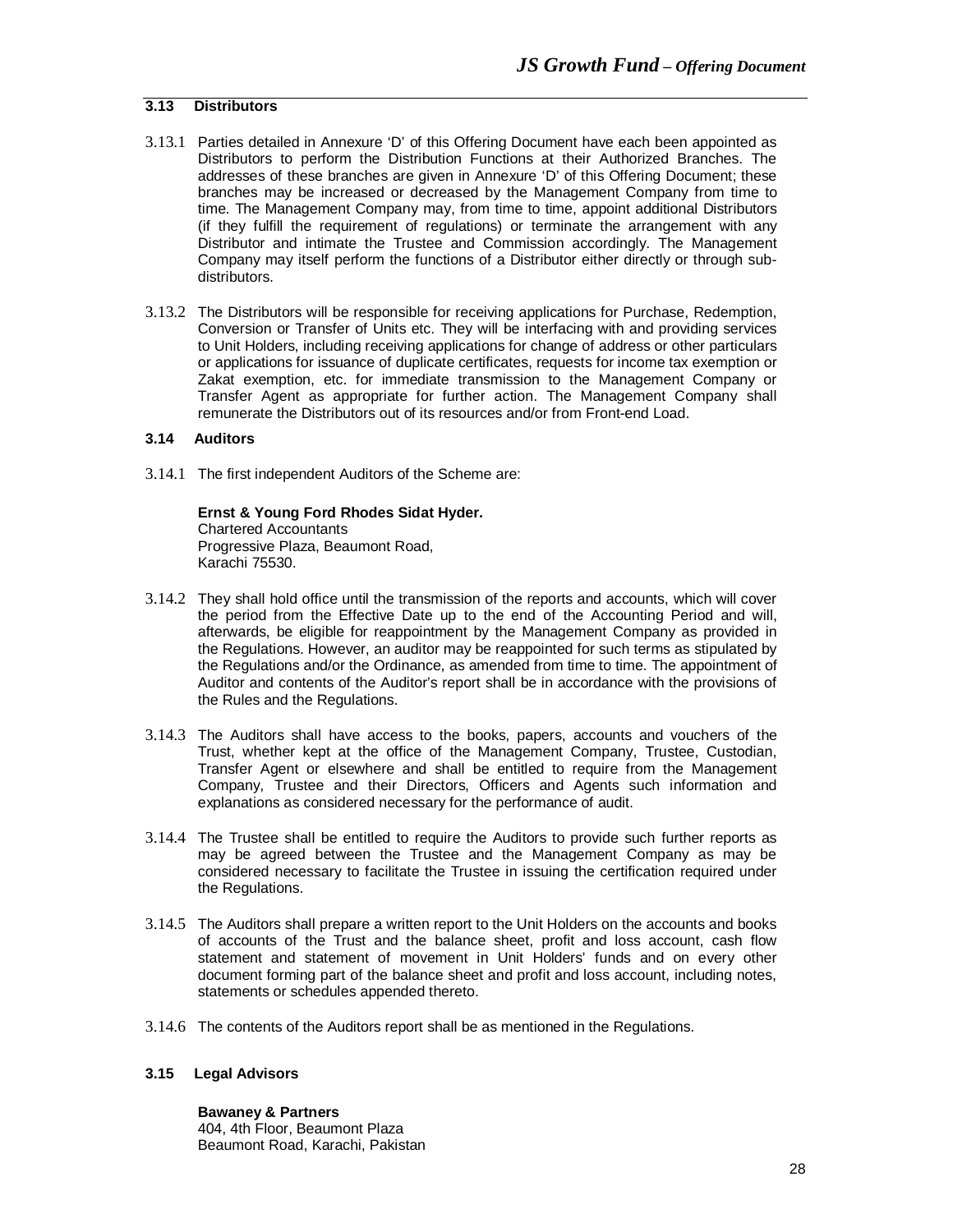#### **3.16 Bankers**

The Bankers of the Scheme are:

- a) JS Bank Limited
- b) Faysal Bank Limited
- c) Soneri Bank Limited
- d) Barclays PLC
- e) Bank Al-Falah Limited

The Trustee may open new accounts or close existing accounts with one or more Banks as required by the Management Company. The Trustee will operate Bank Accounts on instruction of the Management Company

## 3.16.1 **Bank Accounts**

- (a) The Trustee, at the request of the Management Company, shall open Bank Account(s) titled **"MCB FSL - Trustee JS Growth Fund**" for the Scheme at designated Bank(s) inside or outside Pakistan, subject to the relevant laws, Trust Deed, Rules and Regulations, for collection, investment, redemption or any other use of the Trust's funds.
- (b) The Management Company may also require the Trustee to open Bank Account(s) titled **"MCB FSL – Trustee JS Growth Fund – Div (number)"** as Distribution Account(s) for dividend distribution out of the Unit Trust. Notwithstanding anything in the Deed, the beneficial ownership of the balances in the Accounts shall vest in the Unit Holders.
- (c) All bank charges for opening and maintaining Bank Accounts for the Trust shall be charged to the Scheme.
- (d) All income, profit etc. earned in the Distribution Account(s), including those accruing on unclaimed dividends, shall form part of the Deposited Property for the benefit of the Unit Holders and shall be transferred periodically from the Distribution Account(s) to the main Bank Account of the Trust.
- (e) The Trustee shall, if requested by the Management Company at its discretion also open a separate Account designated by the Management Company. These account(s) may be used for the purpose of collection of sale proceeds, where collections received on account of subscription of Units by investors of various unit trusts and the Administrative Plans that are managed by the Management Company shall be held prior to their being allocated and transferred to pertinent unit trust(s). Such account(s) may also be used for temporary parking for the purpose of redemption. Provided however, in relation to the other unit trusts managed by the Management Company mentioned above, there are similar provisions in the trust deeds of such schemes and have Trustee as common between them then such accounts shall be in the title of **"MCB FSL – Trustee JSIL Funds".**

# **3.17 Rating of the Scheme**

The Management Company will be obliged to obtain a rating of the Scheme, once the Scheme becomes eligible for rating as per the criteria of the rating agency, and such rating shall be updated at least once every Financial Year and also published in the annual and quarterly reports of the Scheme as well as on the Management Company's website.

#### **3.18 Minimum Fund Size**

The minimum size of the Scheme shall be one hundred (100) million rupees at all times during the life of the Scheme. In case of after the Effective Date or subsequently at any time if the size of the Scheme falls below that minimum size of one hundred (100) million rupees, the Management Company shall ensure compliance with the minimum fund size within three (3) months of its breach and if the fund size remains below the minimum fund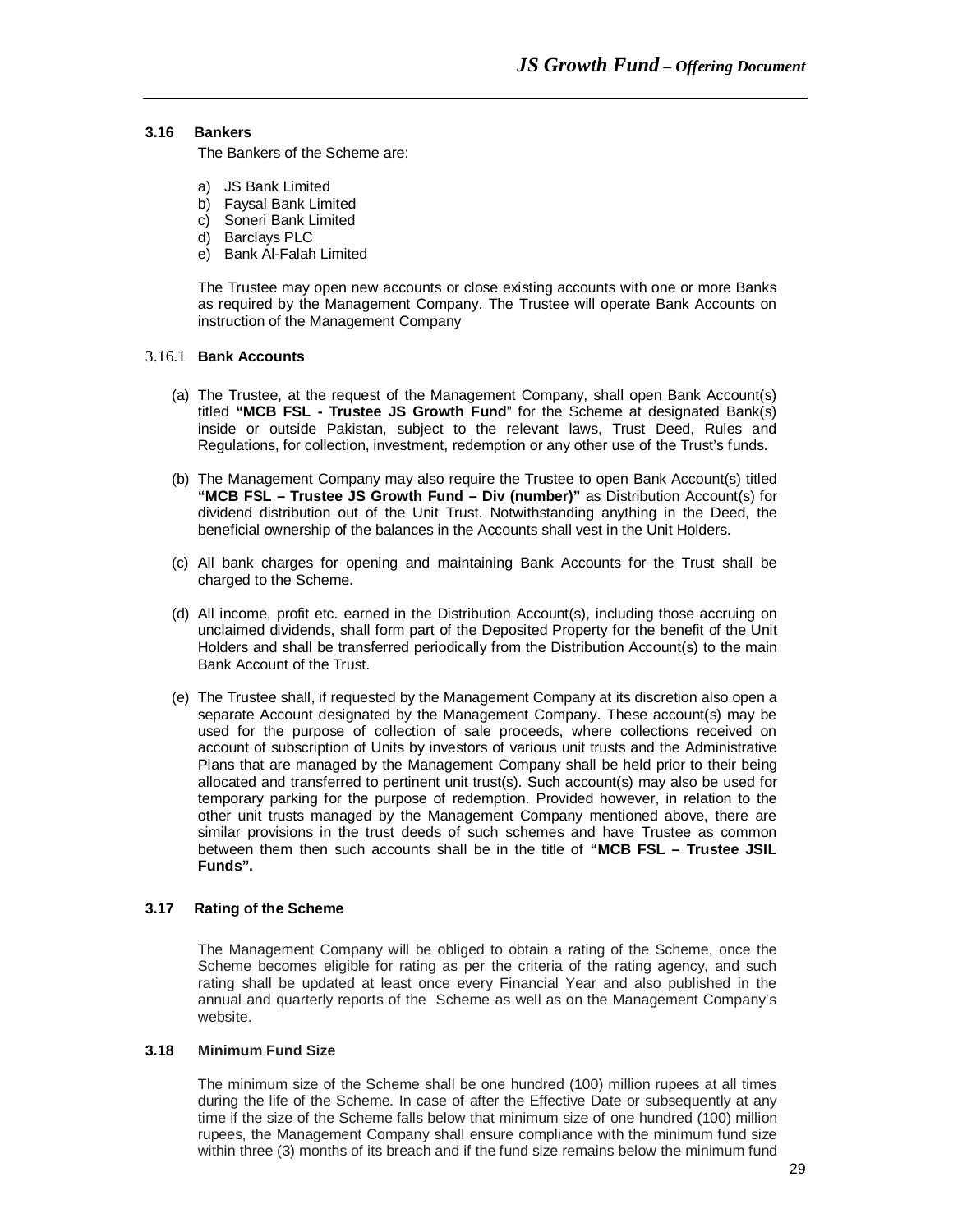size limit for consecutive ninety (90) days the asset management company shall immediately intimate the grounds to the commission upon which it believes that the scheme is still commercially viable and its objective can still be achieved as provided in the Regulations.

# **4. CHARACTERISTICS OF UNITS**

#### **4.1 Units**

All Units and fractions (up to four decimal places) thereof represent an undivided share in the Scheme and rank pari passu as to their rights in the net assets, earnings, and the receipt of the dividends and distributions. Each Unit Holder has a beneficial interest in the Scheme proportionate to the Units held by such Unit Holder. For the convenience of investors, the Management Company may issue Units with different options for different arrangements as chosen by the investor from time to time, after seeking prior approval of the Commission and amending the Offering document.

# **4.2 Classes and Types of Units**

- 4.2.1 The Management Company may issue any of the following classes of Units:
	- (i) **Class "A" Units** which shall be charged with a Front-end Load, if any.
	- (ii) **Class "B" Units** which shall be charged with a Back-end Load, if any.
	- (iii) **Class "C" Units which shall be charged with a Front-end Load and Back-end Load, if any.**
- 4.2.2 The detail of the current level of Front-end Load charged on these Units and the details of the Back-end Load charged on the Initial Units is outlined in Annexure "A" of this Offering Document.
- 4.2.3 The Management Company, with the exception of Initial Units which shall be Class "B" Units, does not intend to currently offer Class "B" and "C" Units at the time of publication of this Offering Document, which may be offered at the discretion of the Management Company at a subsequent stage, after approval of the SECP, through newspaper announcements having wide circulation in Pakistan.
- 4.2.4 The Management Company may at its discretion charge different levels of Front-end Load to different investors. In such an instance the Management Company may instruct the Trustee to refund a portion of the Front-end Load to the Holder, or issue additional Units or fractions thereof to the Unit Holder based on the price applicable to the Units issued against the relevant application. The Management Company may also at its discretion instruct the Trustee to receive the purchase amount on the basis of the reduced Front-end Load. However the Trustee will not accept any amount which is less than the amount based on the Net Asset Value.
- 4.2.5 The Management Company may issue additional class(es) of Units with such attached rights and conditions as determined from time to time, pursuant to the provisions of the Deed and subject to the consent of the Trustee and approval of the SECP. The description, rights and conditions applicable to such offer of Units shall be stated in the Supplementary Offering Document(s) with the approval of the SECP. The Management Company may also issue Units pursuant to different Administrative Plans under distinct administrative arrangement with differing levels of Front-end Load and Back-end Load, which may also vary according to other criteria as determined by the Management Company.
- 4.2.6 Irrespective of the different class(es) of Units as set out in this Clause, all Units shall rank pari-passu inter se and shall have such rights as are set out in the Deed and this Offering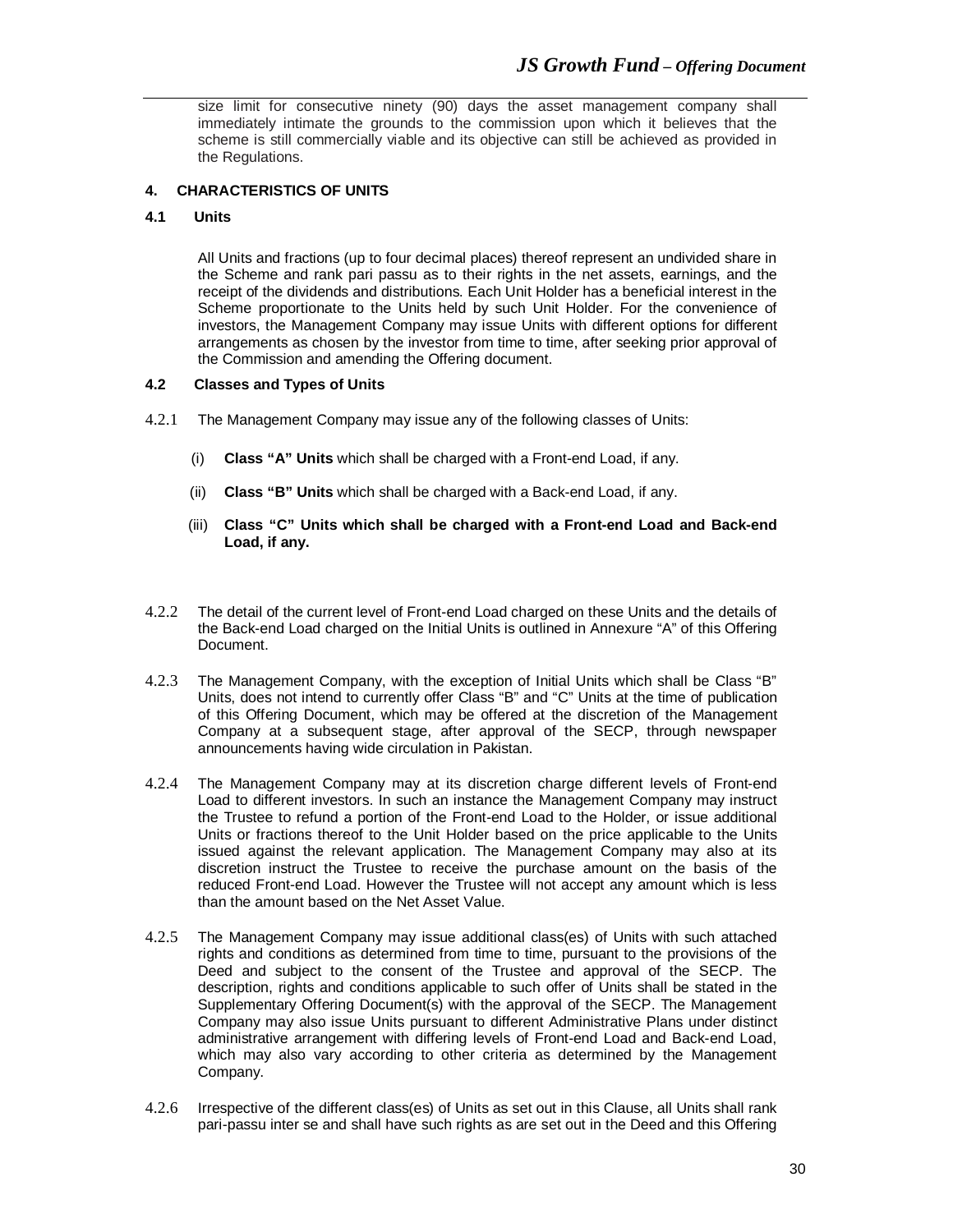Document. The liability of the Holders shall be limited to the unpaid amount (if any) on the Units.

- 4.2.7 Fractions of a Unit will be issued up to four (4) decimal places of a whole Unit. Certificates will not be issued for fractions of Units.
- 4.2.8 The Management Company may issue different types of Units to investors. The different types of Units shall include different features offered by the Management Company on such conditions or privileges as may be specified in the Supplementary Offering Document. Such conditions or privileges may be with respect to purchase or redemption of Units, distribution of profits (cash dividend and/ or Bonus Units), fixed or flexible timing of such redemption or distribution at the option of the Unit Holder and/or the Management Company.

#### **4.3 Purchase and Redemption of Units**

- 4.3.1 Units are issued at the Offer Price and redeemed at the Redemption Price at any of the Authorized Distribution Offices during Business Hours on any Business Day in accordance with the procedure set out in of this Offering Document.
- 4.3.2 Units are issued after realization of subscription money, except for the Initial Units which shall be issued without any payment;
- 4.3.3 During the period the Register is closed, dealing in Units (including the sale, redemption, transfer and conversion of Units) will be suspended.
- 4.3.4 The Management Company may decline an applicant for issue of Units if it is of the opinion that it will not be possible to invest the substantial inflow of funds or to meet any regulatory requirements.

# **4.4 Procedure for Purchase of Units**

#### 4.4.1 **Who Can Apply?**

Any investor or any related group of investors qualified or authorized to purchase the Units may make applications for the Purchase of Units in the Scheme.

Application may be made pursuant to the procedures described in paragraph 4.4.2 below by any qualified or authorized investor(s) including, but not limited to, the following:

- (a) Citizens of Pakistan resident in Pakistan. In respect of minors below 18 years of age, applications may only be made by their guardians.
- (b) Companies, corporate bodies, financial institutions, banks, partners of a firm and societies incorporated in Pakistan provided such investment is permitted under their respective memorandum and articles of association and / or bye-laws.
- (c) Pakistanis resident abroad, foreign nationals and companies incorporated outside Pakistan can apply for Units subject to the regulations of the State Bank of Pakistan and the Government of Pakistan and any such regulations and laws that may apply to their place of residence, domicile and citizenship. The payment of dividends and redemption proceeds to such investors shall be subject to the relevant taxation and exchange regulations / laws. Any person making an application for the Purchase of Units in the Scheme shall warrant that he/she is duly authorized to purchase such Units.
- (d) Provident Funds constituted by companies registered under the Companies Ordinance, 1984, subject to conditions and investment limits as laid down in Employees Provident Fund (Investment in Listed Securities) Rules, 1996, as amended from time to time, including by SROs, circulars or directives.

*NOTE: the Scheme is listing on Lahore Stock Exchange*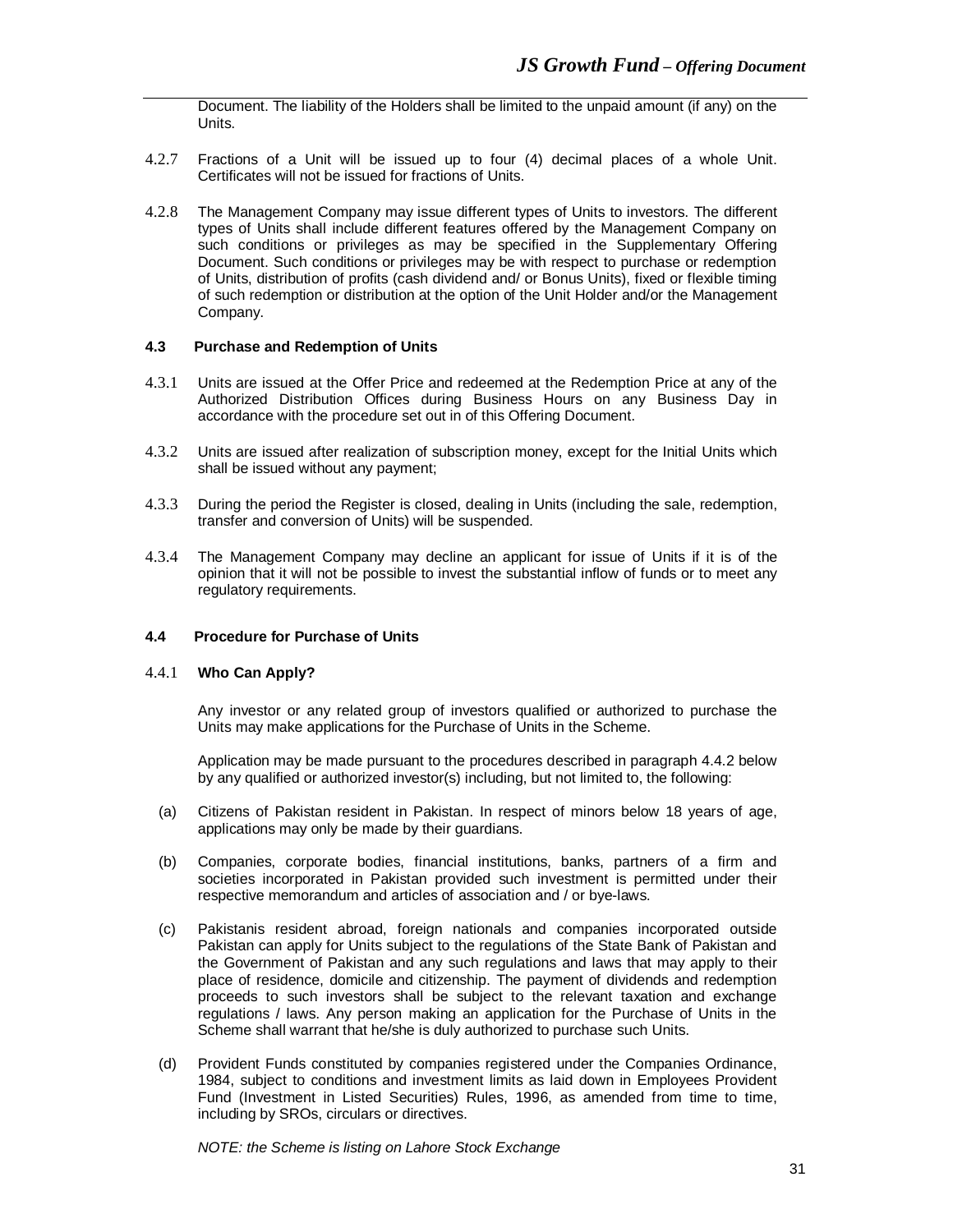- (e) Provident, Pension and Gratuity Funds constituted by organizations in addition to companies mentioned in clause (d) above
- (f) Insurance companies under the Insurance Ordinance, 2000.
- (g) Non Profit Organization under Rule 213 (i) of the Income Tax Rules, 2002.
- (h) Fund of Fund scheme(s).

 **How Units Can be purchased?**

# 4.4.2 **Account Opening Procedure**

The procedure given below is designed for paper-based transactions. The Management Company at a later date after seeking approval of the Commission may introduce electronic / internet based options for the transactions.

- (a) Before purchasing Units of the Scheme an investor must open an account with Management Company using the Registration Form as prescribed by the Management Company.
- (b) In case of individuals, a photocopy of the Computerized National Identity Card (CNIC) or NICOP or an attested copy of Passport etc of the applicant or any other form of identification acceptable to the Management Company needs to be furnished. Furthermore, Zakat Affidavit (incase exemption is sought from Zakat deduction) and specimen signatures of the applicant shall also be furnished.
- (c) In case of a body corporate or a registered society or a trust the following documents would be required:-
	- (i) Copy of the memorandum and articles of association/ Charter/ Byelaws or rules and regulations;
	- (ii) Copy of the relevant resolution of the board of directors/trustees approving the investment;
	- (iii) Copy of power of attorney and/or relevant resolution of the board of directors delegating any of its officers to invest the Schemes and/ or to realize the Investment and;
	- (iv) Copy(ies) of the Computerized National Identity Card (CNIC) of the officer (s) to whom the authority has been delegated along with specimen signature.
- (d) In case of existing Unit Holders, if any of the documents (in a-c above) have previously been submitted with the Management Company and/or Transfer Agent, fresh submission of documents will not be required provided that submitted documents are acceptable to Management Company. However, the account number must be provided to facilitate linking.

*Any change of name (along with supporting evidence) or address of any Unit Holder as entered in the Register shall forthwith notified in writing by relevant Unit Holder to the Management Company or Distributor or Registrar.* 

- (e) The Distribution Company and/or Management Company will be entitled to verify the particulars given in the Registration Form. In case of any incorrect information, the application may be rejected if the applicant fails to rectify the discrepancy.
- (f) If subsequent to receipt of the application by the Distributor, but prior to issue of the Units, the application is found by the Registrar or the Distributor to be incomplete or incorrect in any material manner, the Registrar or the Distributor will advise the applicant in writing to remove the discrepancy, in the meanwhile the application will be held in abeyance for fifteen days and in the event the discrepancy is not removed in the said fifteen days, the amount will be refunded without any interest or mark-up. However, in the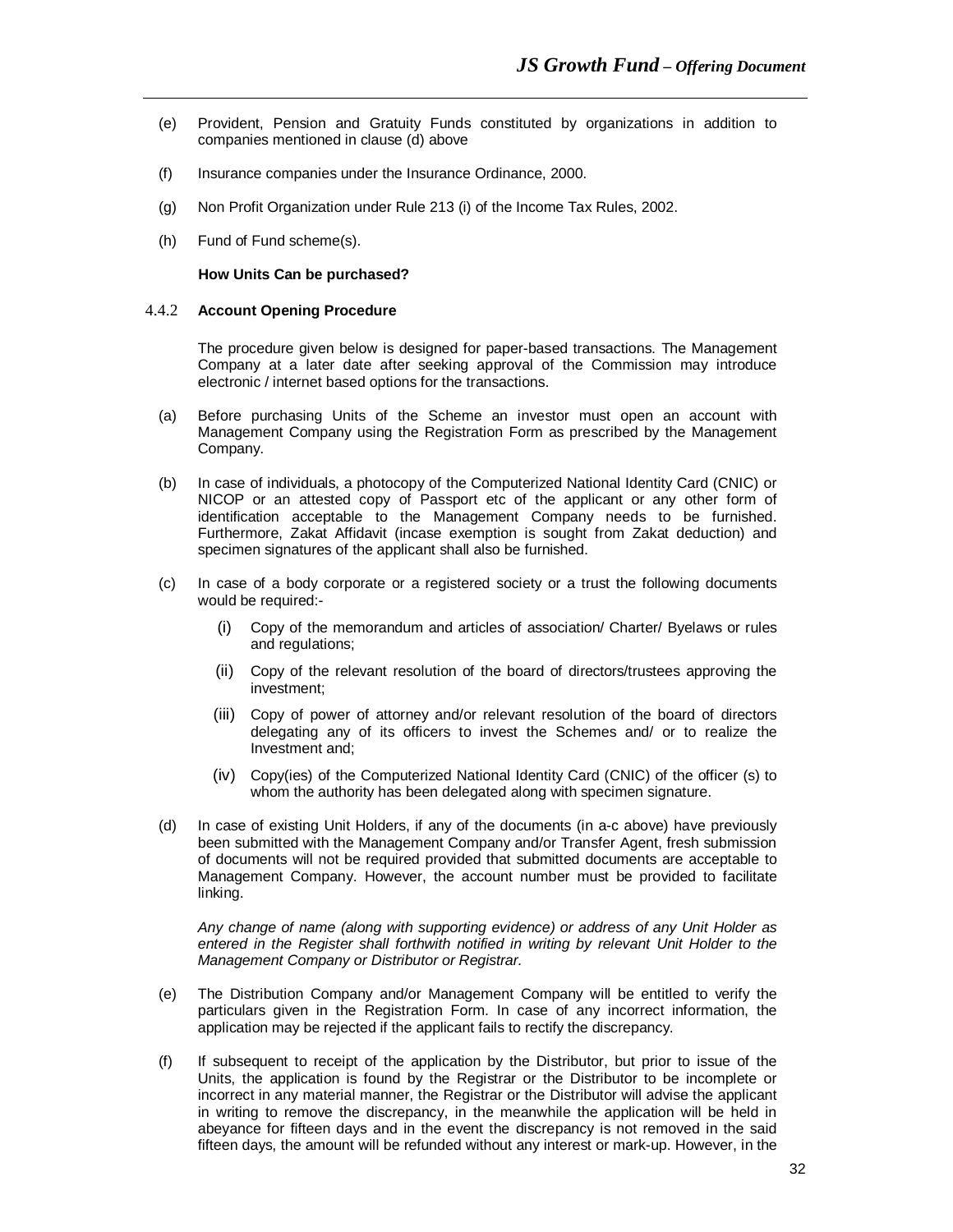event Units have been issued and a material discrepancy is discovered subsequent to that, the Registrar or the Distributor will advise the applicant in writing to remove the discrepancy within fifteen days and if the investor, in the opinion of the Registrar, fails to remove the discrepancy without good cause, the Units shall be redeemed at the Redemption Price fixed on the date the Units are so redeemed. The Unit Holder shall not be entitled to any payment beyond the redemption value so determined.

- (g) The Registration Form can be lodged with any Distributor or directly lodged with the Management Company. No other person (including Investment Facilitators) is authorized to accept the forms or payment.
- (h) The Management Company will make arrangements, from time to time, for receiving Registration Forms from outside Pakistan and will disclose these arrangements through its website and its Distributors and agents outside Pakistan.

#### 4.4.3 **Joint Application**

- (a) Joint application can be made by up to four applicants. Such persons shall be deemed to hold Units on first holder basis (Principal Account Holder). However, each person must sign the Registration Form and submit a copy of Computerized National Identity Card, NICOP, Passport and other identification document.
- (b) The first named Holder (Principal Account Holder) shall receive all notices and correspondence with respect to the account, as well as proceeds of any redemption, or dividend payments. Such person's receipt or payment into the person's designated bank account shall be considered as a valid discharge of obligation by the Trustee and the Management Company.
- (c) In the event of death of the first Holder (Principal Account Holder), the person first in the order of survivor(s) as stated in the Registration Form shall be the only person recognized by the Trustee and the Management Company to receive all notices and correspondences with regard to the accounts, as well as proceeds of any redemption requests or dividend. Such person's acknowledgement of receipt of proceeds shall be considered as the valid discharge of obligation by the Trustee and the Management Company.

*Provided however the Trustee and/or the Management Company may at their discretion request the production of a succession or heir-ship certificate or any other mandate from an appropriate Court or lawful authority before releasing of redemption requests or dividends in cases of doubts or disputes among the Joint Unit Holders and/or the legal heirs or legal representatives of the deceased.*

#### 4.4.4 **Purchase of Units**

- (a) After opening an account, an account holder may purchase Units of the Scheme using the Purchase of Units Form as prescribed by the Management Company. Payment for the Units must accompany the form.
- (b) Application for Purchase of Units shall be made by completing the prescribed Purchase of Units Form and submitting it to the authorized branches of the Distributor or to the Management Company together with the payment by cheque, bank draft, pay order or online transfer as the case may be in favor of Trustee Bank Account and crossed "Account Payee only" as specified below;
	- Demand draft or Pay order in favor of **MCB FSL - Trustee JS Growth Fund**
	- Online transfer to Bank Account(s) of **MCB FSL - Trustee JS Growth Fund**
	- Cheque (account payee only) marked in favor of **MCB FSL - Trustee JS Growth Fund**
- (c) The Management Company may also notify, from time to time, arrangements or other forms of payment within such limits and restrictions considered fit by it with the prior approval of Commission.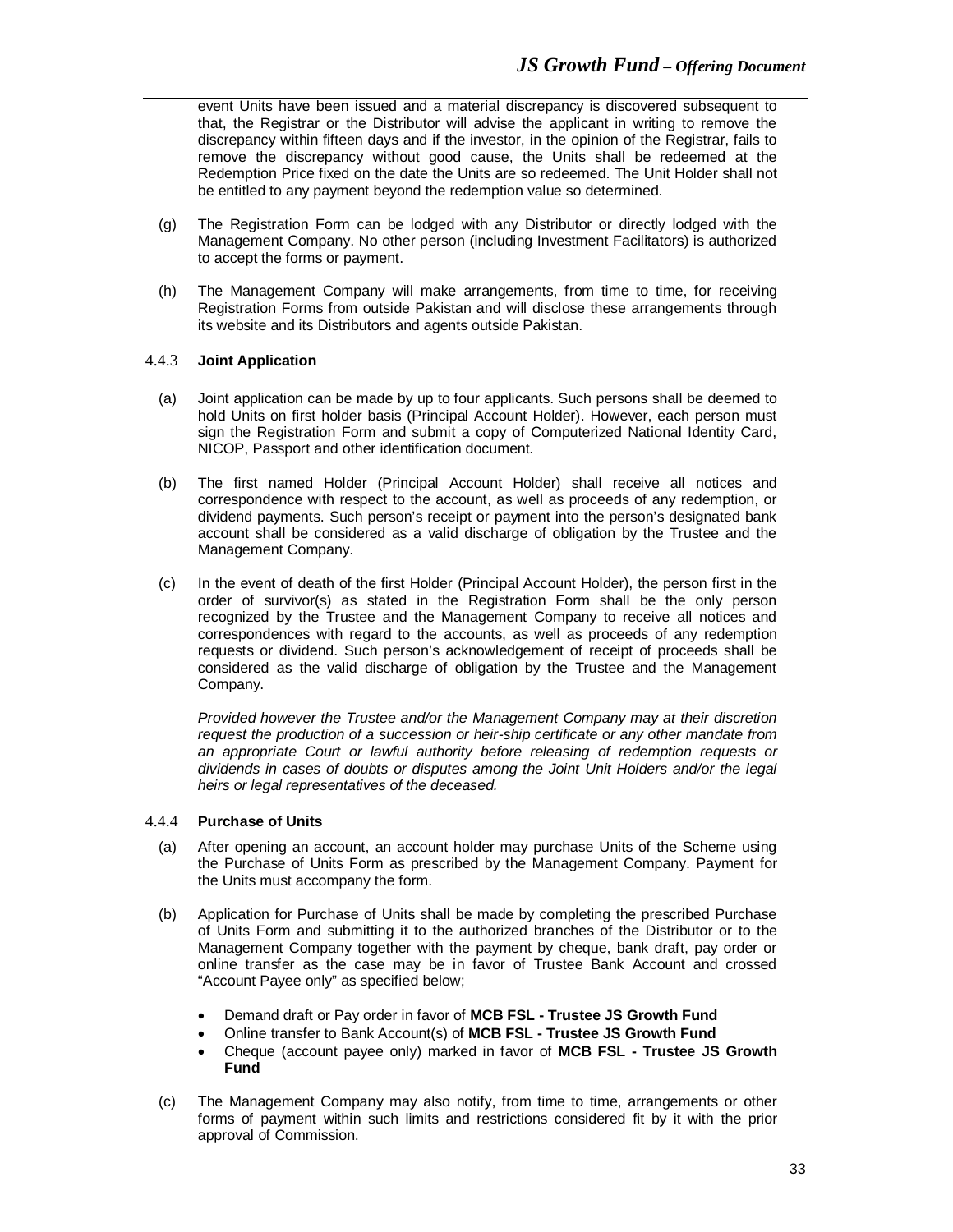- (d) Applicants must indicate their account number in the Purchase of Unit Form except in cases where the Investor Account Opening Form is sent with the Investment Application Form.
- (e) The applicant must obtain a copy of the application signed and stamped by an authorized officer (relationship manager) of the Distributor or the Management Company, as the case may be, acknowledging the receipt of the application, copies of other documents prescribed herein and the demand-draft, pay-order, cheque or deposit slip as the case may be. Acknowledgement for applications and payment instruments can only be valid if issued by Distributors.
- (f) The Distribution Company and/or Management Company will be entitled to verify the detail given in the Purchase of Unit Form. In case of any incorrect information, the application may be rejected if the applicant fails to rectify the discrepancy (except for discrepancy in payment instrument, in which case application will be rejected immediately).
- (g) The Management Company will make arrangements, from time to time, for receiving Investment Forms and payments from outside Pakistan and will disclose these arrangements through its website and its Distributors and agents outside Pakistan.

## 4.4.5 **Minimum Amount of Investment**

Subject to discretion of the Management Company, the minimum amount of initial investment size shall be the price for purchase one(1) Unit of the Scheme at the Offer Price (not applicable for Initial Units issued as Class "**B**" Units) .

The Management Company reserves the right to alter the minimum amounts stated hereinabove after giving thirty days prior notice to the Unit Holders. However, enhancement in current minimum monetary investments shall not take effect retrospectively.

# 4.4.6 **Cut-Off Timings**

The Cut-off Time of the Scheme before which Unit transactions shall be effectuated in the Scheme including receiving applications for issuance, redemption and transfer of Units shall be 3:00 p.m. on the applicable Business Day. However, for the month of Ramadan, the Cut-off Time shall be 12:30 p.m. on the applicable Business Day.

The Cut-off Time shall be specified on the web-site of the Management Company. The Management Company may revise such timings under prior intimation to the Commission, Unit Holders and the Trustee without the need to amend this Offering Document. The revised Cut-off Time shall be displayed prominently on the web-site of the Management Company.

The Management Company shall forward all the requests for dealing in Units, duly time and date stamped, to the Trustee within twenty-four (24) hours of the receipt of such requests.

# 4.4.7 **Determination of Purchase Price**

- (a) From the Effective Date and after issuance of the Initial Units as Class "B" Units, the Purchase Price for the Unit offered through Public Offering, shall be determined from time to time pursuant to the Sub clause (b) hereafter and shall be announced by the Scheme for Subscription Days during the period when the Scheme is open for subscription.
- (b) The Purchase Price shall be equal to the sum of:
	- (i) The Net Asset Value as of the close of the Business Day on which the application for purchase of Units is received;
	- (ii) Any Front-end Load as disclosed in this Offering Document.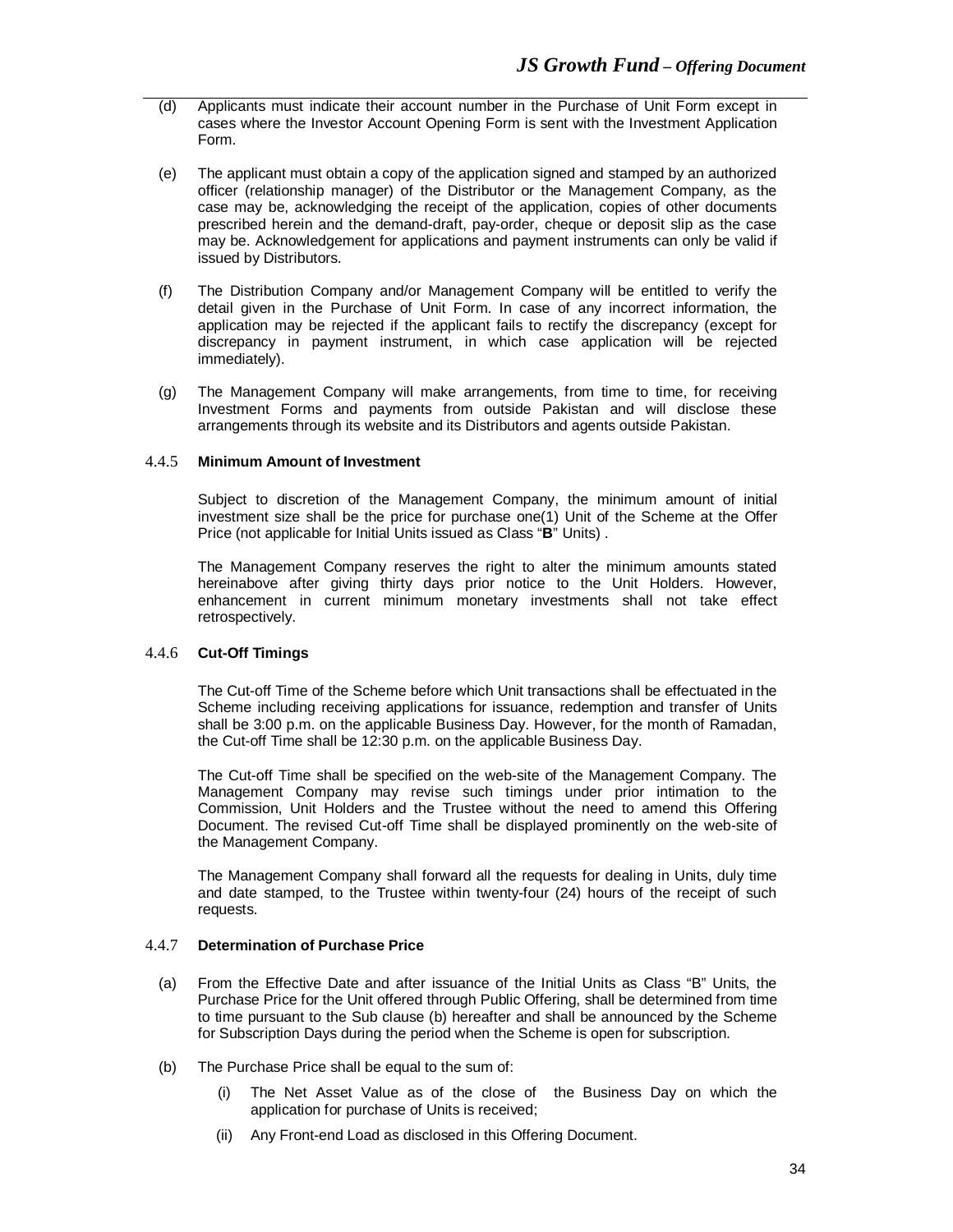- (iii) Such amount as the Management Company may consider an appropriate provision for Duties and Charges; and
- (iv) Such amount as the Management Company may consider an appropriate provision for Transaction Costs.
- (v) Such sum shall be adjusted upward to the nearest paisa.
- (c) The Purchase Price so determined shall apply to purchase requests, received by the Distributor or the Management Company before the Cut-Off time on the Subscription Day on which the completely and correctly filled application for purchase of Units is received.
- (d) The Purchase Price determined by the Management Company shall be made available to the public at the office and branches of the Distributors and will also be published daily on the Management Company's website and the website of MUFAP.

#### 4.4.8 **Allocation / Issue of Units**

(a) Initial Units shall be issued as Class "B" Units to the Certificate Holders of the Closed-end Scheme without any further payment.

Thereafter from Effective Date, Units shall be issued based on the Purchase Price determined as per Clause above and shall apply to all Purchase of Unit Forms, complete in all respects, received by the Management Company at its registered address or by the Distributor at its Authorized Branch(s) before the Cut-Off Time on that Subscription Day. Any Unit Purchase Forms received after the Cut-Off Time will be transferred to the next Subscription Day.

- (b) Units will only be allocated and issued after realization of funds in the bank account of the Scheme.
- (c) The Transfer Agent shall send an account statement or report to the Unit Holder each time there is an activity in the account. Such statements or report shall be sent either by electronic means or through mail or courier to the Unit Holder's address recorded in the Register of Unit Holders.
- (d) In case the Management Company announce a suspension of further issue of Units of Scheme, it may allow existing Unit Holder to continue acquiring Units out of any dividend declared on the Units held.

#### 4.4.9 **Issuance of Physical Certificates**

- (a) Unit Certificates will be issued only if requested by the Unit Holder(s)
- (b) Unit Holder can apply for the issue of Certificate by completing the prescribed application form and submitting it to the relevant Distributor together with a fee as specified by the Management Company from time to time.
- (c) The Certificate will be posted at the applicant's risk within 21 Business Days after the request for the Certificate has been made to the address of the Unit Holder or to the address of the first named Joint Unit Holder, if the relevant Unit or Units are jointly held.
- (d) The Certificate will be issued in such form and denomination as may from time to time be agreed between the Management Company and the Trustee, which shall be signed by the authorized officers of the Management Company, Trustee and the Registrar.
- (e) A Unit or any fraction thereof shall not be represented by more than one Certificate at any one time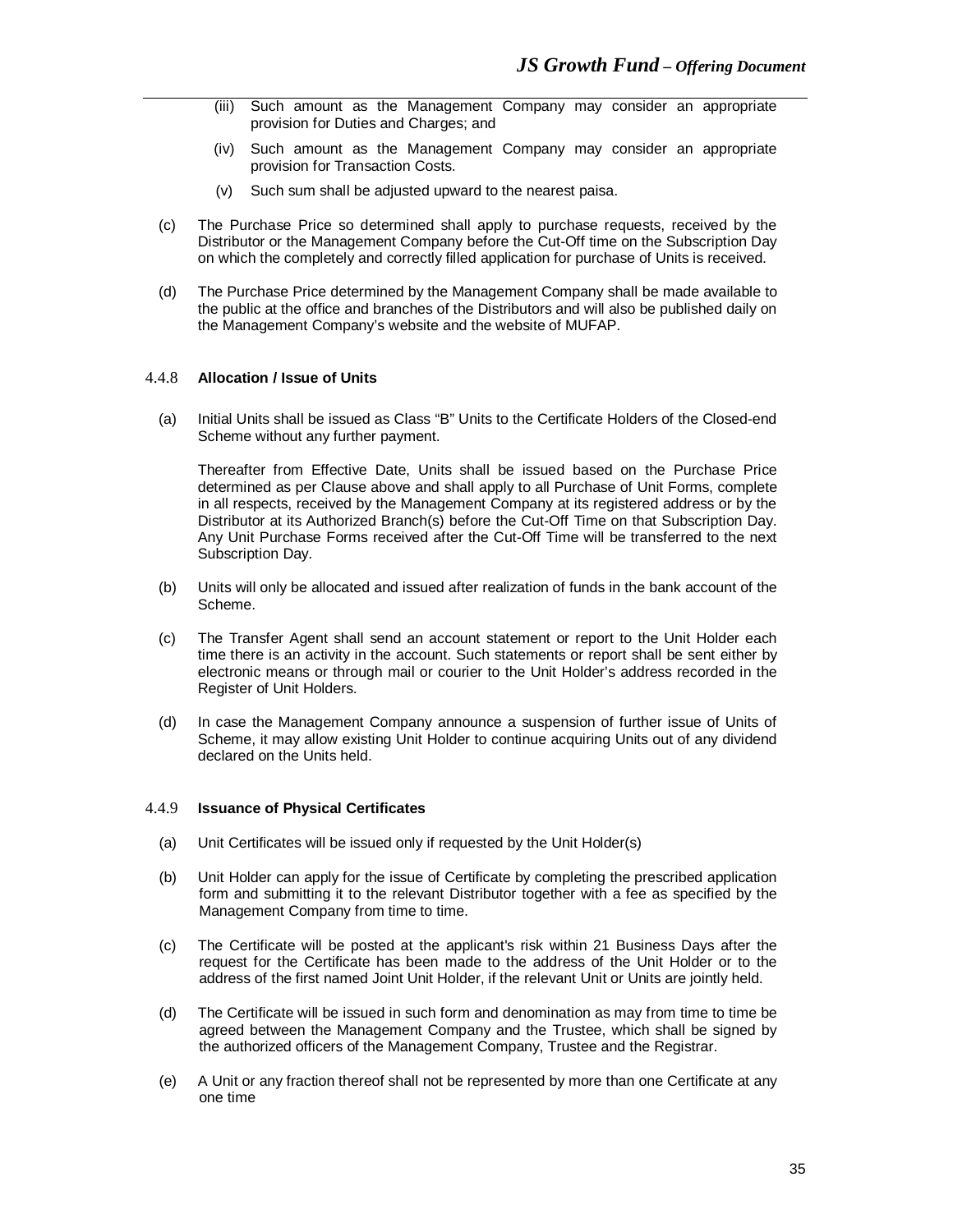#### 4.4.10 **Replacement of Certificates**

- (a) The Transfer Agent or Management Company may replace Certificates, which are defaced, mutilated, lost or destroyed on application received by them from the Unit Holder on the prescribed form on the payment of all costs and on such terms as to evidence, indemnity and security as may be required. Any defaced or mutilated Certificate must be surrendered before a new Certificate is issued.
- (b) The Unit Holder shall on application on prescribed form be entitled to consolidate the entire holding in the Scheme into one (01) Certificate upon surrender of existing Certificates.
- (c) Each new issue of Certificates will require payment as specified in Annexure "A" subject to revisions of fee from time to time by the Management Company.

#### **4.5 Procedure for Redemption of Units**

#### 4.5.1 **Who Can Request?**

All Unit Holders shall be eligible for redemption from the Effective Date, except that the Initial Units shall be subject to the Back-End Load mentioned in Clause 1.5 above.

#### 4.5.2 **Redemption Application Procedure**

- (a) Request for Redemption of Units shall be made by completing the redemption request as prescribed by the Management Company and the same is received at the Authorized Branch or office of the Distributor on a Business Day during before the Cut-Off Time as may be announced by the Management Company from time to time. The Distributor may retain a copy of the redemption request and a copy may also be supplied to the Registrar, if so required by the Management Company. Initial Unit holders holding Initial Units as Class "B" Units will be required to complete formalities of account opening as mentioned in Clause 4.4.2 along with supporting documents, such as Know Your Customer Form, CDC Account Activity Statement or Broker Statement of purchase of shares (if any) or any other document as the Management Company in consultation with Trustee may deem appropriate in line with relevant tax laws, Rules, Regulations or Circulars.
- (b) The Management Company may redeem only part of the Units comprised in a Certificate and reissue a new Certificate for the remaining Units, however, in the case where Certificate is not issued any number of Units may be redeemed by the Unit Holder thereof. **The relevant Certificate shall accompany the request for Redemption of Units, if issued**. At the discretion of the Management Company certificate charges may apply for the reissued Certificate.
- (c) The Registrar with the consent of the Trustee may dispense with the production of any Certificate that shall have become lost, stolen or destroyed upon compliance by the Unit Holder(s) with the like requirements to those arising in the case of an application by him for the replacement thereof.
- (d) In case of a request for redemption by Joint Unit Holders, unless otherwise specified by the joint holders, such request should be signed by all the joint Holders as per their specimen signatures provided at the time of opening of the account in the Unit Holder Register, through the Registration Form.
- (e) The Distribution Company or the Registrar shall verify the particulars given in the request for redemption of Units. The signature of any Unit Holder or joint Unit Holder on any document required to be signed by him under or in connection with the request for redemption of Units may be verified by Management Company or the Registrar or otherwise authenticated to their reasonable satisfaction. In case of submission of electronic on-line redemptions the Unit Holder's user ID and password will authenticate his identity.
- (f) The Unit Holder will receive a confirmation of the receipt of the request for redemption from the relevant Distribution Office.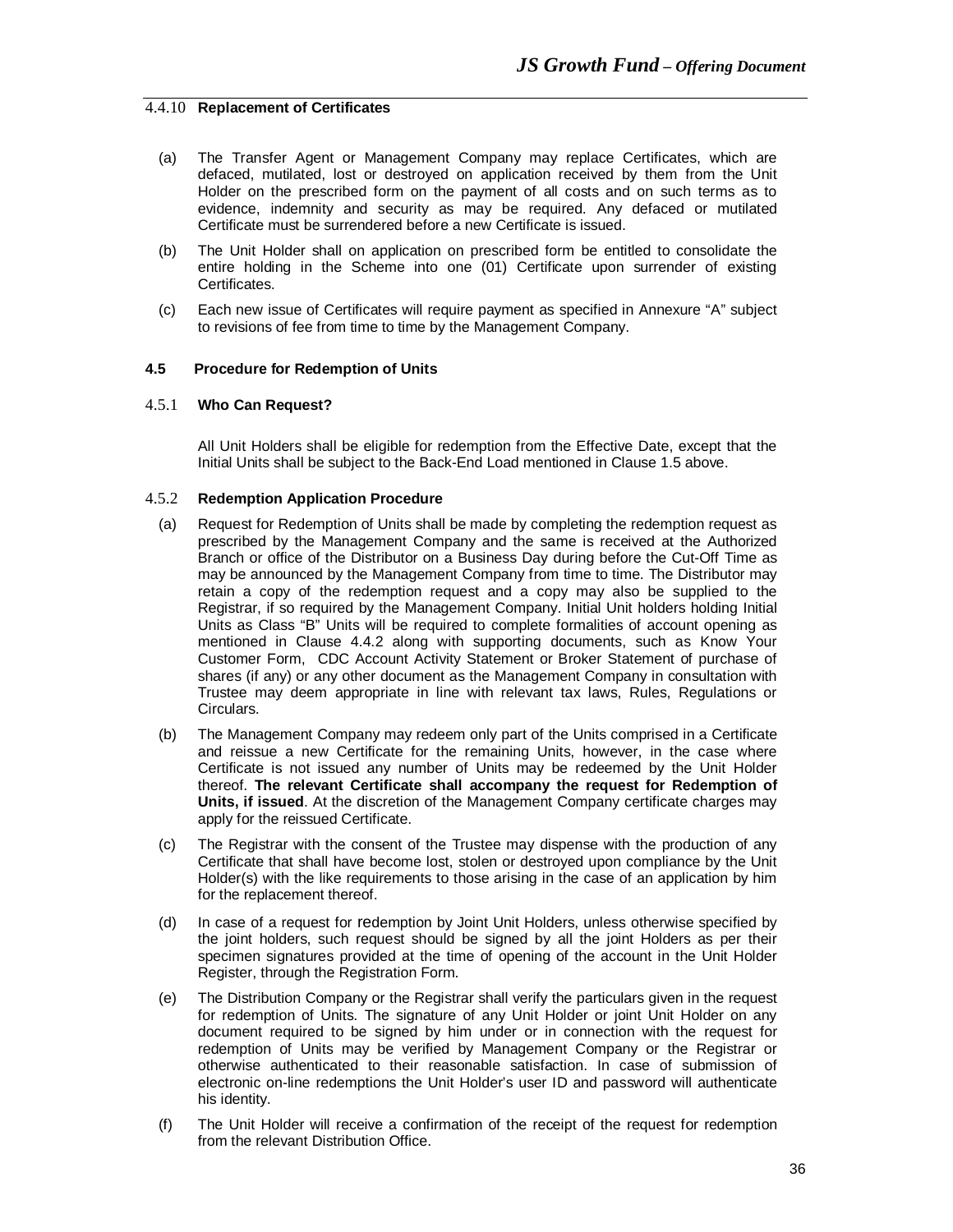- (g) If subsequent to receipt of the redemption request by the Distributor, but prior to the redemption of the Units, the request is found by the Management Company or the Registrar or the Distributor to be incomplete or incorrect in any material manner, the Management Company or Registrar or the Distributor will advise the Unit Holder to remove the discrepancy. In the meanwhile, the application will be held in abeyance for fifteen days. In the event the discrepancy is not removed in the said fifteen days, the request for redemption will be cancelled treating the same as null and void. The Unit Holder will then have to submit a fresh request for Redemption of Units.
- (h) The Management Company shall ensure all valid redemption requests are paid based on ranking of the request in a queue.
- (i) The amount payable on redemption shall be paid to the Unit Holder or first named joint Unit Holder by dispatching a cheque/ bank draft/ pay order for the amount to the registered address of the Unit Holder or may be paid to the Unit Holder by depositing the cheque or through electronic bank transfer to the Unit Holder's designated bank account as mentioned in the Registration Form or request for redemption within six Business Days from the date of presentation of the duly completed request for redemption, electronic or otherwise, at the Authorized Branch or office of the Distributor or the Management Company.
- (j) The amount can also be paid to the third party upon instruction of the Unit Holder through electronic bank transfer to the Unit Holder's designated bank account as mentioned in the Investor's Registration Form or request for redemption subject to fulfillment of required documents as the Management Company may deem appropriate.
- (k) No Money shall be paid to any intermediary except the Unit Holder or his authorized representative.
- (l) The Management Company may make arrangements through branches of banks to facilitate redemption of Units of the Scheme. A request for redemption of Units may also be made through the use of electronic means such as Internet or ATM facilities under prior arrangement with the Trustee and seeking prior approval of the SECP.
- (m) The receipt of the Unit Holders for any amount payable in respect of the Units shall be a good discharge to the Trustee and the Management Company. In case of joint Unit Holders any one of them may give effectual receipt for any such moneys.
- (n) Application for Redemption of Units will be received at the authorized offices or branches of the Distributor on all Business Days. Where redemption requests on any one Business Day exceed ten (10) percent of either the total number of Units outstanding, such redemption requests in excess of ten (10) percent may be deferred in accordance with the procedure elaborated in the Clause 4.10.4.
- (o) On the occurrence of any circumstance specified in the Regulation or the Deed that may require the Scheme should be suspended, the Management Company shall suspend the Sale and Redemption of Units and the intimation of suspension shall be made to the Unit Holders, the Trustee and the Commission according to the procedure laid down in the Regulation.
- (p) The Management Company shall ensure that no entry and exit from the Scheme (including redemption and re-issuance of Units to the same Unit Holders on different NAVs) shall be allowed other than the following manner, unless permitted otherwise by the Commission under the Regulations:
	- (a) cash settled transaction based on the formal issuance and redemption requests;
	- (b) net off issuance and redemption transaction at same Net Asset Value when redemption request is ready to disburse and rank at the top in the list of pending redemption requests (if any).

#### **4.6 Purchase and Redemption of Units outside Pakistan**

4.6.1 Subject to exchange control, SECP prior approval and other applicable laws, Rules and Regulations, in the event of arrangements being made by the Management Company for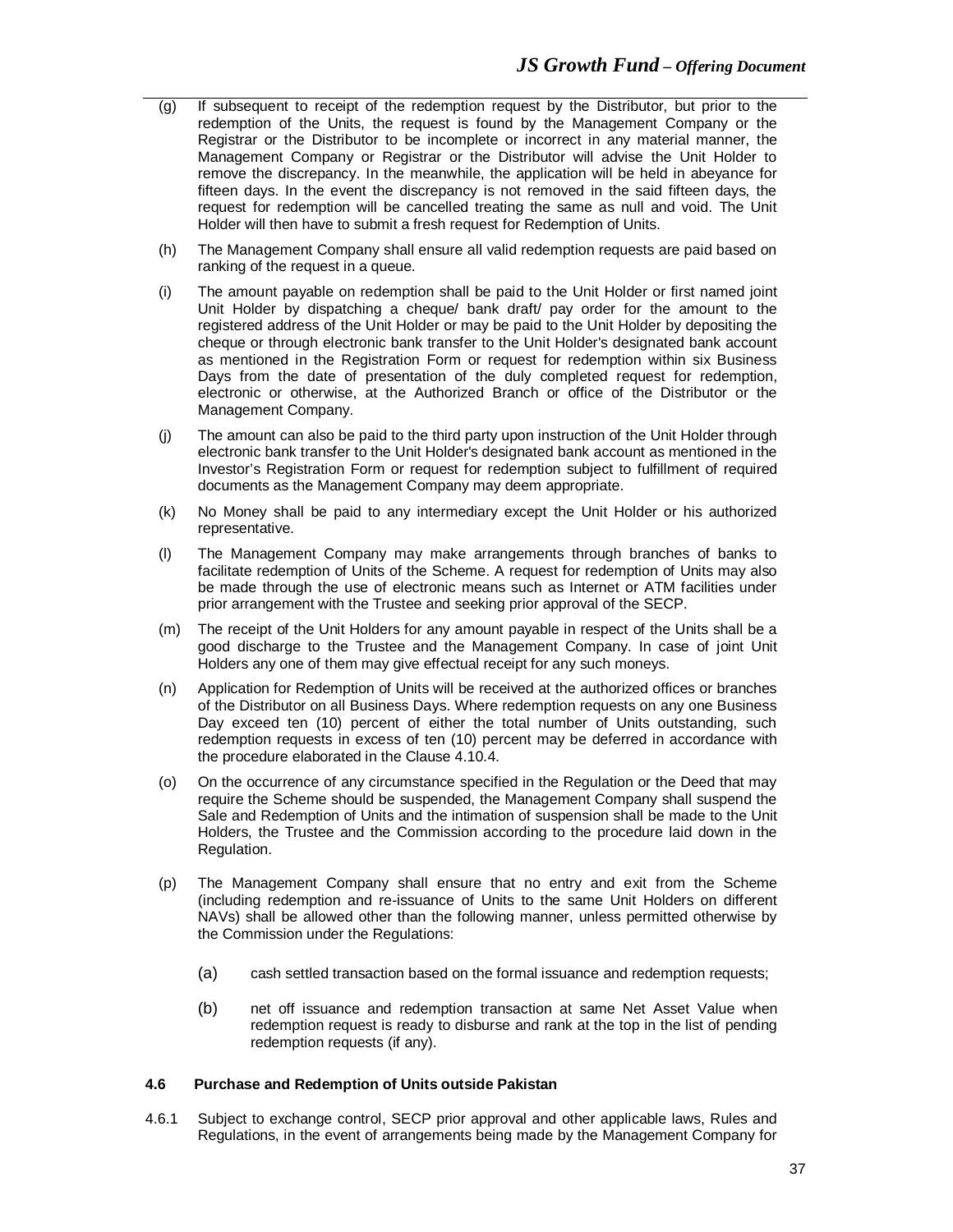the Purchase of Units to persons not residing in Pakistan or for delivery in any country outside Pakistan, the price at which such Units may be issued may include in addition to the Purchase Price as hereinbefore provided a further amount sufficient to cover any exchange risk insurance, any additional stamp duty or taxation whether national, local or otherwise leviable in that country in respect of such issue or of the delivery or issue of Certificates, or any additional costs relating to the delivery of certificates or the remittance of money to Pakistan or any other cost in general incurred in providing this facility.

- 4.6.2 In the event that the Redemption Price for Units shall be paid in any country outside Pakistan, the price at which such Units may be redeemed may include as a deduction to the Redemption Price as hereinbefore provided a further amount sufficient to cover any exchange risk insurance and any additional stamp duty or taxation whether national, local or otherwise leviable in that country in respect of such payment or redemption or any bank or other charges incurred in arranging the payment or any other cost in general incurred in providing this facility. Provided however, neither the Management Company, nor the Trustee give any assurance or make any representation that remittance would be allowed by the State Bank of Pakistan at the relevant time.
- 4.6.3 The currency of transaction of the Scheme is the Pakistan Rupee and the Management Company, Trustee or any Distributor are not obliged to transact the purchase or redemption of the Units in any other currency and shall not be held liable, save as may be specifically undertaken by the Management Company, for receipt or payment in any other currency or for any obligations arising therefrom.

## **4.7 Determination of Redemption Price**

- 4.7.1 The Redemption Price shall be equal to the Net Asset Value as of the close of Business Day less:
	- (a) Any Back-end Load as per the details in this Offering Document;
	- (b) Such amount as the Management Company may consider an appropriate provision for Duties and Charges and other levies etc;
	- (c) Such amount as the Management Company may consider an appropriate provision for Transaction Costs; and
	- (d) Such sum shall be adjusted downwards to the nearest paisa.

An increase in Back End load will require 90 days prior notice to the Unit Holder or any other period as specified in the Regulations after seeking prior approval of SECP.

- 4.7.2 The Repurchase Price so determined shall apply to redemption requests, complete in all respects, received by the Distributor or the Management Company before the Cut-Off Time on the Business Day on which the correctly and properly filled redemption request is received.
- 4.7.3 The Redemption Price determined by the Management Company shall be made available for every Business day to the public at the office and branches of the Distributors and at the discretion of the Management Company may also be published in any daily newspaper widely circulated in Pakistan and will be published at Management Company's and MUFAP's website.

#### **4.8 Procedure for Requesting Change in Unit Holder Particulars**

# 4.8.1 **Who Can Request Change?**

All Unit Holders are eligible to change/update their Unit Holder details if they so desire. For such change in particulars, a request shall be made to the Management Company or the Distributor(s).

#### **Application Procedure for Change in Particulars**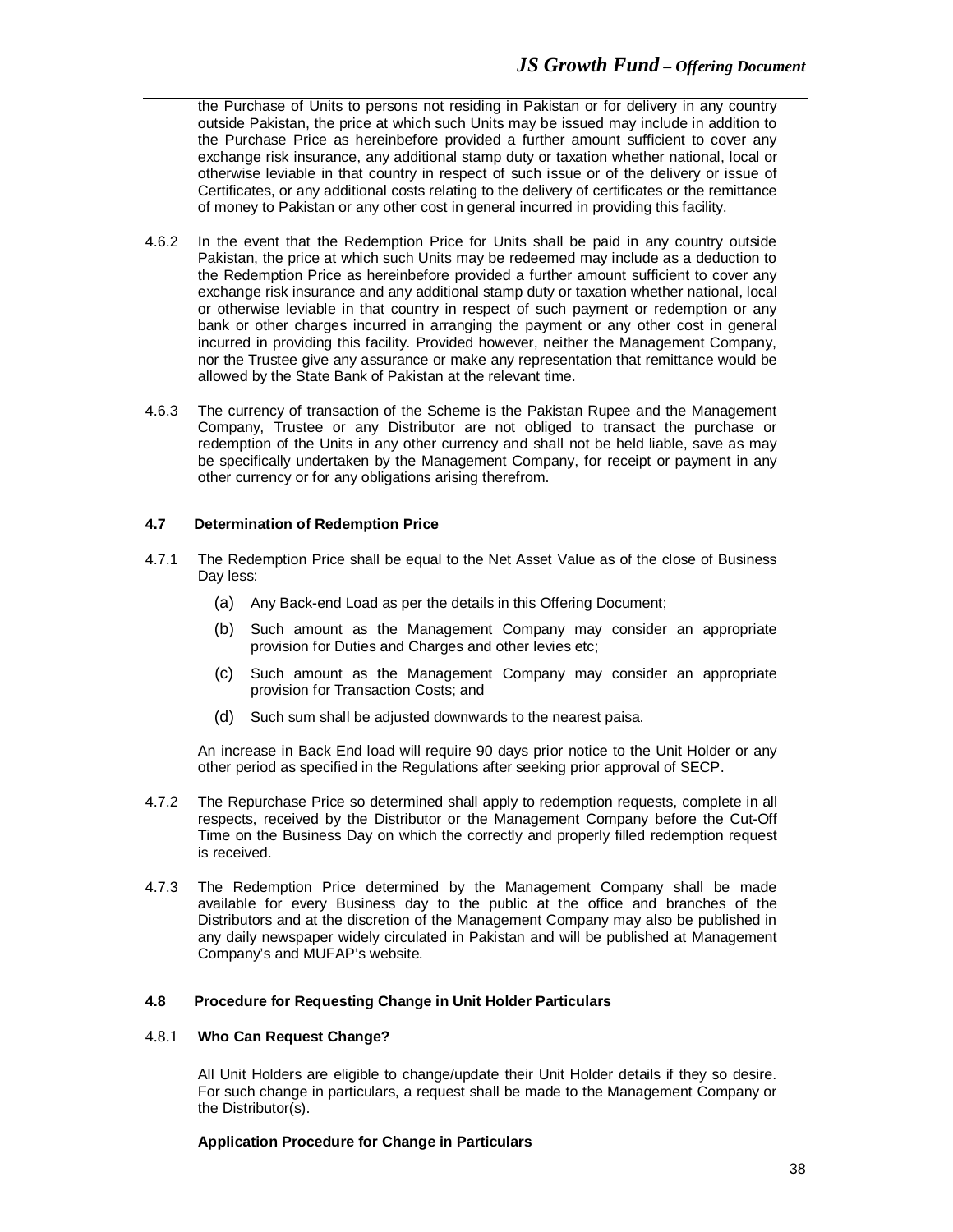- (a) Some of the key information which the Unit Holder can change/update is as follows: i. Change in address
	-
	- ii. Nominee or joint Unit Holder detail iii. Change in Bank Account details
	- iv. Operating instructions of the Account

Change will not be allowed in CNIC numbers or in the Title of Account (without any documentary evidence).

- (b) Fully completed request has to be submitted by both Individuals and/or Institutional Investor(s) and should be delivered to any of the Authorized Branches of the Distribution Companies or may be submitted to the Management Company before the Cut-Off Time on any Business Day.
- (c) The Unit Holder, making a request for change/update of Unit Holder particular must obtain a copy of the request, duly signed and verified by an Authorized Officer of the Distributor or Management Company.
- (d) The Distribution Company and /or Management Company will be entitled to verify the particulars given in such request. In case of any incorrect information the application may be rejected if the applicant does not rectify the discrepancy.
- (e) The Unit Holder will be liable for any taxes, charges or duties that may be levied on any of the above changes. These taxes, charges or duties may either be recovered by redemption of Unit Holder equivalent Units at the time of the service request or the Management Company may require separate payment for such services.
- (f) Unless the Joint Unit Holder(s) of Units have specified otherwise, all the Joint Unit Holder(s) shall sign the request for such request for change/update of Unit Holders particulars.

#### 4.8.2 **Transfer, Nomination, Transmission and Systemic Conversion Procedure**

- 4.8.2.1 Unit Holder may, subject to the law, transfer any Units held by them to any other person. The transfer shall be carried out after the Management Company/Registrar has been satisfied that all the requisite formalities including the payment of any taxes and duties have been complied with.
- 4.8.2.2 Both the transferor and the transferee must sign the request for transfer, every instrument of transfer and the transferor shall be deemed to remain the Holder of the Units transferred until the name of the transferee is entered in the Register. Transfer requests must be duly completed in all respects including affixation of transfer stamps of the requisite value.
- 4.8.2.3 Where Certificates have been issued, the Management Company / Registrar with the consent of the Trustee may dispense with the production of any Certificate that shall have become lost, stolen or destroyed upon compliance by the Unit Holder(s) with the like requirements to those arising in the case of an application by him for the replacement thereof as provided in this Offering Document. The Management Company or the Transfer Agent shall retain all instruments of transfer.
- 4.8.2.4 The Transfer Agent shall, with the prior approval of the Management Company or the Management Company itself be entitled to destroy all instruments of transfer or the copies thereof, as the case may be, which have been registered at any time after the expiration of twelve years or any other prescribe period from the date of registration thereof and all the Certificates which have been cancelled at any time after the expiration of ten years or any other prescribe period from the date of cancellation thereof and all registers, statements and other records and documents relating to the Trust at any time after the expiration of ten years or any other prescribe period from transmission to the Trust. The Trustee or the Management Company or the Transfer Agent shall be under no liability, whatsoever, in consequence thereof and it shall conclusively be presumed in favor of the Trustee or the Management Company or the Transfer Agent that every Unit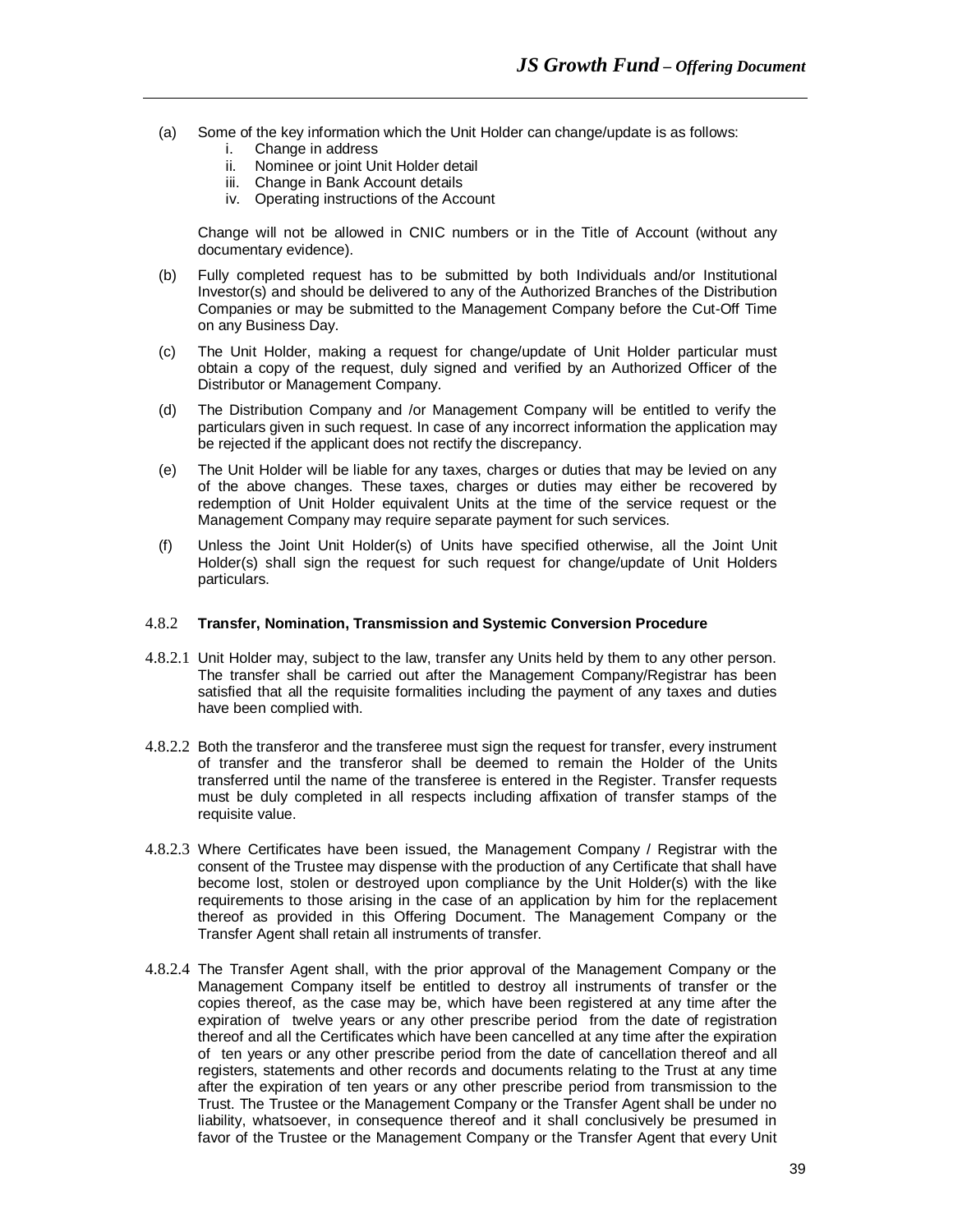of Transfer so destroyed was a valid and effective instrument duly and properly registered by the Trustee or the Management Company or the Transfer Agent and that every Certificate so destroyed was a valid Certificate duly and properly cancelled, provided that (i) this provision shall apply only to the destruction of a document in good faith and without notice of any claim (regardless of the parties thereto) to which the document may be relevant; (ii) nothing in this sub-clause shall impose upon the Trustee or the Management Company or the Transfer Agent any liability in respect of the destruction of any document earlier than as aforesaid or in any case where the conditions of provision (i) above are not fulfilled. Reference herein to the destruction of any document includes reference to the disposal thereof in any manner. Complete list of unclaimed dividends will be maintained by the Management Company and shall not be destroyed. Unit Holder may nominate any successor/ nominee for transmission, subject to all legal requirements, in case of the deceased of Unit Holder.

- 4.8.2.5 Transmission of Units to successors in case of inheritance or distribution of the estate of a deceased Unit Holder shall be processed by the Transfer Agent or the Management Company itself as Registrar after satisfying as to all legal requirements such as intimation of death of deceased Unit Holder along-with certified copy of death certificate, indemnity from nominee along-with copy of CNIC of nominee and deceased Unit Holder, original unit certificate (in case of physical certificate) etc. The legal costs and taxes, if any, shall be borne and paid by the transferees. However, the processing fee shall not be payable by successors or the beneficiaries of the estate in the case of transmission. The Management Company shall pay the relevant processing fee to the Transfer Agent.
- 4.8.2.6 A Unit Holder may merge the Units which he/she has invested with two folio/registration numbers into one folio/ registration number following the procedure of transfer of Units. The Transfer Agent shall carry out the merger after satisfying that all the requisite formalities have been completed and payment of applicable taxes and fee, if any, has been received.

#### 4.8.3 **Partial Transfer**

Partial transfer of Units covered by a single Certificate is permitted provided that in case of physical certificates issued, the Unit Holder must apply for splitting of the unit certificate representing the partial amount and then the new certificate shall be applied for transfer.

#### 4.8.4 **Conversion of Units**

A Unit Holder may convert the Units of the Scheme into Units of another Unit Trust Scheme managed by the Management Company by redeeming the Units of first Scheme at the relevant Redemption Price and issuance of Units of later Scheme(s) at the relevant Offer Price applicable for the day. The Transfer Agent or Management Company itself shall carry out the conversion after satisfying that all the requisite formalities have been fulfilled and payment of the applicable taxes, fees and/or load, if any, has been received. The Management Company may impose a time limit before which conversion may not be allowed.

#### **4.9 Procedure for Pledge / Lien / Charge of Units**

#### 4.9.1 **Who Can Apply?**

- (a) All Unit Holders are eligible to apply for pledge / lien / charge of Units if they so desire. Such Pledge / Lien / Charge can be made via request for Pledge of Units as prescribed by the Management Company.
- (b) Any Unit Holder either singly or with Joint Unit Holder(s) (where required) may request the Management Company or Transfer Agent to record a pledge / lien of all or any of his / her/ their Units in favor of any third party legally entitled to hold such Units in its own right. The Management Company or Transfer Agent shall register a lien on any Unit in favor of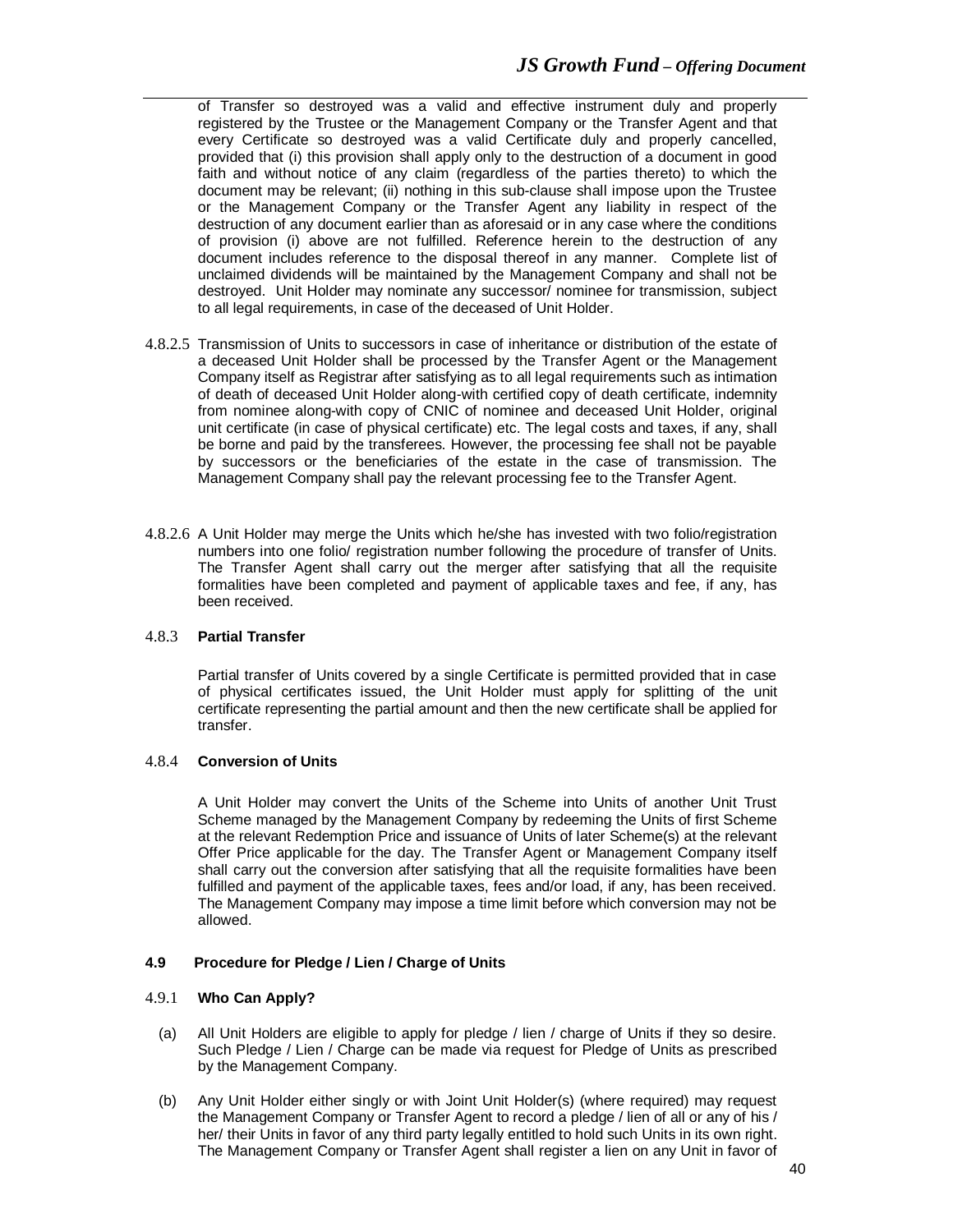any third party with the consent of the Management Company. However, the lien shall be valid only if evidenced by an Account Statement or letter issued by the Management Company or Transfer Agent with the Units marked in favor of the Pledgee. The onus for due process having been followed in registering a lien /pledge shall lie with the party claiming the lien.

- (c) The lien once registered shall be removed by the authority of the party in whose favor the lien has been registered or through an order of a competent court. Neither the Trustee, nor the Management Company, nor the Transfer Agent, shall be liable for ensuring the validity of any such pledge / charge / lien. The disbursement of any loan or undertaking of any obligation against the constitution of such pledge/charge/lien by any party shall be at the entire discretion of such party and neither the Trustee nor the Management Company and the Transfer Agent shall take any responsibility in this matter.
- (d) Payments of cash dividends or the issue of bonus Units and redemption proceeds of the Units or any benefits arising from the said Units that are kept under lien / charge / pledge shall be paid to the order of the lien / charge / pledge holder's bank account or posted to the registered address of Pledgee mentioned in the Pledge Form and/or Investor Account Opening Form submitted.
- (e) The Distribution Company and / or Management Company will be entitled to verify the particulars given in the Pledge Form. In case of any incorrect information the application may be rejected if the applicant does not rectify the discrepancy.
- (f) Fully completed request for pledge of Units has to be submitted by both Individuals and/or non-individuals Unit Holders. This request should be delivered to any of the Authorized Branches of the Distribution Companies or may be submitted to the Management Company directly before the Cut-Off Time on a Business Day.
- (g) All risks and rewards, including the right to redeem such Units and operate such account, shall vest with the pledge / lien / charge holder. This will remain the case until such time as the pledge / lien / charge holder in writing to the Management Company instructs otherwise.

#### **4.10 Temporary Change in Method of Dealing, Suspension of Dealing and Queue System**

#### 4.10.1 **Temporary Change in the Method of Dealing**

Under the circumstances mentioned in Clause 4.10.2 and 4.10.3, Subject to compliance with Regulation (having regard to the interests of Unit Holders), the Management Company may request the Trustee to approve a temporary change in the method of dealing in Units.

A permanent change in the method of dealing shall be made after expiry of at least one month's notice to Unit Holders and with the approval of Trustee.

#### 4.10.2 **Suspension of Fresh Issue of Units**

The Management Company may, under the following circumstances, suspend issue of fresh Units.

- The situation of Force Majeure as defined in this Offering Document;
- A situation in which it is not possible to invest the amount received against issuance of fresh Units or
- Any other situation in which issuance of fresh Units is, in Management Company's opinion, against the interests of the existing/remaining Unit Holders.

Such suspension may however not affect existing Unit Holders for the issue of Units as a result of profit distribution The Management Company shall announce the details of circumstances at the time a suspension of fresh issue is announced. The Management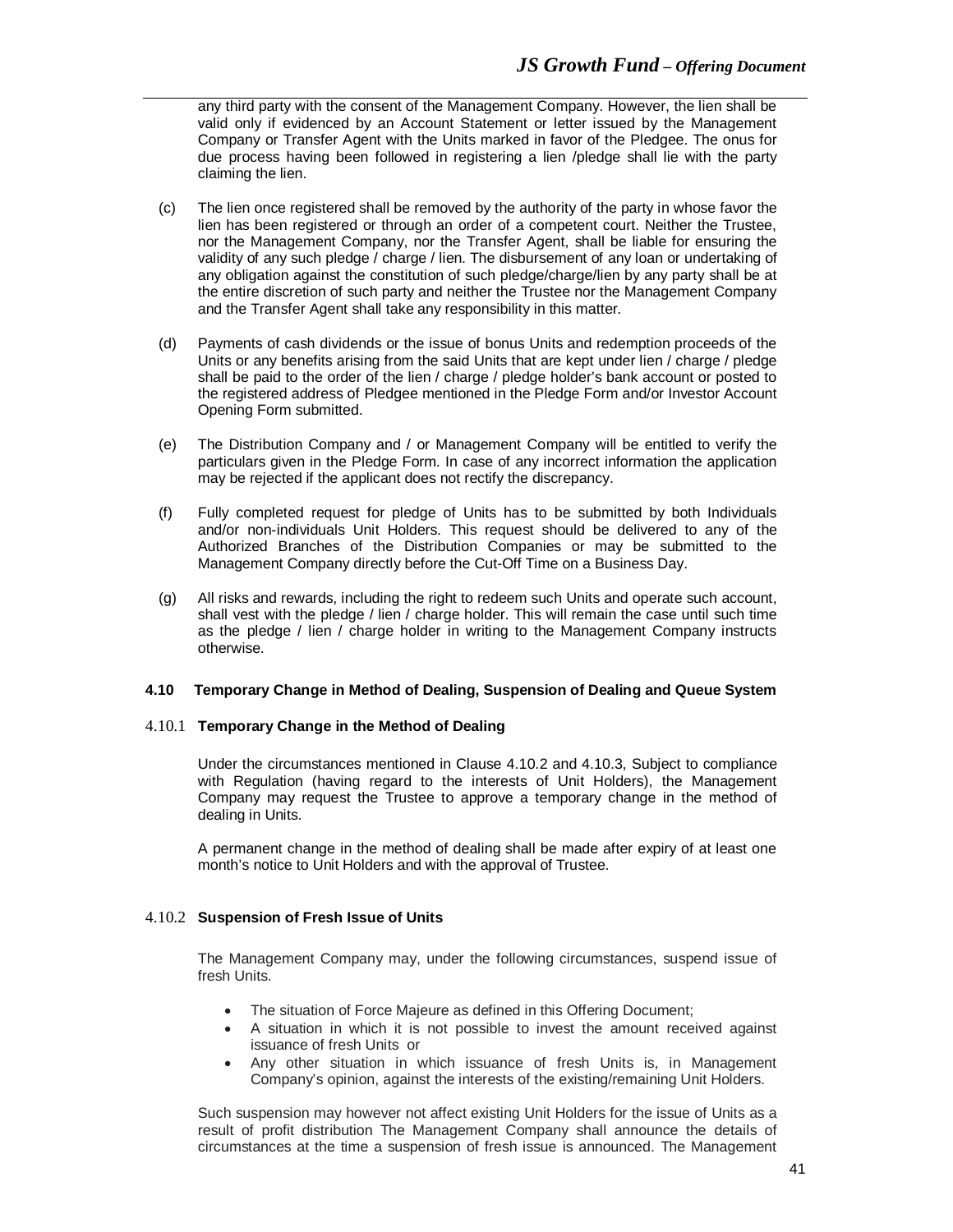Company shall immediately notify SECP and Trustee if issuance of Units is suspended and shall also have the fact published, immediately following such decision, in the newspapers in which the Scheme's prices are normally published.

In case of suspension of redemption of Units due to extraordinary circumstances the issuance of Units shall also be kept suspended until and unless redemption of Units is resumed

Requests for issuance of Units received on the day of suspension will not be processed and the amount received shall be returned to the investor.

#### 4.10.3 **Suspension of Redemption of Units**

The Redemption of Units may be suspended during extraordinary circumstances/ Force Majeure. Redemption requests received on the day of the suspension shall be rejected.

# 4.10.4 **Queue System**

In the event redemption requests on any day exceed ten percent (10%) of the Units in issue, the Management Company may invoke a Queue System whereby requests for redemption shall be processed on a first come first served basis for up to ten percent (10%) of the Units in issue. The Management Company shall proceed to sell adequate assets of the Scheme and / or arrange borrowing as it deems fit in the best interest of all Unit Holders and shall determine the redemption price to be applied to the redemption requests based on such action. Where it is not practical to determine the chronological ranking of any requests in comparison to others received on the same Business Day, such requests shall be processed on basis proportionate to the size of the requests. The Management Company shall provide all redemption requests duly timed and date stamped to the Trustee within 24 hours of receipt of any such request following the queue system. The requests in excess of ten percent (10%) shall be treated as redemption requests qualifying for being processed on the next Business Day at the price to be determined for such redemption requests. However, if the carried over requests and the fresh requests received on the next Business Day still exceed ten percent (10%) of the Units in issue, these shall once again be treated on first come first served basis and the process for generating liquidity and determining the redemption price shall be repeated and such procedure shall continue till such time the outstanding redemption requests come down to a level below ten percent (10%) of the Units then in issue.

## 4.10.5 **Winding up in view of Major Redemptions**

In the event the Management Company is of the view that the quantum of redemption requests that have built up are likely to result in the Scheme being run down to an unsustainable level or it is of the view that the selloff of assets is likely to result in a significant loss in value for the Unit Holders who are not redeeming, it may announce winding up of the Scheme. In such an event, the Queue System, if already invoked, shall cease to apply and all Unit Holders shall be paid after selling the assets and determining the final Redemption Price. However, interim distributions of the proceeds may be made if the Management Company finds it feasible. In case of shortfall, neither the Trustee nor the Management Company shall be liable to pay the same.

# **5. DISTRIBUTION POLICY**

#### **5.1 Declaration of Dividend**

The Management Company shall decide as soon as possible but not later than the time stipulated in the Companies Ordinance, 1984 or the Rules and the Regulations after the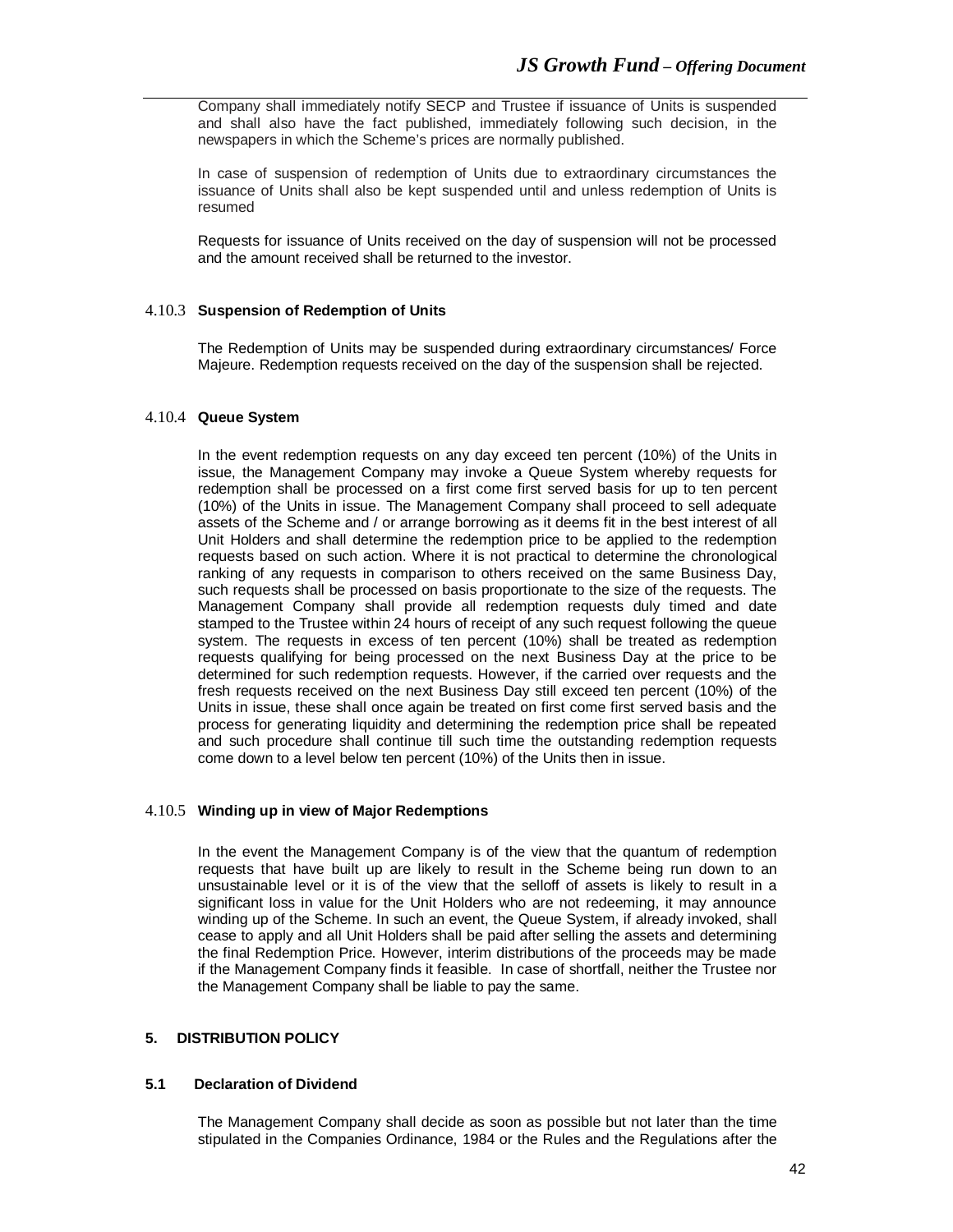Accounting Date / interim period whether to distribute among Unit Holders, profits, either in form of Bonus Units or cash dividend, if any, available for the distribution at the end of the Accounting Period and shall advise the Trustee of the amount of such distribution per Unit. The Scheme will comply with regulatory and taxation requirements and the distribution policy may be amended accordingly.

The Management Company on behalf of the Scheme shall, for every accounting year, distribute by way of dividend to the Unit Holders, not less than ninety (90) per cent of the accounting income of the Scheme received or derived from sources other than unrealized capital gains as reduced by such expenses as are chargeable to the Scheme under the Regulations.

For the purpose of this Clause the expression "accounting income" means income calculated in accordance with the requirements of International Accounting Standards (IAS) as are notified under the Companies Ordinance, 1984, the Regulations and the directives issued by SECP. Wherever the requirement of Regulations or the directives issued by SECP differs with the requirement of IAS, the Regulations and the said directives shall prevail.

## **5.2 Determination of Distributable Income**

The amount available for distribution in respect of any Accounting Period shall be the sum of all income and net realized appreciation, from which shall be deducted:

- the expenses, as stated in this Document or the Rules and the Regulations; and
- any taxes of the Scheme

All the receipts deemed by the Management Company to be in the nature of capital accruing from Investments shall not be regarded as available for distribution but shall be retained as part of the Deposited Property, provided that such amounts out of the sale proceeds of the Investments and all other receipts as deemed by the Management Company to be in the nature of the net realized appreciation may be distributable to the Unit Holders by the Trustee upon instructions of the Management Company and shall thereafter cease to form part of the Deposited Property.

# **5.3 Payment of Dividend**

All payments for dividend shall be made through payment instruments or transfer of funds to the Unit Holder's designated bank account or the charge-holder's designated bank account in case of lien / pledge of Units as the case may be or through any other mode of payment with the approval of Commission and such payment shall be subject to the Regulations and any other applicable laws.

#### **5.4 Dispatch of Dividend Warrants/Advice**

Dividend warrants/advices/payment instruments and/or Account Statements shall be dispatched to the Unit Holders or the charge-holders at their registered addresses.

# **5.5 Bonus Units**

The Management Company may decide to distribute, wholly or in part, the distributable income in the form of stock dividend (which would comprise of the Bonus Units of the Trust) if it is in the interest of Unit Holders. After the fixing of the rate of bonus distribution per Unit, in case of distribution in the form of Bonus Units, the Management Company shall, under intimation to the Trustee, issue additional Units issued in the name of the Unit Holders as per the bonus ratio. The Bonus Units would rank pari passu as to their rights in the Net Assets, earnings and receipt of dividend and distribution with the existing Units from the date of issue of these Bonus Units. The account statement or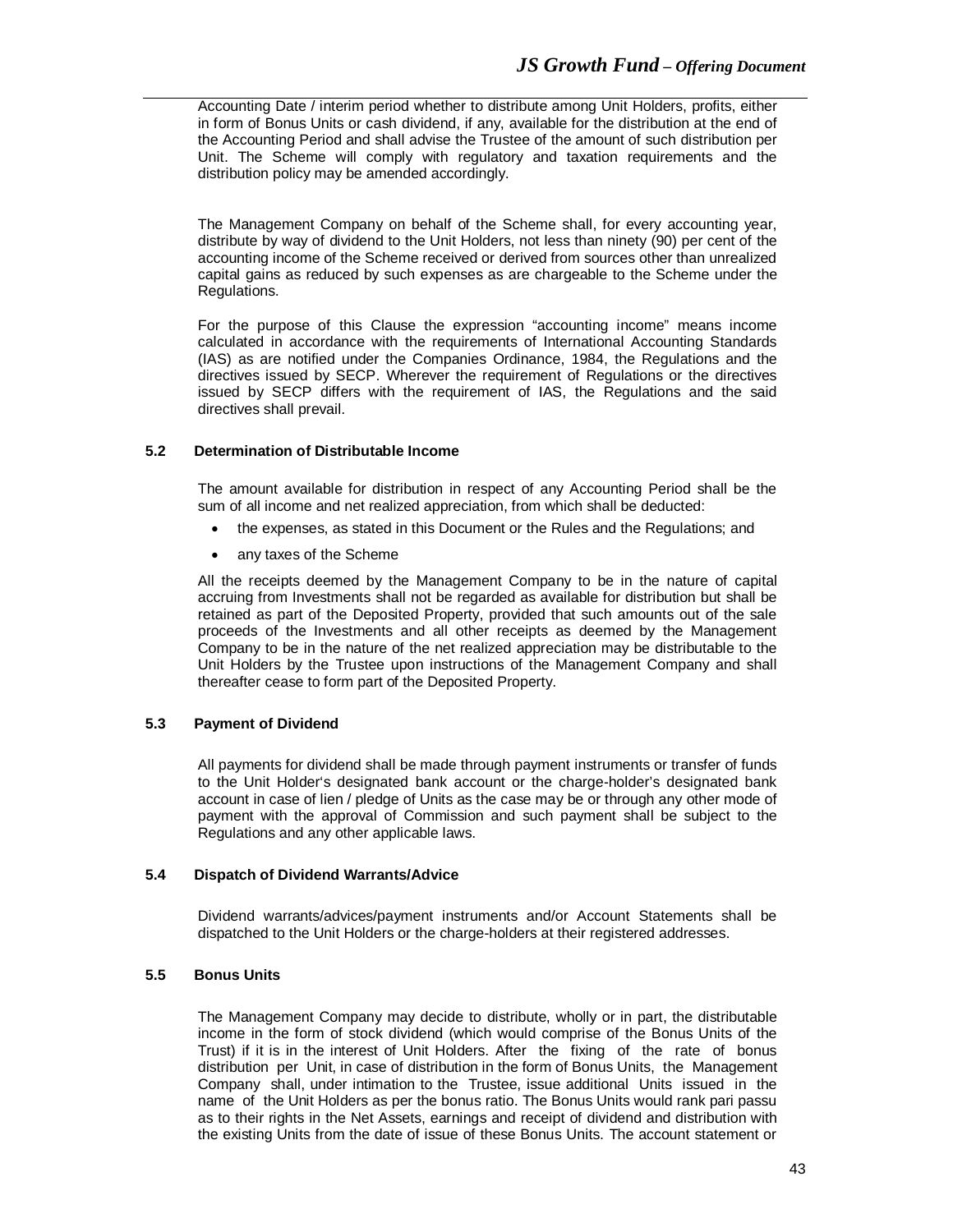Unit Certificate shall be dispatched to the Unit Holder within fifteen days of the issue of Bonus Units.

# **5.6 Closure of Register**

The Management Company may close the Register by giving at least seven (7) days notice to Unit Holder provided that the time period for closure of register shall not exceed six (6) working days at a time and whole forty five (45) days in a Financial Year. During the closure period, the sale, redemption, conversion or transfer of Units will be suspended. Notice for closure of register shall be published in two newspapers (Urdu and English language) having circulated all over Pakistan and shall also be placed on the website of the Management Company.

## **6. FEE AND CHARGES**

## **6.1 Fees and Charges Payable by an Investor**

The following fees and charges shall be borne by the Investor:

# 6.1.1 **Front-end Load**

Front end Load may be included in the offer price of the Units The remuneration of Distributor(s) shall be paid from such Load and if the Front-end Load is insufficient to pay the remuneration of the Distributors, the Management Company shall pay the amount necessary to pay in full such remuneration and no charges shall be made against the Deposited Property or the Distribution Account in this respect. Such payments may be made to the Distributors by the Management Company upon the receipt from the Trustee.

The Management Company may at its discretion charge different levels of Load as per Annexure 'A'. Any change in Front-end Load shall be done through an addendum to the Offering Document after seeking prior approval of the Commission.

A Distributor located outside Pakistan may if so authorized by the Management Company and the Trustee retain such portion of the Front-end Load as is authorized by the Management Company and transfer the net amount to the Trustee, subject to the law for the time being in force.

The issue price applicable to Bonus Units issued by way of dividend distribution or issue of Units in lieu of cash distribution shall not include any front-end load or processing charge.

#### 6.1.2 **Back-end Load**

Back end Load shall be deducted from the Net Asset Value in determining the Redemption Price; provided however that different level of Back-end Load may be applied to different Classes or types of Units, but Unit Holders within a Class or type shall be charged same level of Back end Load. Any such charges shall be payable to the Management Company,

Provided that in case of redemption of Initial Units within twelve (12) months of the Effective Date, the Back-end Load so charged shall be treated as part of the Deposited Property.

Management Company may change the current level of Back-end Load after giving 90 days prior notice to the Unit Holder through newspaper (either Urdu or English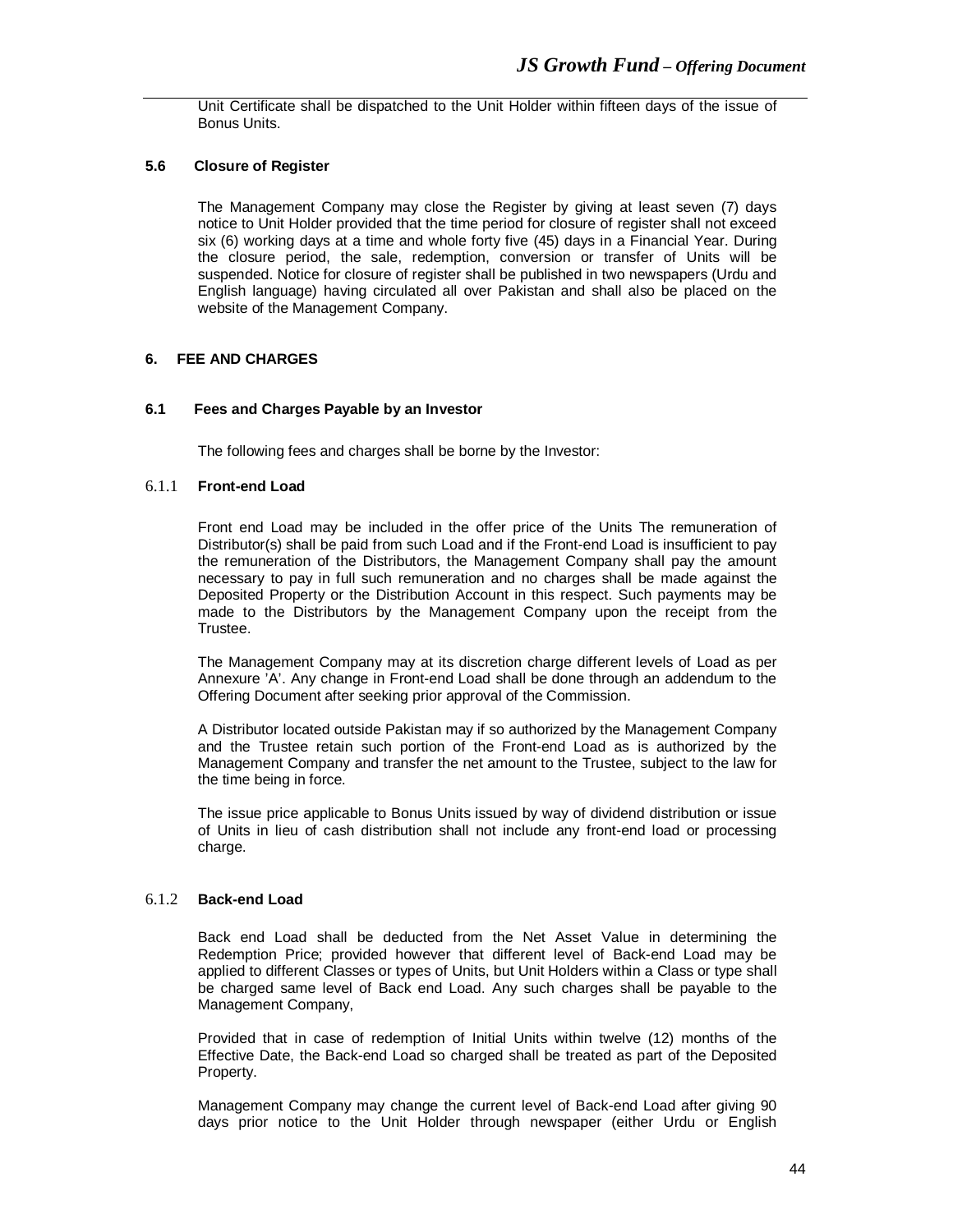Newspaper) and via post and the unit holders shall be given an option to exit at the applicable NAV without charge of back-end load as specified in the Regulation.

The current level of Back-end Load is indicated in Annexure 'A'.

#### 6.1.3 **Other Charges**

Transfer of Units from one owner to another may be subject to a Processing Charge, which shall be recovered from the transferee. However, the processing charge shall not be payable by successors in the case of inheritance or distribution of the estate of a deceased Unit Holder.

Units issued to an Account holder through conversion from another scheme run by the Management Company shall be issued based on applicable Offer Price.

The current level of other charges is indicated in Annexure 'A'.

#### 6.1.4 **Expenses borne by the Management Company and the Trustee**

The Management Company and Trustee shall bear all expenditures in respect of their respective secretarial and office space and professional management services provided in accordance with the provisions of the Deed. Neither the Management Company nor the Trustee shall make any charge against the Unit Holders nor against the Deposited Property nor against the Distribution Account for their services nor for expenses, except such expenses or fees as are expressly authorized under the provisions of the Regulations and the Deed to be payable out of Deposited Property.

Any cost associated with sales, marketing and advertisement of the Scheme shall not be charged to the Scheme.

## 6.1.5 **Remuneration of Distribution Company / Investment Agent / Investment Facilitator**

The Distribution Company employed by the Management Company will be entitled to a remuneration payable by the Management Company out of its own resources and/or from Front End Load on terms to be agreed between the Management Company and the Distribution Company. The Investment Facilitator/Investment Adviser/Sales Agent employed by the Management Company will be entitled to a remuneration payable by the Management Company out of its own resources.

Distributors located outside Pakistan may, if so authorized by Trustee and the Management Company, be entitled to remuneration (from Management Company's own resources) on terms to be agreed between them and the Management Company, subject to the law for the time being in force.

#### **6.2 Fees and Charges Payable by the Scheme**

The following expenses shall be borne by the Scheme:

#### 6.2.1 **Remuneration of the Management Company**

The remuneration shall begin to accrue from the Effective Date. In respect of any period other than an Annual Accounting Period, such remuneration shall be prorated on the basis of the actual number of days for which such remuneration has accrued in proportion to the total number of days in the Annual Accounting Period concerned.

The Management Company shall be entitled to a monthly remuneration out of the Deposited Property determined in accordance with Annexure "A".

Any increase in the current level of Management Fee, provided it is with in the maximum limit prescribed in the Regulations shall be subject to giving a ninety (90) days prior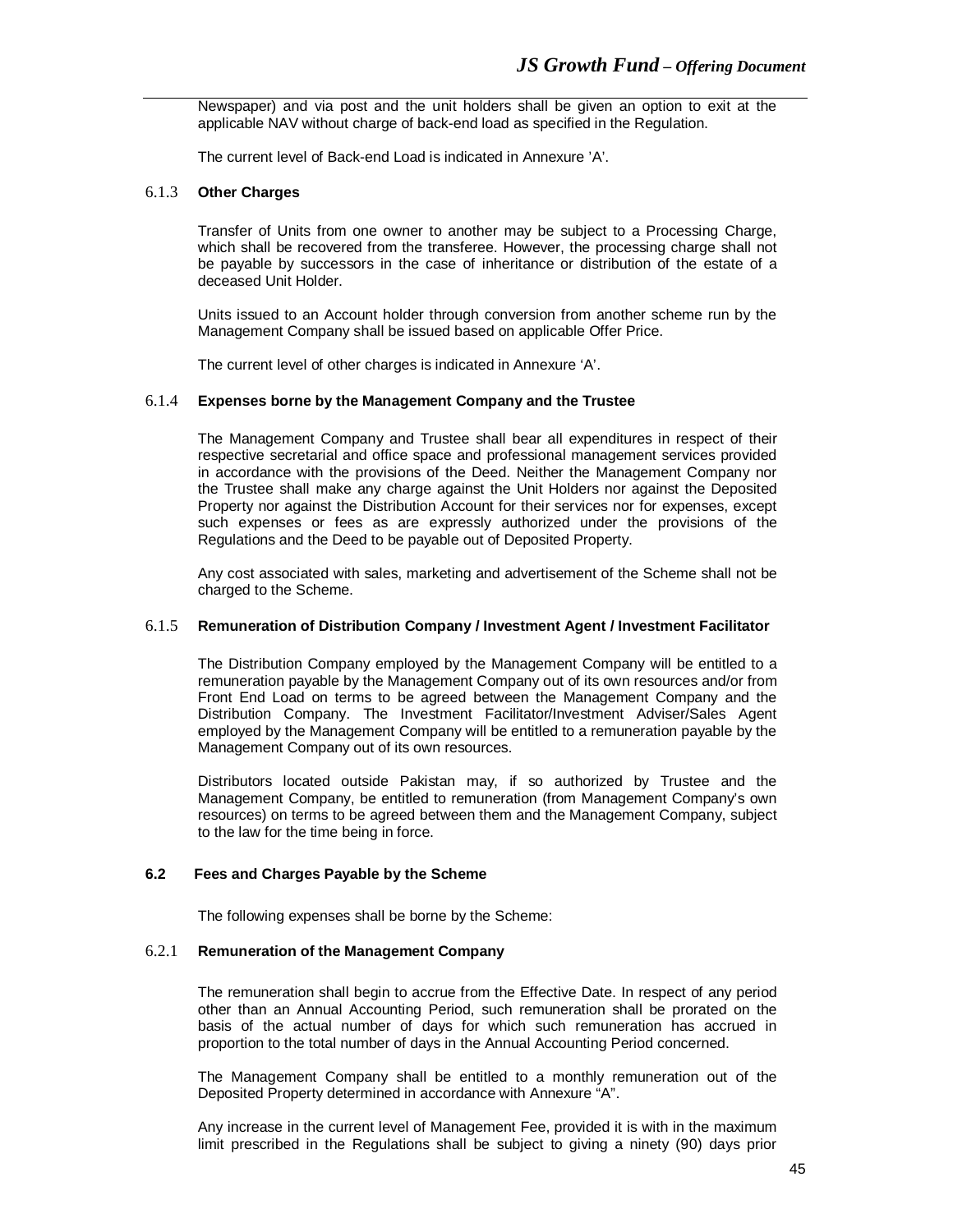notice to the unit holders and the unit holders shall be given an option to exit at the applicable NAV without charge of any exit load after seeking prior approval of the SECP.

#### 6.2.2 **Remuneration of the Trustee**

The Trustee shall be entitled to a monthly remuneration out of the Deposited Property determined in accordance with Annexure "B".

The remuneration shall continue to accrue from the Effective Date. However, prior to the Effective Date, the Trustee continues to receive its remuneration pertaining to the Scheme as a Closed-end Scheme. For any period other than an Annual Accounting Period such remuneration will be prorated on the basis of the actual number of days for which such remuneration has accrued in proportion to the total number of days in an Annual Accounting Period concerned. Any upward change in the remuneration of trustee from the existing level shall require prior approval of the Commission.

#### **6.3 Conversion Costs**

Subject to the restrictions of Regulations, all expenses incurred in connection with the Conversion of the Scheme, including but not limited to matters related to permissions for Conversion, execution and registration of this Supplemental Trust Deed, issue, printing, circulation and publication of the modified and re-stated Offering Document, legal expenses and all other expense(s) including announcement to the public, Certificate Holders, Stock Exchange(s) incurred up to the period of the Effective Date and effectuating the Conversion shall be borne by the Fund. The Conversion Cost, as specified by the Commission, shall be chargeable to the Fund immediately upon the Conversion.

Conversion Cost shall be reported by the Management Company to the SECP and the Trustee giving their break-up under separate heads within seven (7) days of effective date.

#### **6.4 Other costs and expenses**

The following charges shall also be payable out of the Deposited Property:

- (i) Custody, Brokerage, Transaction Costs of investing and disinvesting of the Deposited Property.
- (ii) All expenses incurred by the Trustee in effecting the registration of all registerable property in the Trustee's name.
- (iii) Legal and related costs incurred in protecting or enhancing the interests of the Unit Holders.
- (iv) Bank charges, borrowing and financial costs;
- (v) Auditors' Fees and out of pocket expenses.
- (vi) Printing costs and related expenses for issuing Scheme's quarterly, half yearly and annual reports
- (vii) Scheme rating fee payable to approved rating agency.
- (viii) Listing Fee including renewals payable to the Stock Exchange(s) on which Units may be listed
- (ix) Fee pertaining to the Scheme payable to the Commission.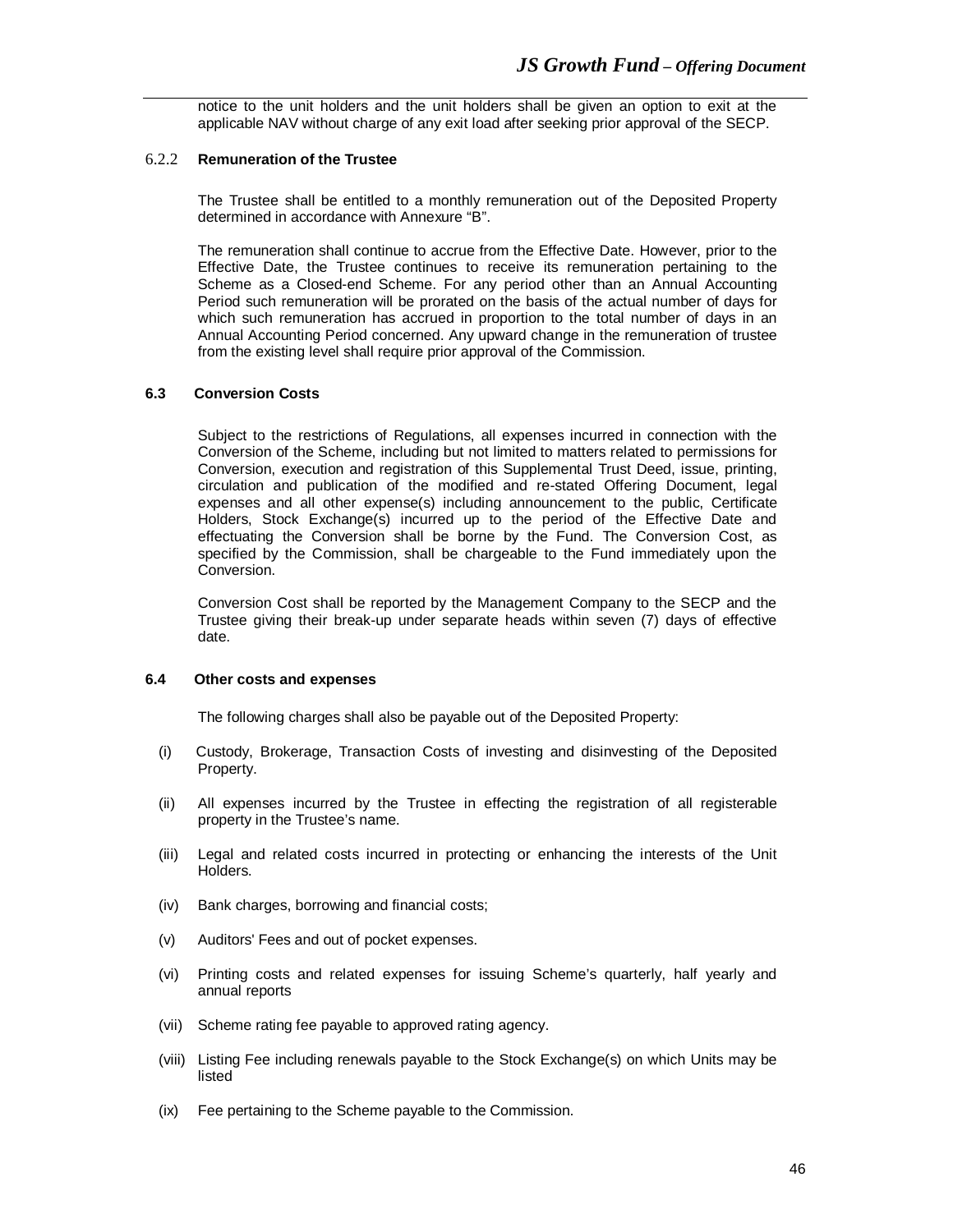- (x) Taxes, fees, duties if any, applicable to the Scheme and on its income, turnover and/or its properties including the Sales Tax levied on Services offered by Asset Management Company for management of Scheme
- (xi) Charges and levies of stock exchanges, national clearing and settlement company, CDC charges including induction of units into CDS (subject to SECP approval related to it).
- (xii) .Any other expenses as permissible under the Rules and Regulations from time to time and / or permitted by the Commission.

# **7. TAXATION**

# **7.1 Taxation on the Income of the Scheme**

#### 7.1.1 **Liability for Income Tax**

The following is a brief description of the Income Tax Ordinance, 2001, applicable in respect of the Scheme. This section is for advice only and potential investors should consult their tax experts for their liability with respect to taxation on income from investment in the Scheme. This part does not cover tax liability of non-Pakistani resident investors with respect to taxes in their own jurisdiction.

Under the Tax Law in Pakistan, the definition of a public company includes a trust formed under any law for the time being in force. The Scheme will be regarded as a public company liable to a tax rate applicable to a public company.

The income of the Scheme will accordingly be taxed at the following rates:

- (i) Dividend income at 10%;
- (ii) Capital Gains Tax as applicable according to the relevant law
- (iii) Return from all other sources / instruments are taxable at the rate applicable to a public company.

#### 7.1.2 **Liability for Income Tax if Ninety Percent of Income is distributed**

Notwithstanding the tax rate given above, the income from the Scheme will be exempted from Income Tax if not less than 90% of the income for the year as reduced by capital gains whether realized or unrealized is distributed amongst the Unit Holders as dividend.

In line with the existing applicable rules and regulation, the Scheme will distribute not less than 90% of its income received or derived from sources other than unrealized capital gains as reduced by such expenses as are chargeable to the Scheme.

#### **7.2 Withholding tax**

Under the provision of clause 47(B) of part (IV) of Second Schedule of the Income Tax Ordinance 2001, the Scheme's income from dividend return on deposits with banks/financial institutions, return from contracts, securities or instruments of companies, organizations and establishments will not be subject to any withholding tax.

# **7.3 Zakat on Scheme**

The Scheme is Saheb-e-Nisab under the Zakat and Ushr Ordinance, 1980. The balance in the credit of savings bank account, or similar account with a bank standing on the first day of Ramzan-ul-Mubarak will be subjected to Zakat deduction @ 2.5%.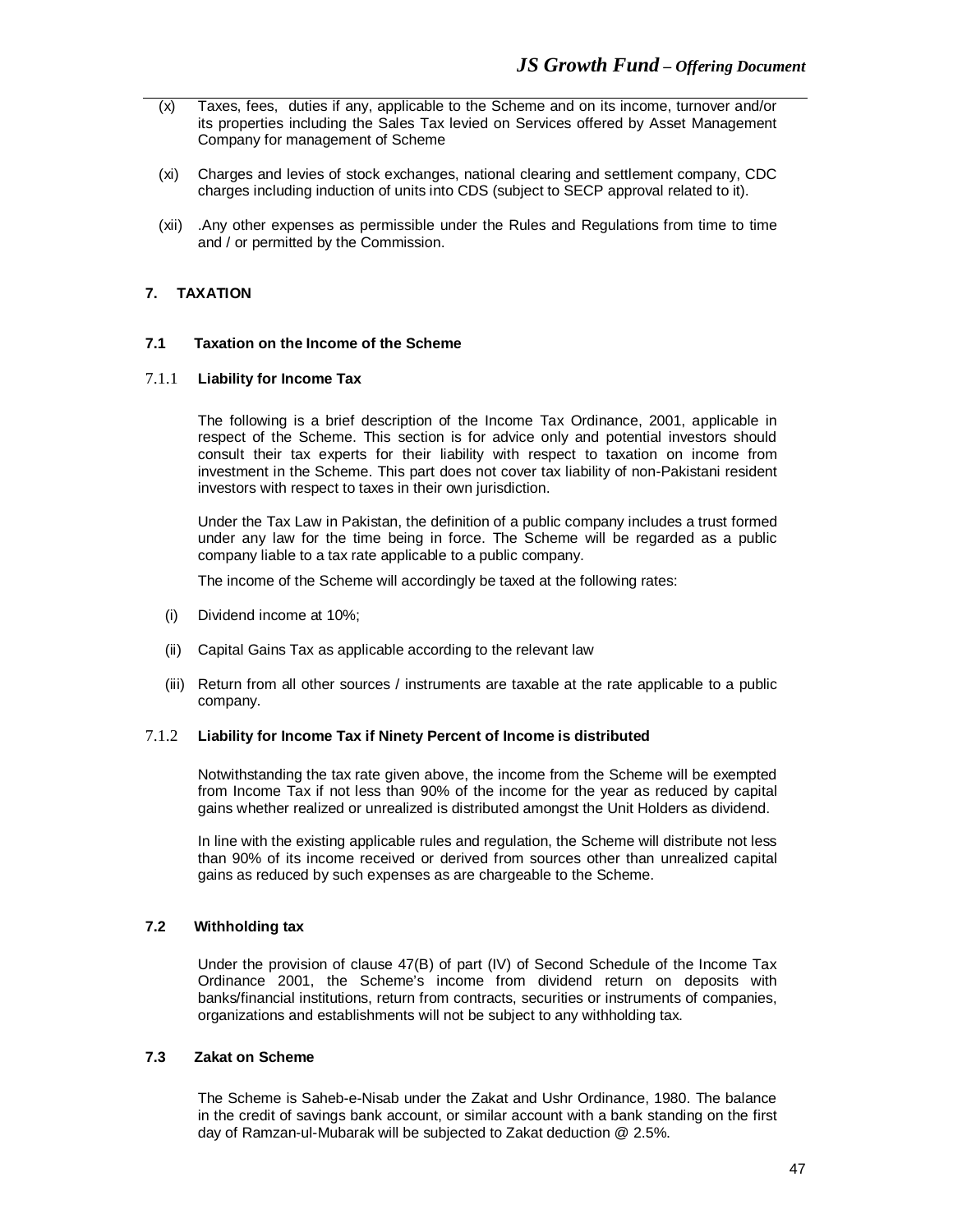# **7.4 Taxation and Zakat on Unit Holders**

# 7.4.1 **Taxation on Income from the Scheme of the Unit Holder**

The following is a brief description of the Income Tax Ordinance, 2001, applicable in respect of Unit Holder of the Scheme. This section is for advice only and potential investors should consult their tax experts for their liability with respect to taxation on income from investment in the Scheme. This part does not cover tax liability of non-Pakistani resident investors with respect to taxes in their own jurisdiction.

7.4.2 Unit Holders of the Scheme will be subject to Income Tax @ 10% on dividend income distributed by the Scheme (exemption on distribution out of capital gains is limited to those Funds which are debt or money market Funds and they do not invest in shares).

The tax deducted on dividend at the rates specified above will be the final tax (except for companies) and the payer will be required to withhold the amount of tax at source from payment of dividend except payment to the banking companies.

- 7.4.3 Capital gain arising from sale/redemption of Units of the Scheme will be subject to tax at the applicable tax rate as mentioned in Income Tax Ordinance 2001.
- 7.4.4 Unit Holders who are exempt from income tax may obtain exemption certificate from the Commissioner of Income Tax and provide the same to the Management Company and/or Transfer Agent and on the basis of Exemption Certificate income tax will not be withheld.

# 7.4.5 **Tax Credit to Unit Holders**

Unit Holders other than a company shall be entitled to a tax credit under Section 62 of the Income Tax Ordinance, 2001, on purchase of new Units

#### 7.4.6 **Zakat**

Units held by resident Pakistani Unit Holders shall be subject to Zakat at 2.5% of the value of the Units under Zakat and Ushr Ordinance, 1980, (XVII of 1980), except those exempted under the said Ordinance. Zakat will be deducted at source from the redemption proceeds. Above deduction will not be made if Unit Holder provides declaration in due course of time to the Management Company.

# **7.5 Disclaimer**

The tax and Zakat information given above is based on the Management Company's tax advisor's interpretation of the law which, to the best of the Management Company's understanding, is correct. Investors are expected to seek independent advice so as to determine the tax consequences arising from their investment in the Units of the Scheme. Furthermore, tax and Zakat laws, including rates of taxation and of withholding tax, are subject to amendments from time to time. Any such amendments in future shall be deemed to have been incorporated herein.

# **8. REPORTS TO UNIT HOLDERS**

#### **8.1 Account Statement**

The Management Company/Transfer Agent shall send directly to each Unit Holder an account statement each time there is a transaction in the account.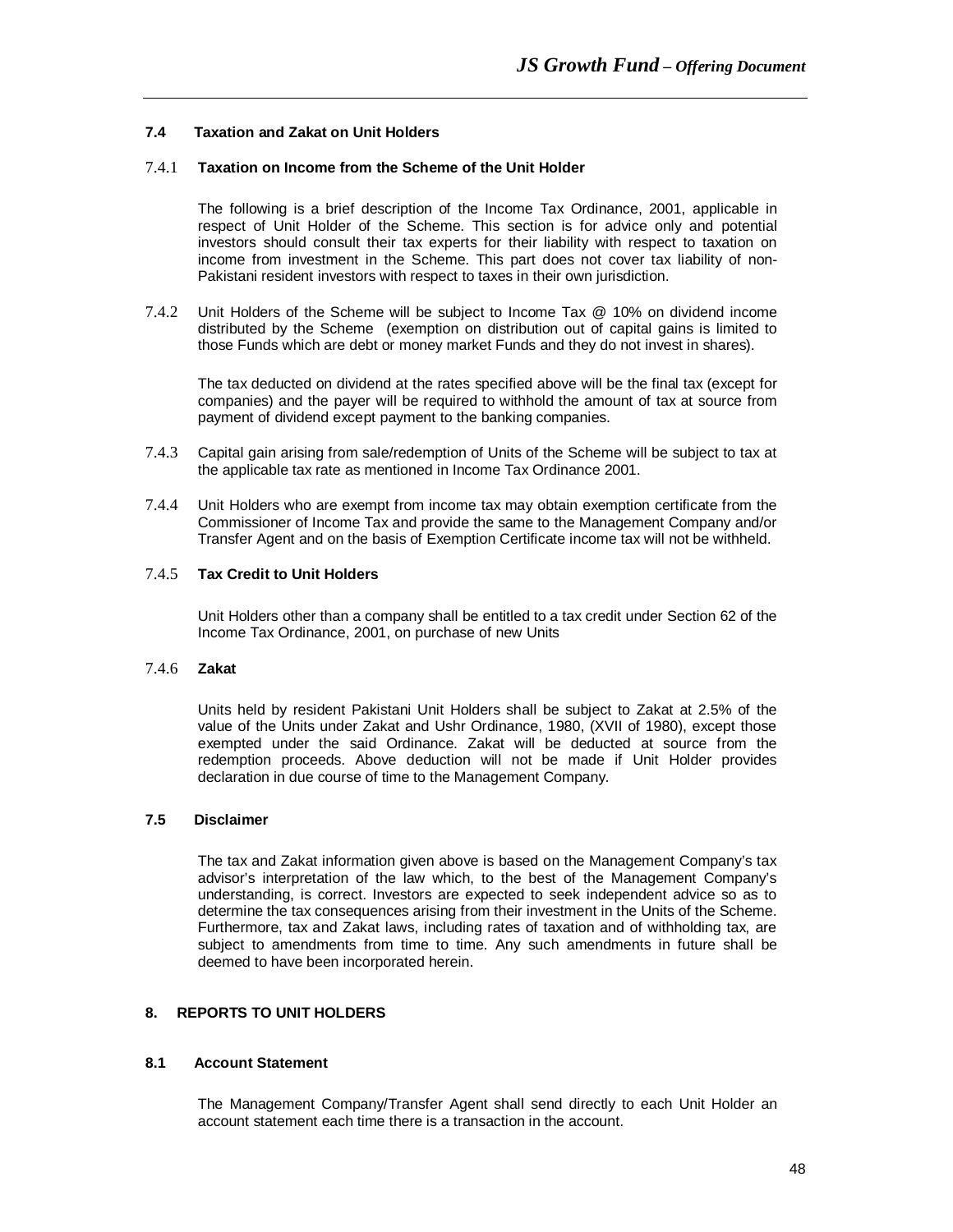The Management Company/Transfer Agent shall provide account balance and/or account activities through electronic mode to Unit Holder, who opted for such service.

The Unit Holder will be entitled to ask for copies of his account statement on any Business Day by applying to the Management Company/Transfer Agent in writing before the Cut-Off Time.

# **8.2 Financial Reporting**

- (a) The Management Company shall prepare and transmit the annual report physically in such form and manner as set out in Regulations as amended or substituted from time to time.
- (b) The Management Company shall prepare and transmit quarterly reports physically (or through electronic means or on the web subject to SECP approval) in such form and manner as set out in Regulations as amended or substituted from time to time.

# **8.3 Trustee Report**

The Trustee shall report to the Unit Holder, to be included in the annual and second quarter Financial Reports issued by the Management Company to the Unit Holders, as to whether in its opinion the Management Company has in all material respects managed the Scheme in accordance with the provisions of the Regulations, the Constitutive Documents and if the Management Company has not done so, the respect in which it has not done so and the steps the Trustee has taken in respect thereof.

#### **8.4 Fund Manager Report**

The Management Company shall prepare Fund Manager Report each month as per guideline issued by MUFAP and transmit the same to the Unit Holders.

# **9. WARNING AND DISCLAIMER**

#### **9.1 Warning**

9.1.1 Investment in this Fund is suitable for investors who have the ability to take the risks associated with financial market investments. Capital invested in the financial markets could in extreme circumstances lose its entire value. The historical performance of this Fund, other Funds managed by the Management Company, the financial markets, or that of any one security or transaction included in the Fund's portfolio will not necessarily indicate future performance.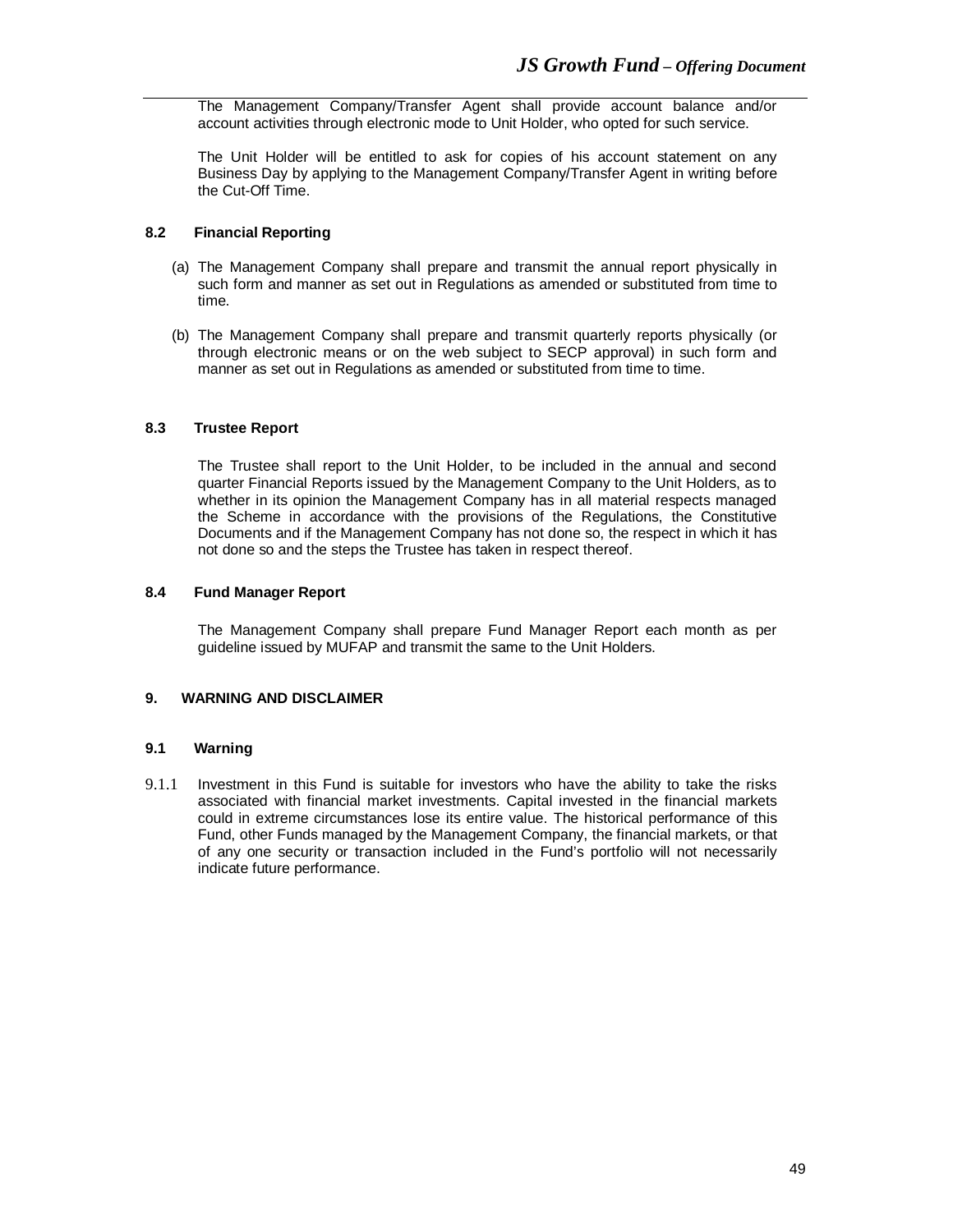# **9.2 Disclaimer**

- 9.2.1 The Units of the Fund are not bank deposits and are neither issued by, insured by, obligation of, nor otherwise supported by SECP, any Government Agency, Trustee (except to the extent specifically stated in this document and the Trust Deed) or any of the shareholders of the Management Company or any other bank or financial institution. The portfolio of the Scheme is subject to market risks and risks inherent in all such investments.
- 9.2.2 Scheme's target return/ dividend range cannot be guaranteed. Scheme's unit price is neither guaranteed nor administered/ managed; it is based on the NAV that may go up or down depending upon the factors and forces affecting the capital markets and interest rates.

## **10. GENERAL INFORMATION**

#### **10.1 Accounting Period / Financial Year of the Scheme**

Accounting Period means a period ending on and including an accounting date and commencing (in case of the first such period) on the date on which the Deposited Property is first paid or transferred to the Trustee and (in any other case) from the next day of the preceding accounting period.

Annual Accounting Period means the period commence on 1st July and shall end on 30th June of the succeeding calendar year.

#### **10.2 Inspection of Constitutive Documents**

The copies of constitutive documents, such as the Deed and the Offering Document, can be inspected free of charge at the addresses given below, however such documents shall also be available on the web site of the Management Company:

*7 th Floor, The Forum, G-20, Khayaban-e-Jami, Clifton, Block-9, Karachi, Pakistan.*

#### **10.3 Transfer of Management Rights of the Scheme**

The management rights of the Scheme may be transferred to another Management Company upon the occurrence of any of the following events in accordance with the procedure laid down in the Regulation, the Deed and the Directive issued by the Commission;-

- (i) the Management Company goes into liquidation, becomes bankrupt or has a liquidator appointed over its assets, or its license has been cancelled or does not hold valid license;
- (ii) where the Management Company is unable to remove the suspension of redemption of Units of the Scheme within the fifteen (15) Business Days of suspension and the Unit Holders representing at least three fourth in value of total outstanding Units of the concerned scheme pass a resolution or have given consent in writing that the scheme be transferred to another Management Company;
- (iii) if in the opinion of the Commission further management of the Scheme by the existing Management Company is detrimental to the interest of the Unit Holders, the Commission may direct the Trustee to transfer the Scheme to another Management Company.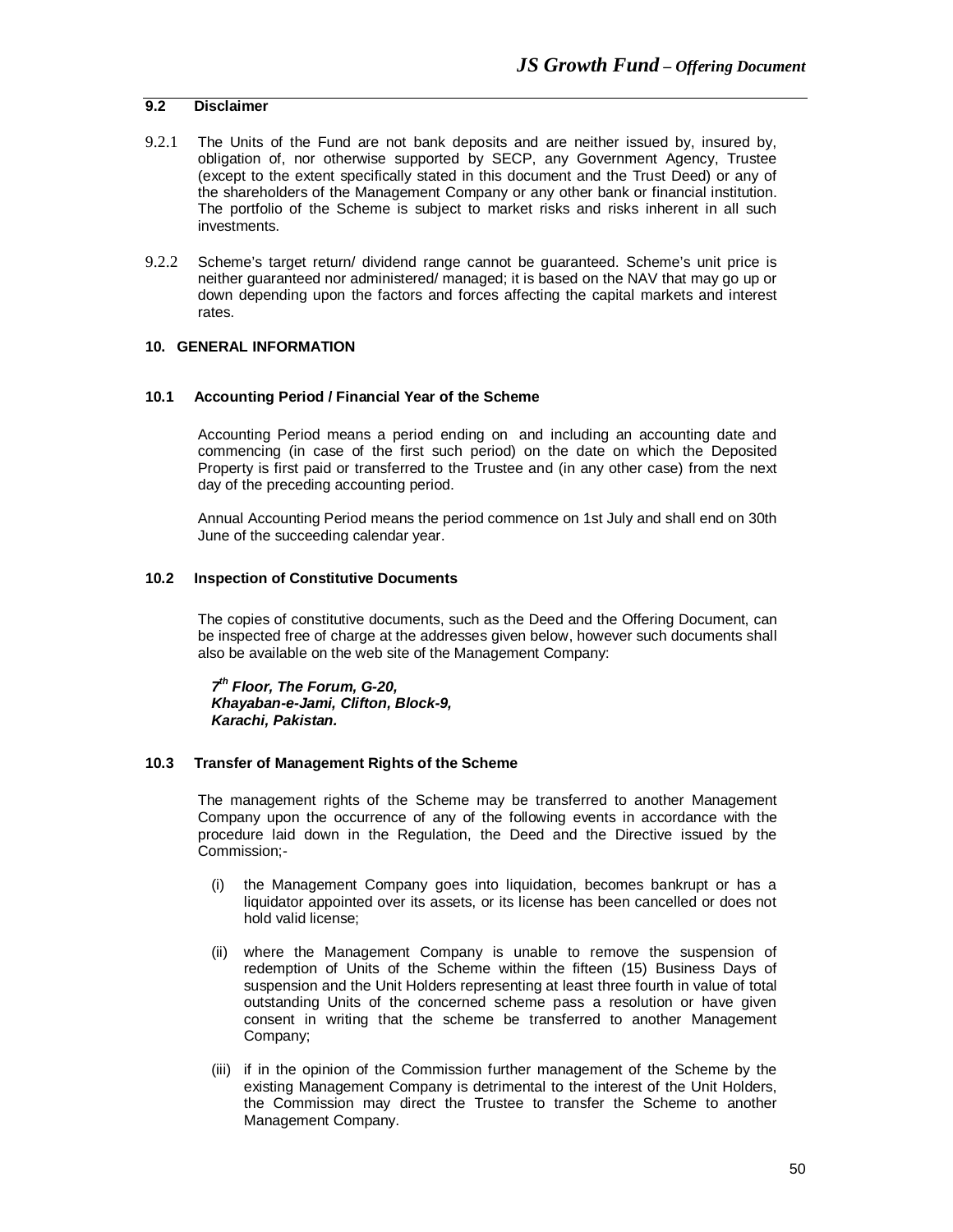(iv) If the Management Company may retire voluntarily with the prior written consent of the Commission.

#### **10.4 Extinguishment/Revocation of the Scheme**

The Scheme may be extinguished by the occurrence of any of the following events in accordance with the procedure laid down in the Regulation, the Deed and the Directive issued by the Commission;-

- (i) where the Management Company is unable to remove the suspension of redemption of Units of the Scheme within the fifteen (15) business days of suspension and the Unit Holders representing at least three fourth in value of total outstanding Units of the Scheme pass a resolution or have given consent in writing that the scheme be revoked;
- (ii) where the Management Company goes into liquidation, becomes bankrupt or has a liquidator appointed over its assets, or its license has been cancelled or does not hold valid license;
- (iii) in the opinion of the Management Company the Scheme is not commercially viable or purpose of the scheme cannot be accomplished subject to the consent of Trustee;
- (iv) The Management Company subject to regulatory approval, may announce winding up of the Trust in the event redemption requests build up to a level where the Management Company is of the view that the disposal of the Deposited Property to meet such redemptions would jeopardize the interests of the remaining Unit Holder(s) and that it would be in the best interest of all the Unit Holder(s) that the Trust be wound up.
- (v) on occurrence of any event or circumstances which, in the opinion of the Trustee, requires the Scheme to be revoked; and
- (vi) where the Commission deems it necessary to revoke the Scheme so directs either Trustee or the Management Company in the interest of Unit Holders;

#### **10.5 Procedure and manner of Revocation of the Scheme**

Revocation of the Scheme shall be done in accordance with the procedures and in the manner as mentioned in the Regulations or through circulars / guidelines issued by the SECP from time to time.

#### **10.6 Distribution of proceeds on Revocation**

**In case of Revocation of the Scheme the Trustee shall according to the procedures laid down in Regulations refund the net proceeds to the Unit Holders in proportion to the number of units held by them.**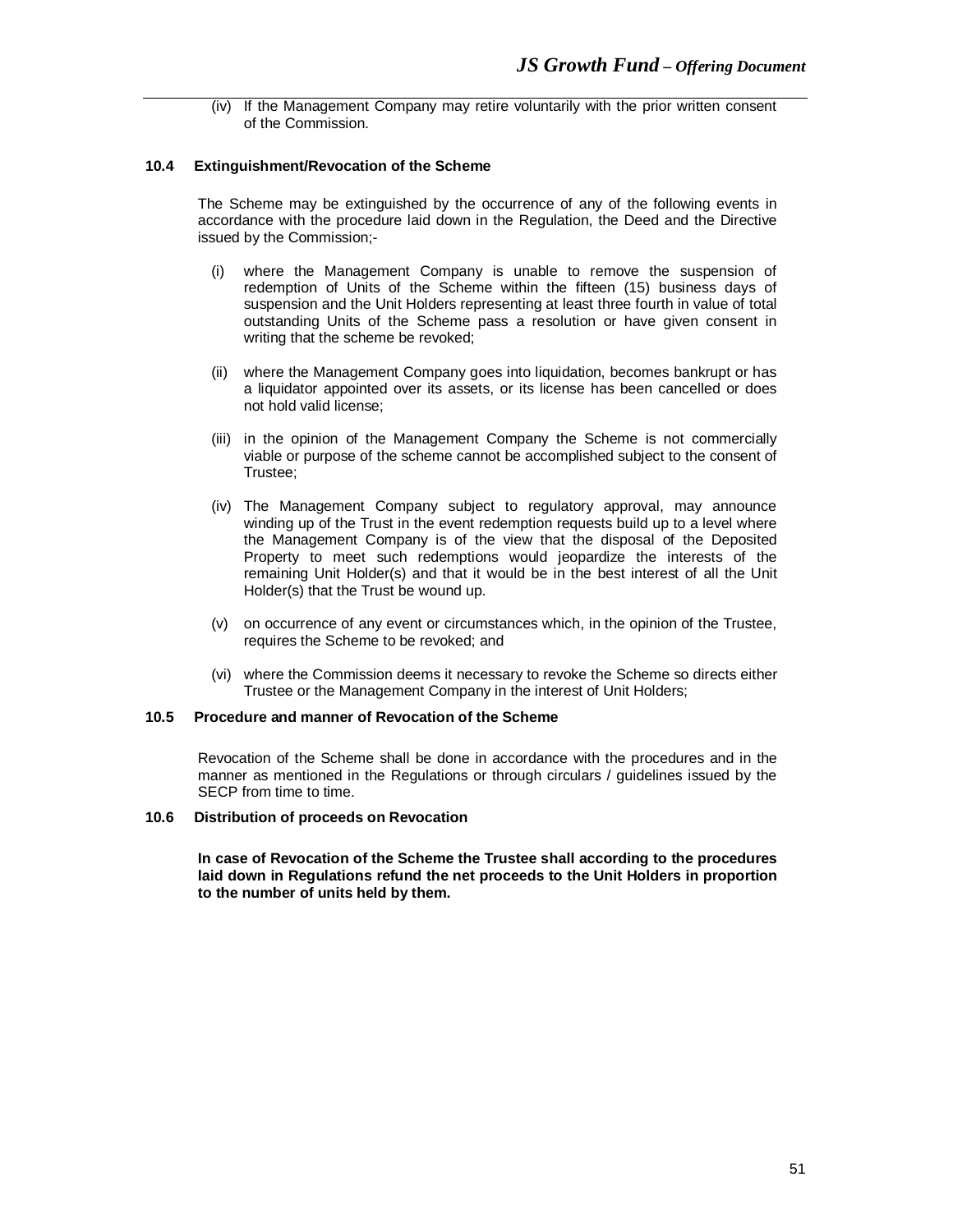# **11. GLOSSARY**

Unless the context requires otherwise the following words or expressions shall have the meaning respectively assigned to them:

**"Accounting Date"** means the thirtieth day of June in each year and any interim date(s) at which the financial statements of the Trust are drawn up. Provided however, the Management Company may, with the consent of the Trustee and approval of the SECP and the Commissioner of Income Tax, change such date to any other date.

**"Accounting Period"** means a period ending on and including an Accounting Date and commencing (in case of the first such period) on the date on which the Deposited Property is first paid or transferred to the Trustee and (in any other case) from the day following the preceding Accounting Period.

**"Account Statement"** means statement of transactions in Units in the account of the Unit Holder.

**"Annual Fee"** means any fee payable to SECP under the Regulations.

**"Auditor"** means the Auditor of the Trust appointed by the Management Company, with the consent of the Trustee, as per the Regulations.

**"Authorized Branches"** means those Branches of Distributors or Distribution Companies which are allowed by the Management Company. It also includes the distribution centers established by the Management Company to perform the Distribution Function.

**"Authorized Investments"** Authorized Investments are those as defined in the clause 2.4 of this Offering Document

**"Back-end Load"** means processing charge(s) deductible from the Net Asset Value of the Unit to determine the Redemption Price. Such load, not exceeding five percent (5%) of the Net Asset Value, shall be determined by the Management Company from time to time and disclosed in the Offering Document. Any such charges shall be payable to the Management Company, provided that different levels of Back-end load may be applied to different Classes or types of Units. Provided further that in case of Initial Units, Back-end Load shall be twenty percent (20%) of the NAV in case of redemption of Initial Units within the first twelve (12) months of the Effective Date and such Back-end Load shall be treated as part of the Deposited Property.

**"Bank" "** means a banking company licensed under the Banking Companies Ordinance, 1962 or any other regulation for the time being in force or an institution providing banking services under the banking law of Pakistan or if operating outside Pakistan, under the banking laws of the jurisdiction of its operation outside Pakistan.

 **"Bank Accounts"** means accounts opened and maintained for the Scheme in the name of the Trustee at the instructions of the Management Company at Banks, the beneficial ownership of which rests with the Unit Holders.

**"Bonus Units"** means the Units issued, on distribution of the distributable income, in the form of a stock dividend.

**"Broker"** means any person engaged in the business of effecting transactions in securities for the account of others.

**"Business Day"** means any day of the week from Monday to Friday but does not include any day which is a gazetted Government of Pakistan holiday or on which the Stcok Exchange(s) in Pakistan are closed for business.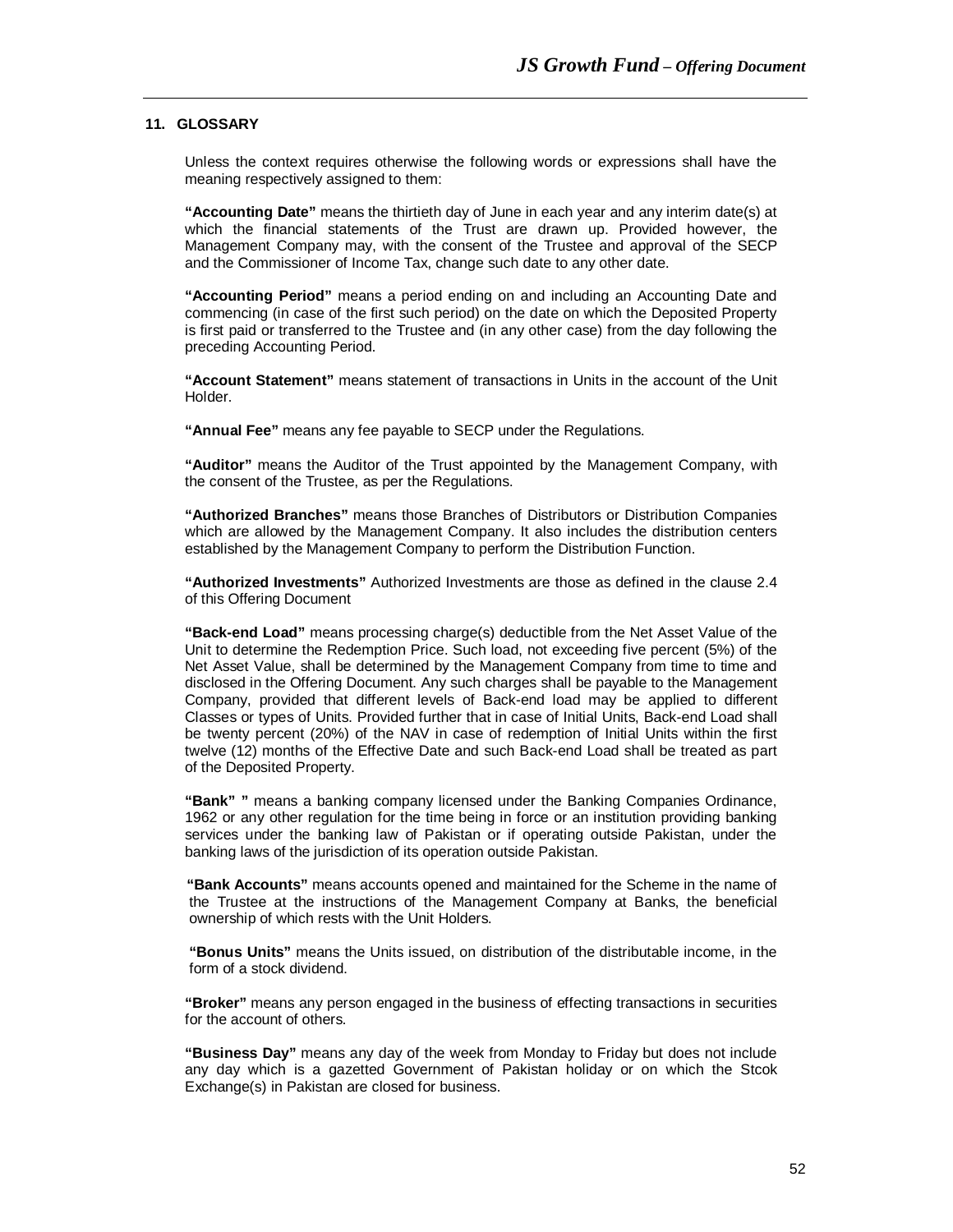**"Certificate"** means the definitive certificate acknowledging the number of Units registered in the name of the Unit Holder issued at the request of the Unit Holder pursuant to the provisions of this Deed.

**"Closed-end Scheme"** means JS Growth Fund, prior to its Conversion into an open-end scheme on the Effective Date.

**"Companies Ordinance"** means the Companies Ordinance, 1984, as amended or substituted from time to time.

**"Connected Person"** shall have the same meaning as under the Rules and Regulations.

**"Constitutive Documents"** shall have the same meaning as in the Regulations.

**"Conversion"** means the conversion of the Closed-end Scheme from the Effective Date into an open-end scheme in accordance with the Certificate Holders' Resolution and approval of SECP.

**"Conversion Cost"** means, all expenses incurred in connection with the Conversion of the Scheme, including but not limited to matters related to permissions for Conversion, execution and registration of this Supplemental Trust Deed, issue, printing, circulation and publication of the Offering Document, legal expenses and all other expense(s) including announcement to the public, Certificate Holders, Stock Exchange(s) incurred up to the period of the Effective Date and effectuating the Conversion shall be borne by the Fund. The Conversion Cost, as specified by the Commission, shall be chargeable to the Fund immediately upon the Conversion

**"Custodian"** means a bank or a depository company that according to securities law holds the assets (cash and securities) of the Fund on behalf of the Fund for safekeeping of the assets to protect investors and helps facilitate transactions when securities are bought or sold by the Scheme.

**"Cut-Off Time" / "Business Hours"** means the day time for dealing in Units of the Scheme. The current Cut-Off Timing are mentioned in Annexure "C" of this Offering Document.

**"Deed" or "Trust Deed"** means this Trust Deed and any Supplemental Deed**.**

**"Deposited Property"** means the aggregate proceeds of the sale of all Units after deducting therefrom or providing thereout any applicable Front-end Load and Duties and Charges and Transaction Costs and any other expenses chargeable to the Scheme (as specified in Clause 11); and includes the Investment and all income, profit and other benefits arising therefrom and all cash, bank balances and other assets and property of every description for the time being held or deemed to be held upon trust by the Trustee for the benefit of the Unit Holders pursuant to the Deed but does not include any amount available for distribution in the Distribution Account.

**"Distribution Account"** means the Bank Account which may be a current, saving or deposit account maintained by the Trustee with a Bank, approved by the Management Company, in which the amount required for the distribution of dividend to the Unit Holders shall be transferred and held till such time the entire amount of dividend is distributed to the Unit Holders. Income or profit, if any, including those accruing on unclaimed dividends, in this account shall be transferred to the Fund's Bank Account from time to time as part of the Deposited Property for the benefit of the Unit Holders.

**"Distributor / Distribution Company"** means a company, firm, individual, sole proprietorship concern or a Bank, duly registered for such purposes as per requirements of the Regulations, appointed by the Management Company under intimation to the Trustee for performing the Distribution Function and shall also include the Management Company, if it performs the Distribution Function.

**"Distribution Function"** means any functions with regard to: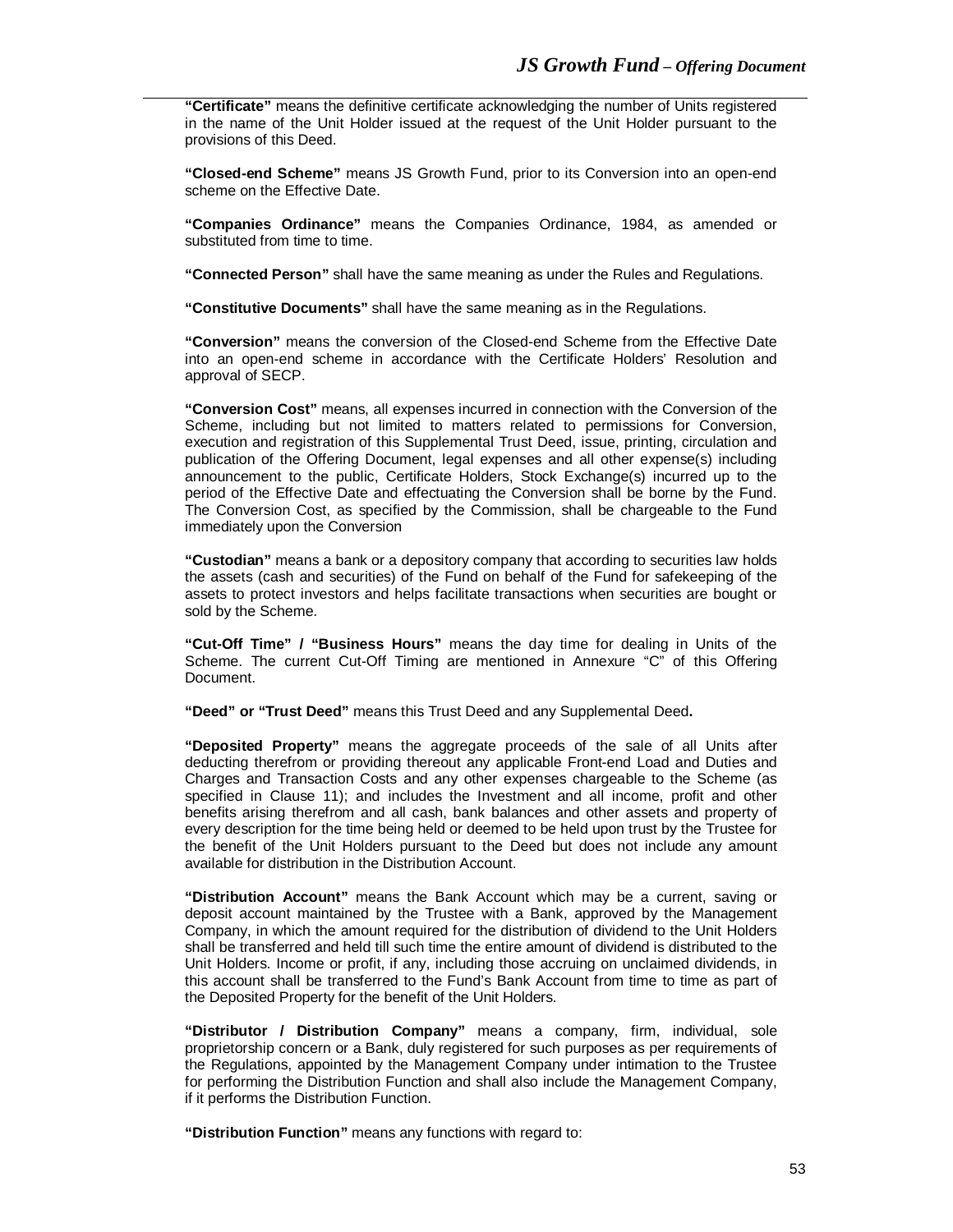- a. Receiving applications for issue of Units;
- b. Issuing of receipts in respect of (a) above;
- c. Interfacing with and providing services to the Unit Holders including receiving redemption applications, transfer applications, conversion notices and applications for change of address or issue of duplicate Certificates for immediate transmission to the Management Company or the Transfer Agent as appropriate, in accordance with the instructions given by the Management Company or the Trustee; and
- d. Accounting to the Management Company for all (1) payment instruments received from the applicants for issuance of Units; (2) payments instruments delivered to the Unit Holder(s) on redemption of Units; and (3) all expenses incurred in relation to the Distribution Functions.

**"Duties and Charges"** means in relation to any particular transaction or dealing, all stamp and other duties, taxes, Government charges, bank charges, transfer fees, registration fees and other duties and charges whether in connection with the constitution of the Deposited Property or the increase or decrease of the Deposited Property on the creation, issue, sale, transfer, redemption or purchase of Units or on the sale or purchase of Investments or in respect of the issue, transfer, cancellation or replacement of a Certificate or otherwise which may have become or may be payable in respect of or prior to or upon the occasion of the transaction or dealing in respect of which such duties and charges are payable but do not include the remuneration payable to the Distribution Company or any commission, charges or costs (including Front-end Load or Back-end Load) which may have been taken into account in ascertaining the Net Asset Value.

**"Effective Date"** means the Twentieth (20 th) day of July, 2013 on which the Deed of the Scheme shall become effective upon conversion of the JS GF into an open-end unit trust scheme.

**"Exposure"** shall have same meanings as provided in the Regulations.

**"Federal Government"** means the Federal Government of Islamic Republic of Pakistan.

**"Financial Institution"** means a Bank, Development Finance Institution, Non Banking Finance Company, Modaraba or an institution registered under relevant laws to provide financial services within or outside Pakistan.

**"Financial Sector"** shall comprise of the savings and term deposits / certificates/ securities/ instruments issued by the entities of Banking Sector, Financial Services Sector, Life Insurance Sector and Non- Life Insurance Sector as classified by Karachi Stock Exchange and DFIs.

**"Force Majeure"** means any occurrence or circumstance or element which delays or

prevents performance of any of the terms and conditions of the Deed or any obligations of the Management Company or the Trustee and shall include but not limited to any circumstance or element that cannot be reasonably controlled, predicted, avoided or overcome by any party hereto and which occurs after the execution of the Deed and makes the performance of the Deed in whole or in part impossible or impracticable or delays the performance, including but not limited to any situation where performance is impossible without unreasonable expenditure. Such circumstances include but are not limited to floods, fires, droughts, typhoons, earthquakes and other acts of God and other unavoidable or unpredictable elements beyond reasonable control, such as war (declared or undeclared), insurrection, civil war, acts of terrorism, accidents, strikes, riots, turmoil, civil commotion, any act or omission of a governmental authority, failure of communication system, hacking of computer system and transmissions by unscrupulous persons, closure of stock exchanges, banks or financial institutions, freezing of economic activities and other macro-economic factors, etc.

**"Front-end Load"** means the sales and processing charges (excluding Duties and Charges) that is received by the Management Company and/ or its Distributors that may be included in the Initial Price or Offer Price of the Units not exceeding five percent (5%) of the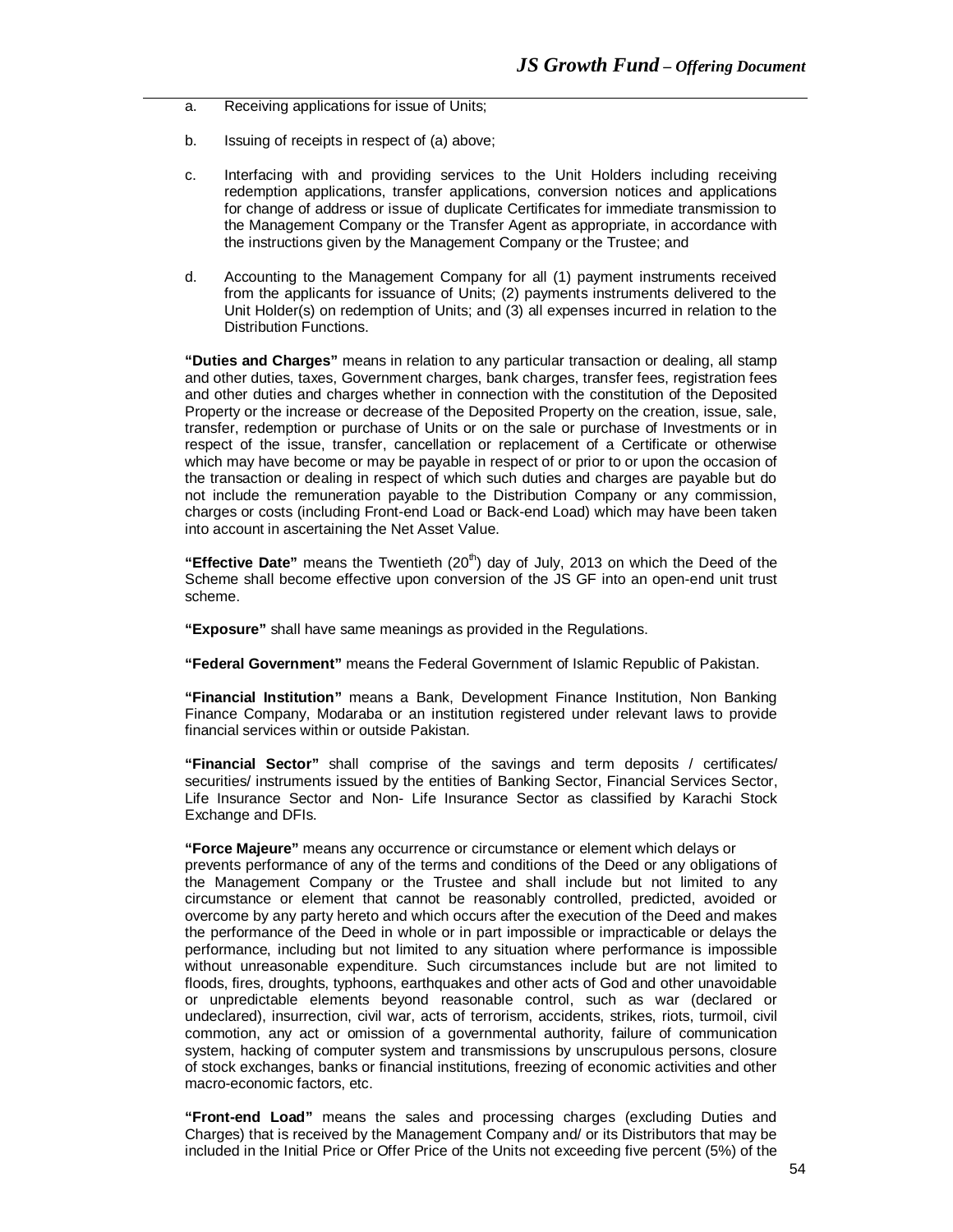Par Value or Net Asset Value, whichever is applicable. The details of Front-end Load applicable to the Offer Price shall be specified in the Offering Document.

 **"Holder or Unit Holder"** means the investor for the time being entered in the Register as owner of a Unit, including investors jointly so registered pursuant to the provisions of the Deed and also includes the Initial Unit Holder(s).

**"Initial Unit Holders"** means the Certificate Holders of the Closed-end Scheme which have become entitled to and issued the Initial Unit(s) of the Scheme on the Effective Date.

**"Initial Unit"** means the Units, in lieu of certicate(s) of the Closed-end Scheme, issued to the Initial Unit Holders in the ratio of 10:1 – i.e., each Initial Unit Holder (formerly Certificate Holders) shall be issued one (1) Unit of Par Value of PKR:100/- for ten (10) certificates of par value of PKR:10/- each and shall be a separate class of Units with such conditions as specified in this Offering Document.

**"Investment"** means any Authorized Investment forming part of the Deposited Property.

**"Investment Policy"** mean the investment policy outline in clause 2.2 of this document

**"Load"** means the aggregate of Front-end load and the Back-end load not exceeding 5% of Net Asset Value of Fund. Provided that the Back-end Load of twenty percent (20%) charged in respect of the redemption of Initial Units within twelve (12) months of the Effective Date shall be treated separately and the same shall become part of the Deposited Property

**"Management Company"** is defined in the preamble hereto;

**"Minimum Subscription Amount"** shall be the price for purchasing one (1) Unit of the Scheme at the Offer Price or any other minimum subscription amount specified in the Offering Document.

**"Net Assets"** in relation to the Trust, means, the excess of assets over liabilities of the Scheme as calculated in accordance with the Regulations.

**"Net Asset Value" or "NAV"** means per Unit value of the Trust arrived at by dividing the Net Assets by the number of Units outstanding, rounded off at two (2) decimal places.

**"Offer Price"** means the sum to be paid by the investor for purchase of one Unit of the Fund, such price to be determined pursuant to this Offering Document.

**"Offering Document"** means the prospectus, advertisement or other document approved by SECP, which contains the investment and distribution policy and all other information in respect of the Unit Trust Scheme, as required by the Rules and Regulations and is circulated to invite offers by the public to invest in the Unit Trust Scheme and includes any Supplementary Offering Document.

**"Ordinance"** means the Companies Ordinance, 1984.

**"Par Value"** means the face value of a Unit that shall be Pakistani Rupees One Hundred (PKR. 100/-) or such other amount as may be determined by the Management Company in consultation with the Trustee from time to time.

**"Personal Law"** means the law of inheritance and succession as applicable to the individual Unit Holder.

**"Redemption Price"** means the amount to be paid to the relevant Holder upon redemption of that Unit, such amount to be determined pursuant to this Offering Document.

 **"Register Function"** means the functions with regard to:

(a) Maintaining the Register;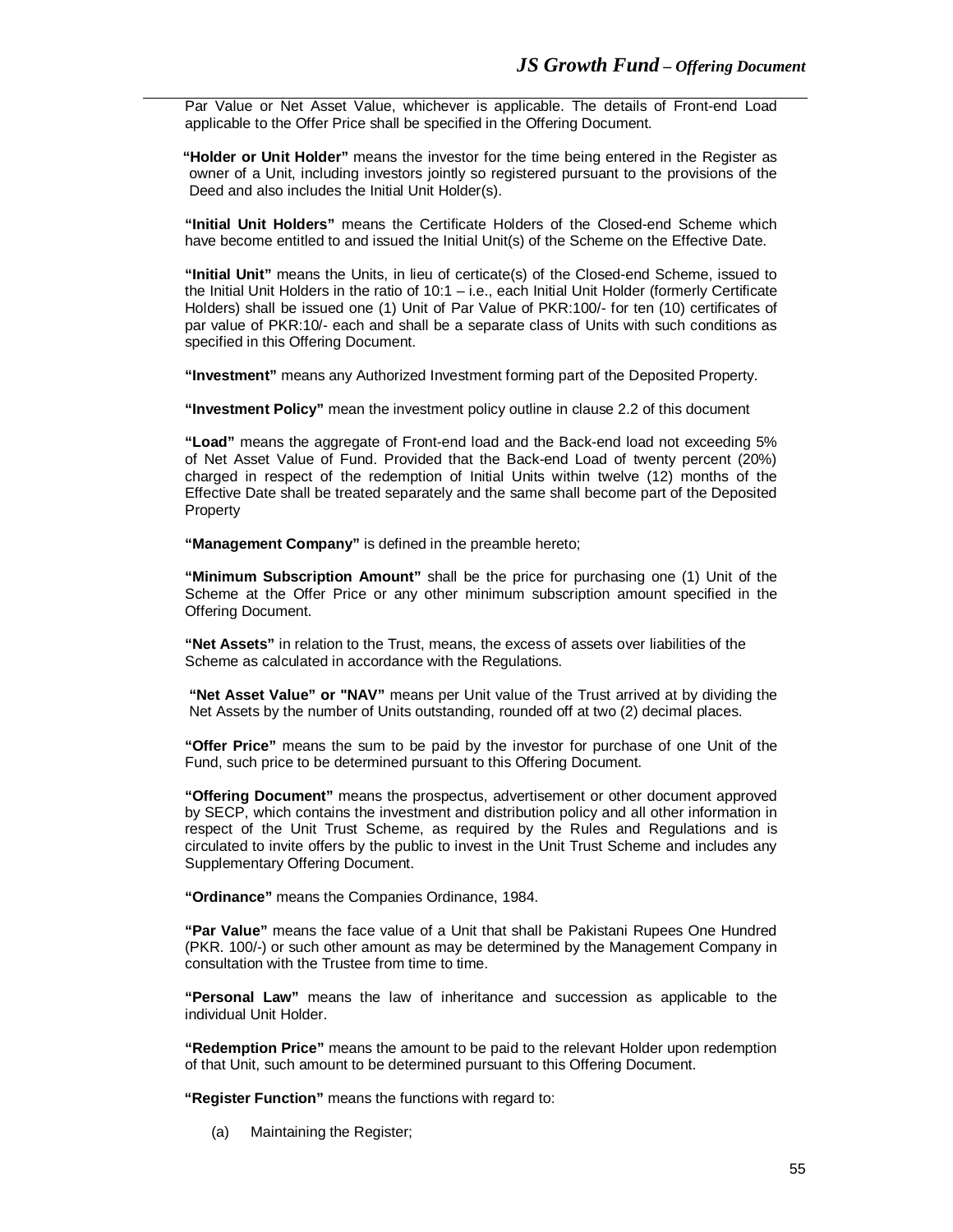- (b) Receiving applications for issue, redemption and transfer/transmission of Units from through Distributor(s) or the Management Company;
- (c) Processing requests for recording of pledge or for recording of changes in information/ particulars/ data with regard to the Unit Holder(s);
- (d) Issuing Account Statements to Unit Holder(s);
- (e) Issuing Certificates including Certificates in lieu of undistributed income to Unit Holder(s);
- (f) Dispatching income distribution warrants and allocating Units to Unit Holder(s) on re-investment of dividends as per this Deed;
- (g) Cancelling old Certificates on redemption or replacement;
- (h) Maintaining records of lien/ pledge/ charge on Units, transfer/switching of Units, Zakat; and
- (i) Keeping record of change of addresses/other particulars of the Unit Holder(s).

**"Rules"** mean Non-Banking Finance Companies (Establishment and Regulation) Rules 2003 as amended from time to time.

**"Regulations"** mean the Non-Banking Finance Companies and Notified Entities Regulations, 2008, as amended or substituted from time to time.

**"Sales Load"** means the aggregate of Front-end load and the Back-end load not exceeding 5% of Net Asset Value of Fund. Provided that the Back-end Load of twenty percent (20%) charged in respect of the redemption of Initial Units within twelve (12) months of the Effective Date shall be treated separately and the same shall become part of the Deposited Property.

**"SECP" or "Commission"** means Securities and Exchange Commission of Pakistan established under Securities and Exchange Commission of Pakistan Act, 1997 and shall include its successor.

**"Stock Exchange"** means Stock Exchanges registered under the Securities and Exchange Ordinance, 1969.

**"Subscription Day**" means every Business Day on which any class of Unit is available for subscription provided that the Management Company may with the prior written consent of the Trustee and intimation to SECP declare any particular Business Day not to be a Subscription Day upon giving a notice in at least one (1) newspaper, either English or Urdu, circulating in Pakistan. Such notice shall be deemed to be duly served on the Unit Holder and shall be sufficient for the purpose of meeting requirements set out in this Deed.

**"Supplemental Deed"** means a deed supplemental to this Deed, executed by the Management Company and the Trustee, after seeking approval of the SECP, to modify, add to, alter and amend or amend and restate the provisions of this Deed or any other Supplemental Deed in such manner and to such extent as may be considered expedient for all purposes, which shall be consolidated, read and construed together with this Deed.

**"Supplementary Offering Document"** means a document issued to modify, add to, alter and amend, amend and restate or to make any other amendment to the Offering Document in such manner and to such extent as considered expedient for all purposes by the Management Company, with the consent of the Trustee, after seeking approval of the SECP, and the same shall be consolidated, read and construed together with the Offering Document.

"**Transaction Costs**" means the costs incurred or estimated by the Management Company to cover the costs related to the investing or disinvesting activity of the Fund's portfolio, necessitated by creation or cancellation of Units. Such costs may be added to the NAV for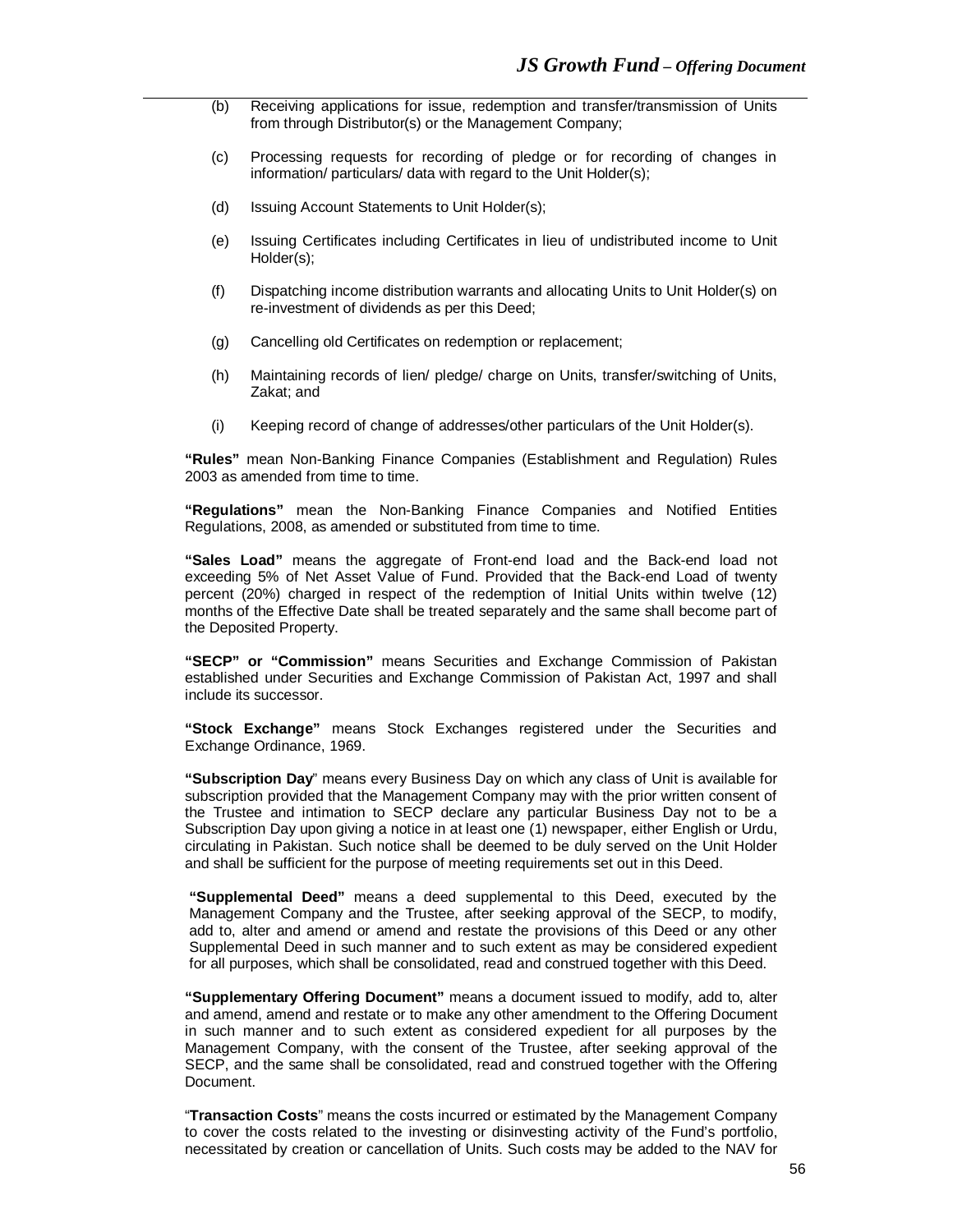determining the Purchase (Offer) Price of Units or be deducted from the NAV in determining the Repurchase (Redemption) Price

**"Transfer Agent" or "Registrar"** means any company including a Bank that the Management Company may appoint for performing the Registrar Function.

**"Trust Deed" or "Deed"** means the Trust Deed of the Fund executed between the Management Company and the Trustee along with all the exhibits appended hereto, and includes any Supplemental Deed.

**"Trust" or "Unit Trust" or "Fund" or "Scheme"** means JS Growth Fund, an open-end Unit Trust (previously Closed-end Scheme and converted into an open-end scheme vide this Deed), constituted by the Deed executed between the Trustee and the Management Company for continuous offers for sale of Units.

**"Unit"** means one (1) undivided share in the Trust and where the context so indicates a fraction thereof.

**"Zakat"** has the same meaning as in Zakat and Ushr Ordinance (XVIII of 1980), 1980.

Words and expressions used but not defined herein shall have the meanings assigned to them in the Act and Rules and Regulations, words importing persons include corporations, words importing the masculine gender include the feminine gender, words importing singular include plural and words "written" or "in writing" include printing, engraving lithography, or other means of visible reproduction. The headings and table of contents are for convenience only and shall not affect the construction of the Offering Document.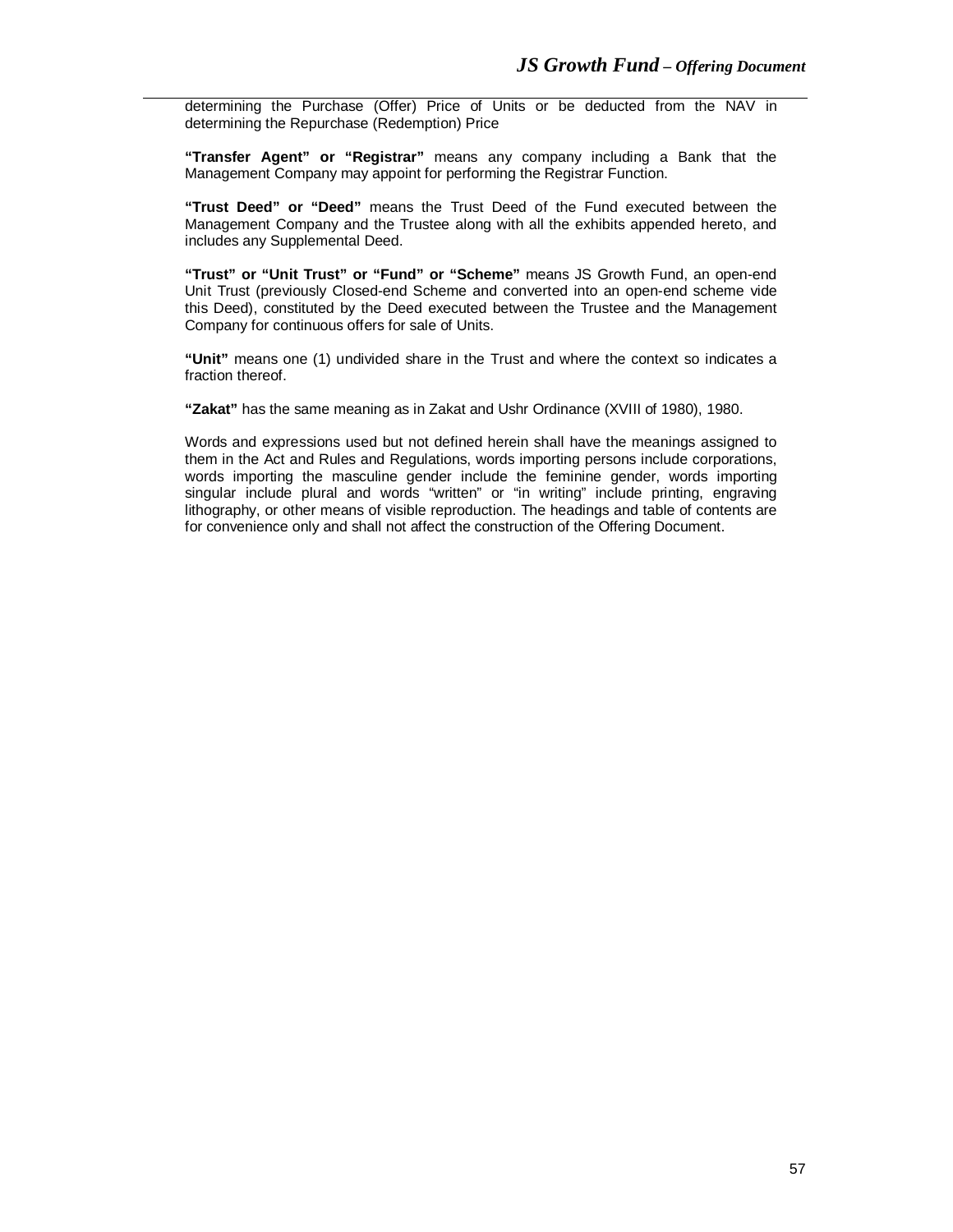## **ANNEXURE A - CURRENT LEVEL OF FRONT-END LOAD AND BACK-END LOAD AND THE MANAGEMENT FEE EFFECTIVE FOR THE SCHEME**

#### **Front-end Load:**

Up to 3.00% of the Net Asset Value, whichever is applicable, on Class "A" Units

#### **Back-end Load:**

- 1. **Nil.** For Class 'A' Units
- 2. Twenty Percent (20%). Only applicable on redemption of Initial Units issued as Class 'B' Units within twelve (12) months of the Effective Date

*NOTE: The Management Company does not intend to initially offer Class "B" and "C" Units at the time of publication of this Offering Document, which may be offered to at the discretion of the Management Company at a subsequent stage through issuance of a Supplementary Offering Document after approval of SECP and newspaper announcements having wide circulation in Pakistan.*

#### **Management fee:**

The Management Company shall be entitled to be paid out of the Deposited Property monthly in arrears of the accrued remuneration of an amount not exceeding two percent (2.0%) of the average annual Net Assets of the Scheme calculated on a daily basis during the year.

#### **Fee for Issuance of Physical Certificates:**

PKR 100/- per certificate on issuance of Physical Certificate to the Unit Holder subject to the discretion of the Management Company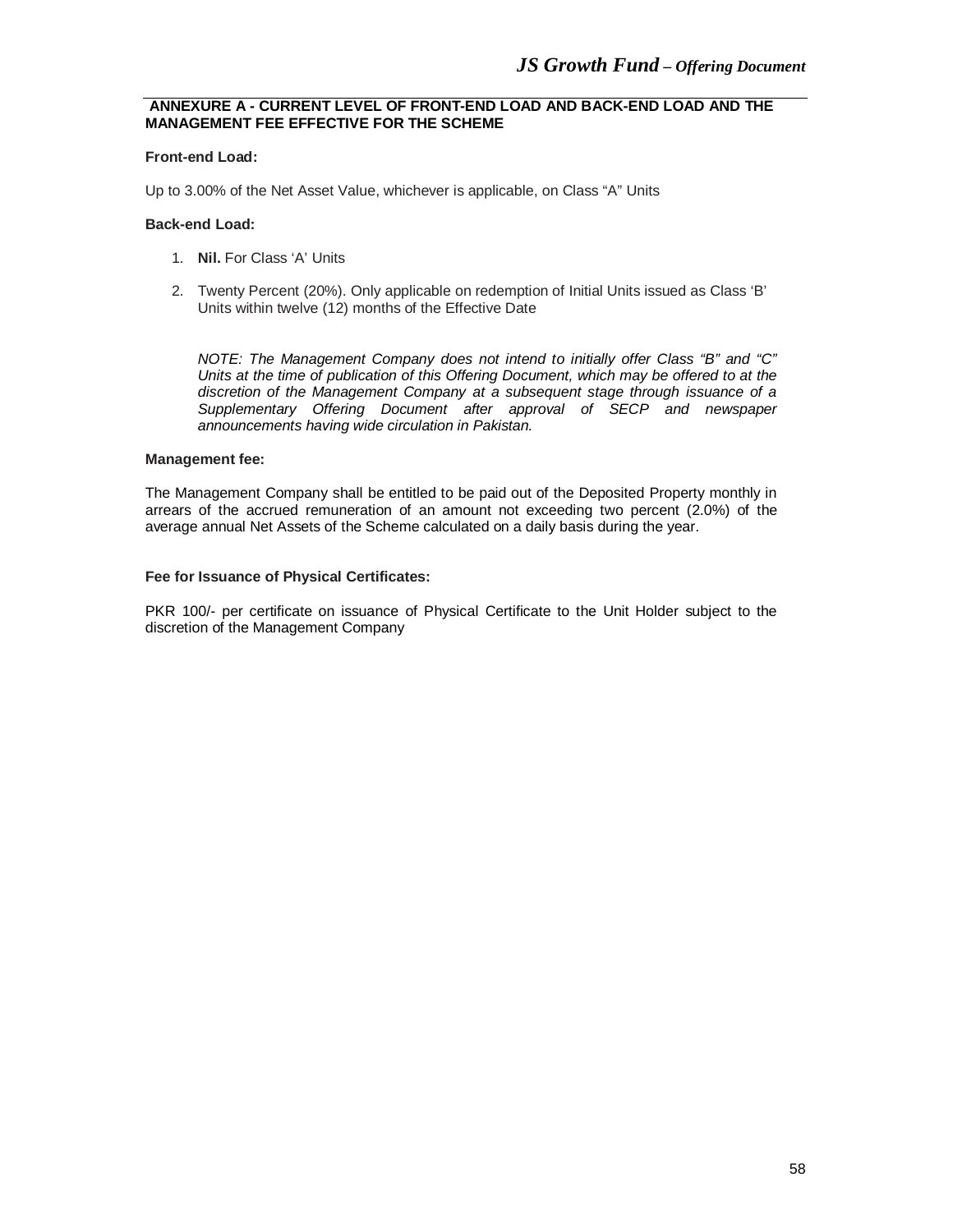# **ANNEXURE B - TARIFF STRUCTURE OF THE TRUSTEE**

The Trustee remuneration shall consist of reimbursement of actual custodial expenses/charges plus the following tariff:

| <b>Net Assets</b>                                        | Charges                                                                         |
|----------------------------------------------------------|---------------------------------------------------------------------------------|
| Up to PKR 250 Million                                    | PKR 0.7 mn or 0.20% per annum of<br>the Net Assets, which ever is higher        |
| On Net Assrets Exceeding PKR<br>250 Mn Upto PKR 500 Mn   | PKR 0.5 mn plus 0.15% per annum of<br>the Net Assets exceeding PKR 250<br>Mn    |
| On Net Assrets Exceeding PKR<br>500 Mn Upto PKR 2000 Mn  | PKR 0.875 mn plus 0.08% per annum<br>of the Net Assets exceeding PKR 500<br>Mn  |
| On Net Assrets Exceeding PKR<br>2000 Mn Upto PKR 5000 Mn | PKR 2.075 mn plus 0.06% per annum<br>of the Net Assets exceeding PKR<br>2000 Mn |
| On Net Assrets Exceeding PKR<br>5000 Mn                  | PKR 3.875 mn plus 0.05% per annum<br>of the Net Assets exceeding PKR<br>5000 Mn |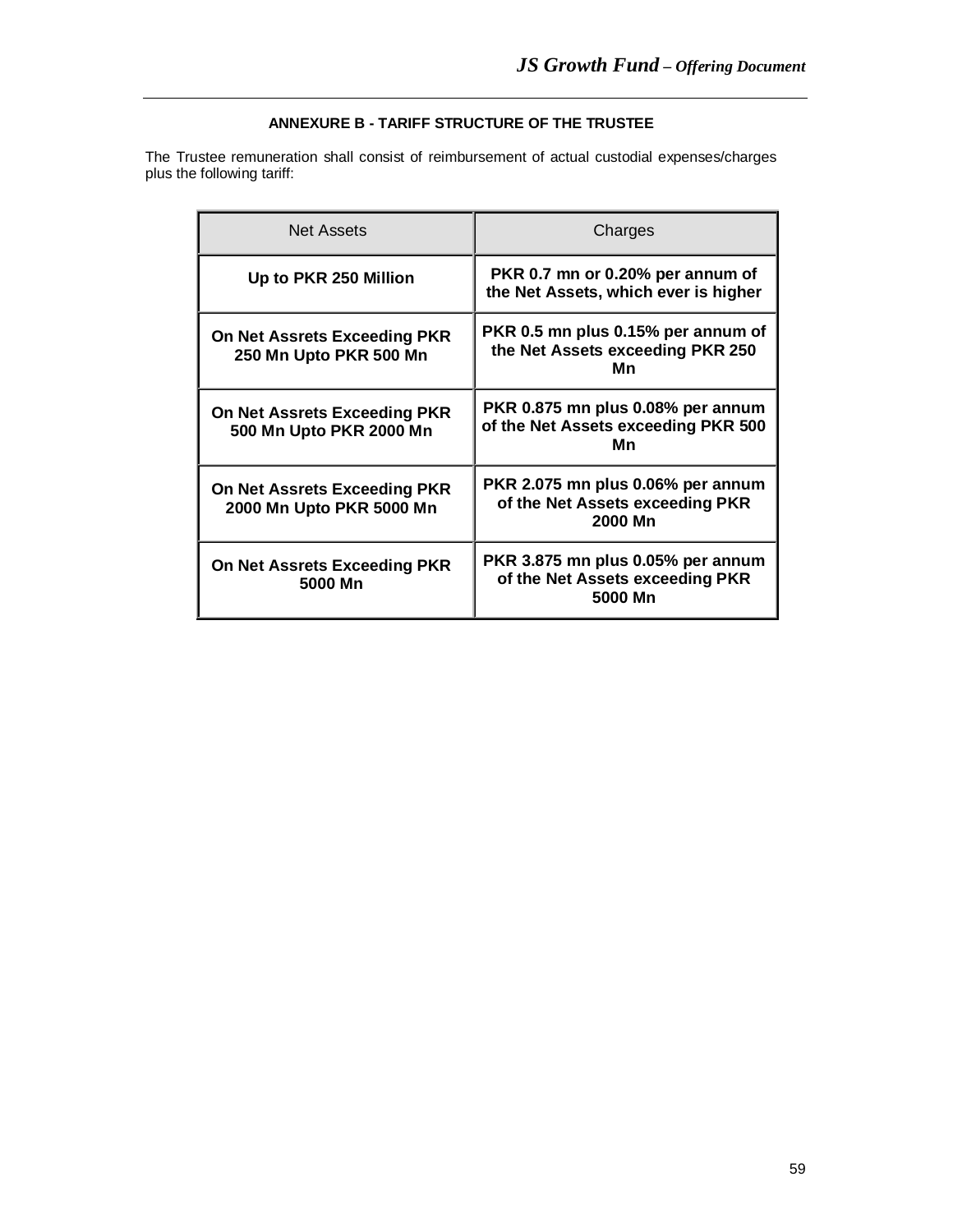# **ANNEXURE C - CUT-OFF TIMINGS**

From the Effective Date, the Cut-off Time of the Scheme before which Unit transactions shall be effectuated in the Scheme including receiving applications for issuance, redemption and transfer of Units shall be **3:00 p.m.** on the applicable Business Day.

However, for the month of Ramadan, the Cut-off Time shall be **12:30 p.m.** on the applicable Business Day.

The Cut-off Time shall be specified on the web-site of the Management Company. The Management Company may revise such timings under prior intimation to the Commission, Unit Holders and the Trustee without the need to amend this Offering Document. The revised Cut-off Time shall be displayed prominently on the web-site of the Management Company.

The Management Company shall forward all the requests for dealing in Units, duly time and date stamped, to the Trustee within twenty-four (24) hours of the receipt of such requests.